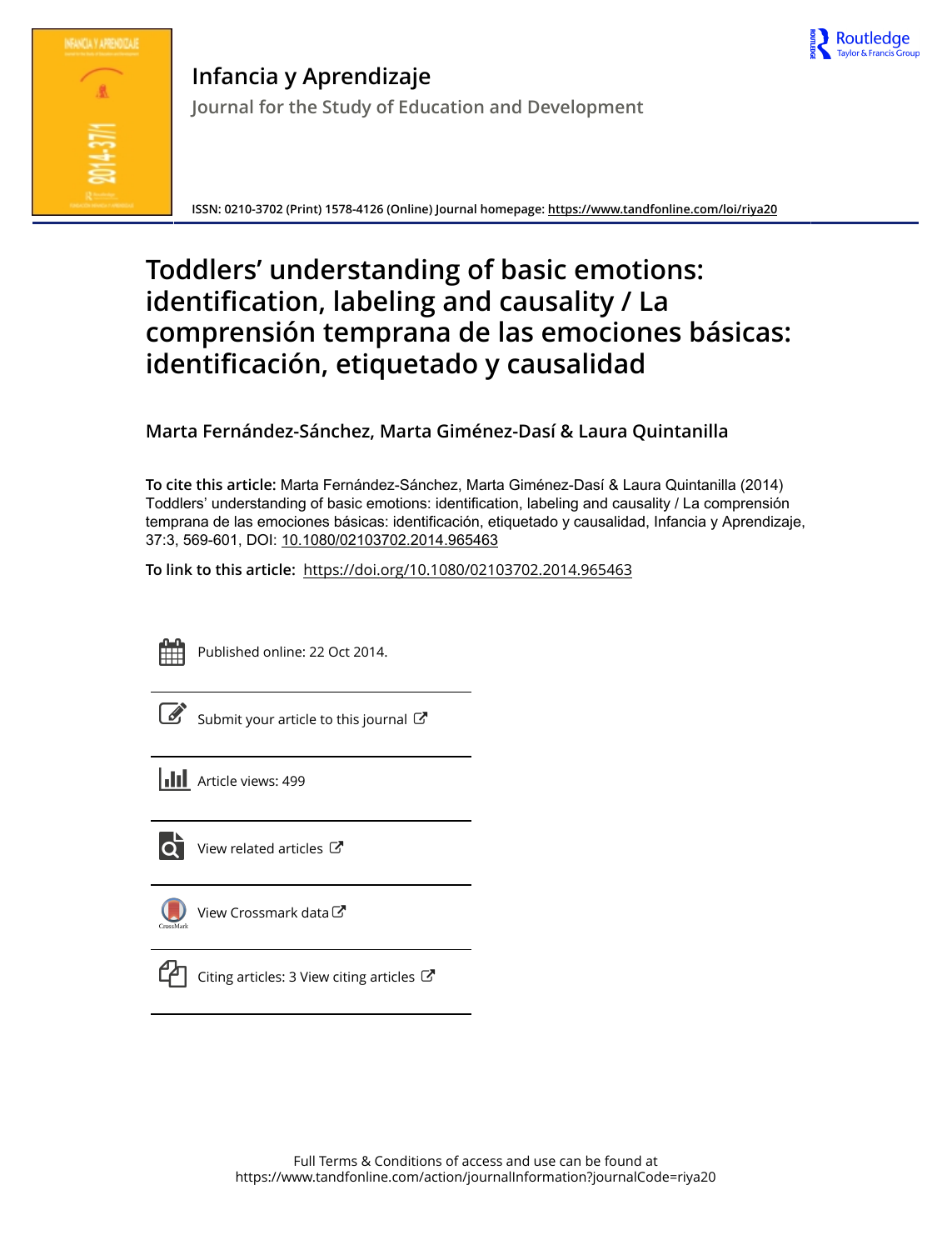### Toddlers' understanding of basic emotions: identification, labeling and causality  $/$  *La comprensión temprana de las* emociones básicas: identificación, etiquetado y causalidad

Marta Fernández-Sánchez<sup>a</sup>, Marta Giménez-Dasí<sup>b</sup> and Laura Quintanilla<sup>c</sup>

<sup>a</sup> Equipo de Atención Temprana Pozuelo — Majadahonda; <sup>b</sup>Universidad de Valencia;<br><sup>c</sup>Universidad Nacional de Educación a Distancia Universidad Nacional de Educación a Distancia

(Received 5 February 2013; accepted 13 September 2013)

Abstract: The aim of this paper is to explore the early acquisition pattern of the understanding of basic emotions. Many studies indicate that three-year-old children identify emotions such as joy or sadness, but it is not known how this knowledge arises. Fifty-seven boys and girls between 21 and 32 months were assessed using the Brunet-Lezine-R developmental scale (BL-R) (Josse, 1997) and the Affective knowledge Test (AKT) (Denham, 1986). Through this test we evaluated the children's knowledge of four basic emotions (happiness, sadness, anger and fear) in three of its components (identification, causality and linguistic labeling). In order to track knowledge acquisition longitudinally, a small subgroup of 19 children was evaluated again six months later. The result of the evaluation by emotions and components allows some conclusions: first, the emotion that older children better understand is anger, followed by happiness and sadness. Second, the first component that children manage is the identification of facial expressions. They then progressively incorporate knowledge about typical causality, and finally, the linguistic labels together with some understanding of atypical causality. The results are discussed from a developmental point of view. This typical developmental pattern also allows some educational and clinical implications.

Keywords: emotional understanding; toddlers; basic emotions

Resumen: Este artículo pretende explorar la pauta temprana de adquisición de la comprensión de las emociones básicas. Muchos estudios señalan que los niños de tres años ya identifican emociones básicas, pero no se conoce cómo surge ese conocimiento. Cincuenta y siete niños y niñas entre 21 y 32 meses fueron evaluados mediante la escala de desarrollo Brunet-Lezine Revisada (BL-R) (Josse, 1997) y el Affective Knowledge Test (AKT) (Denham, 1986). Esta prueba evalúa el conocimiento de cuatro emociones básicas (alegría, tristeza, enfado y miedo) en tres de sus componentes (identificación, causalidad y etiquetado lingüístico). Un pequeño subgrupo de 19 niños fue

English version: pp. 569–583 / Versión en español: pp. 584–598 References / Referencias: pp. 598-601

Translated from Spanish / Traducción del español: Jennifer Martin Authors Address / Correspondencia con las autoras: Marta Giménez-Dasí, Departamento de Psicología Evolutiva y de la Educación, Facultad de Psicología, Universidad de Valencia, Avd. Blasco Ibáñez 21, 46010 Valencia, España. E-mail: marta.dasi@uv.es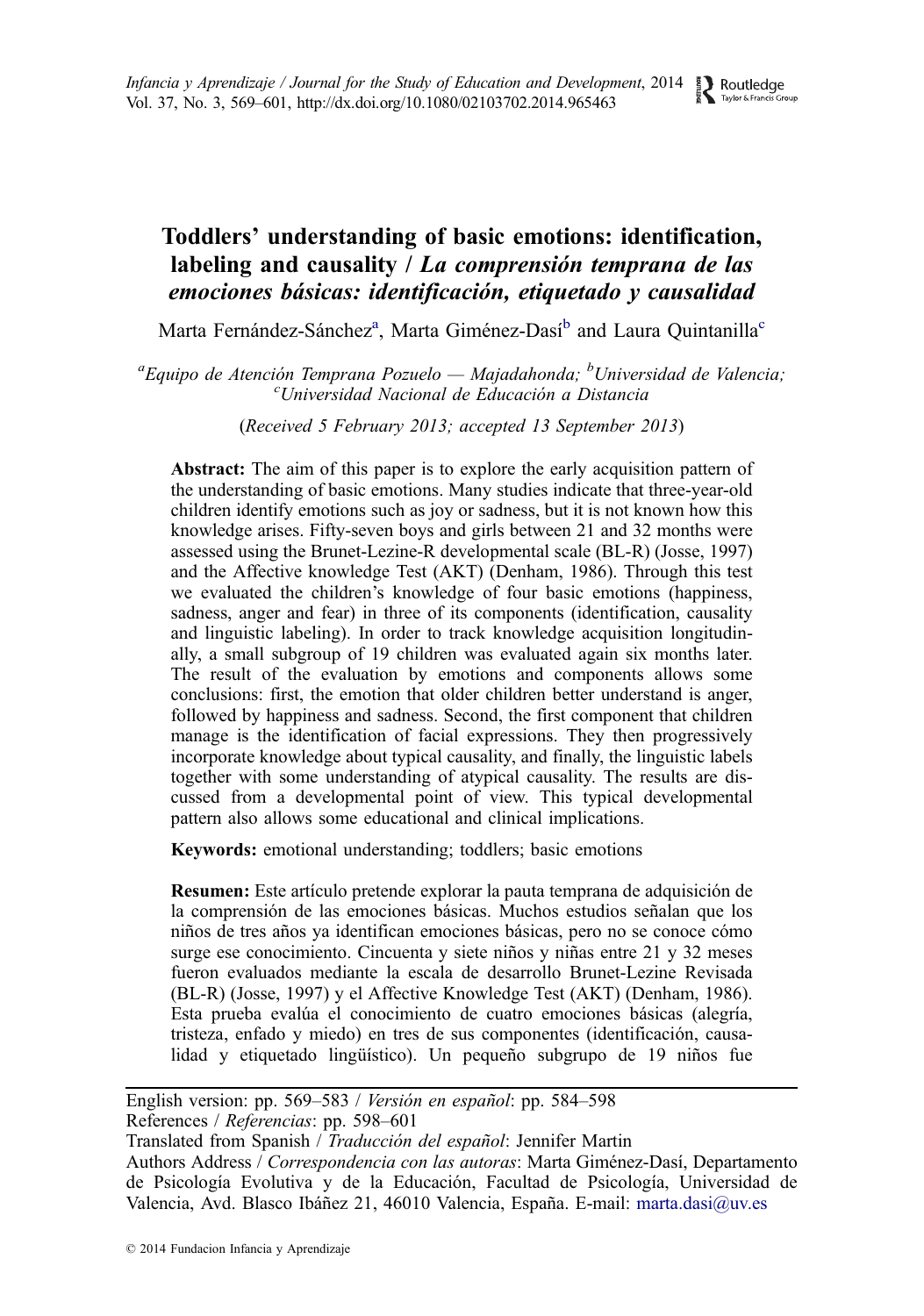evaluado seis meses más tarde. Los resultados permiten trazar una doble pauta de adquisición: por una parte, la emoción que los niños mayores de la muestra mejor comprenden es el enfado, seguida de la alegría y la tristeza. Por otra parte, el primer elemento que los niños manejan es la identificación de la expresión facial. Posteriormente, de forma progresiva van incorporando el conocimiento sobre la causalidad típica y, finalmente, las etiquetas lingüísticas junto con cierta comprensión de la causalidad atípica. Los resultados se discuten desde un punto de vista evolutivo y en función de algunas implicaciones educativas y clínicas que esta pauta de adquisición permite establecer.

Palabras clave: comprensión emocional; desarrollo temprano; emociones básicas

Three- and four-year-old children have a considerably correct understanding of what basic emotions are. Results from developmental research have shown that from the age of three years, most children are already able to recognize, name and understand the causes of basic emotions. However, little is known about how this knowledge arises and how it is organized before the age of three years. According to some authors, innate predispositions in early-life assist in the recognition and production of basic emotions such as happiness, fear, anger, surprise and sadness (Darwin, [1873](#page-31-0); Izard, [1971](#page-32-0)). For these authors, facial recognition would be the first and principal cue that young children use to develop their increasingly complex emotional knowledge (Denham, [1998;](#page-31-0) Harris, [1989](#page-31-0); Izard, [1971;](#page-32-0) Izard et al., [2001\)](#page-32-0). For other authors, emotional knowledge also begins developing from facial expression recognition, but is organized in a series of components that become increasingly complex (Pons, Harris, & De Rosnay, [2004](#page-32-0)). For example, facial expression recognition and emotional causality would be among the simplest components and would form part of the external dimension of emotions. According to more recent research, young children may begin by using facial expressions as a way of organizing their emotional knowledge, but from an early age (i.e., 3–4 years), they will preferentially use other more complex cues — such as the cause of emotions, their consequences, or linguistic labeling — thereby giving less consideration to information provided by facial expressions (Widen, [2012](#page-33-0); Widen & Russell, [2008](#page-33-0), [2013](#page-33-0); Yik, Widen, & Russell, [2013](#page-33-0)). Widen and Russell have provided some evidence in this regard with children aged four years and older. However, very little research with younger children has been performed to confirm this pattern.

Widen and Russell ([2010\)](#page-33-0) also proposed that children begin understanding emotions from two broad categories: feels good and feels bad. These two categories become increasingly differentiated. For example, from the 'feels bad' category, children would differentiate various negative emotions such as sadness, anger or fear. This knowledge would be organized into specific scripts for each emotion where the relative information for each emotional state would be stored. Thus, starting from facial expressions as the likely first element of the script, information on the situations that cause the emotional state would then be added, as well as the emotion's consequence for the child and for others, associated behaviours and the appropriate linguistic label for naming it. According to these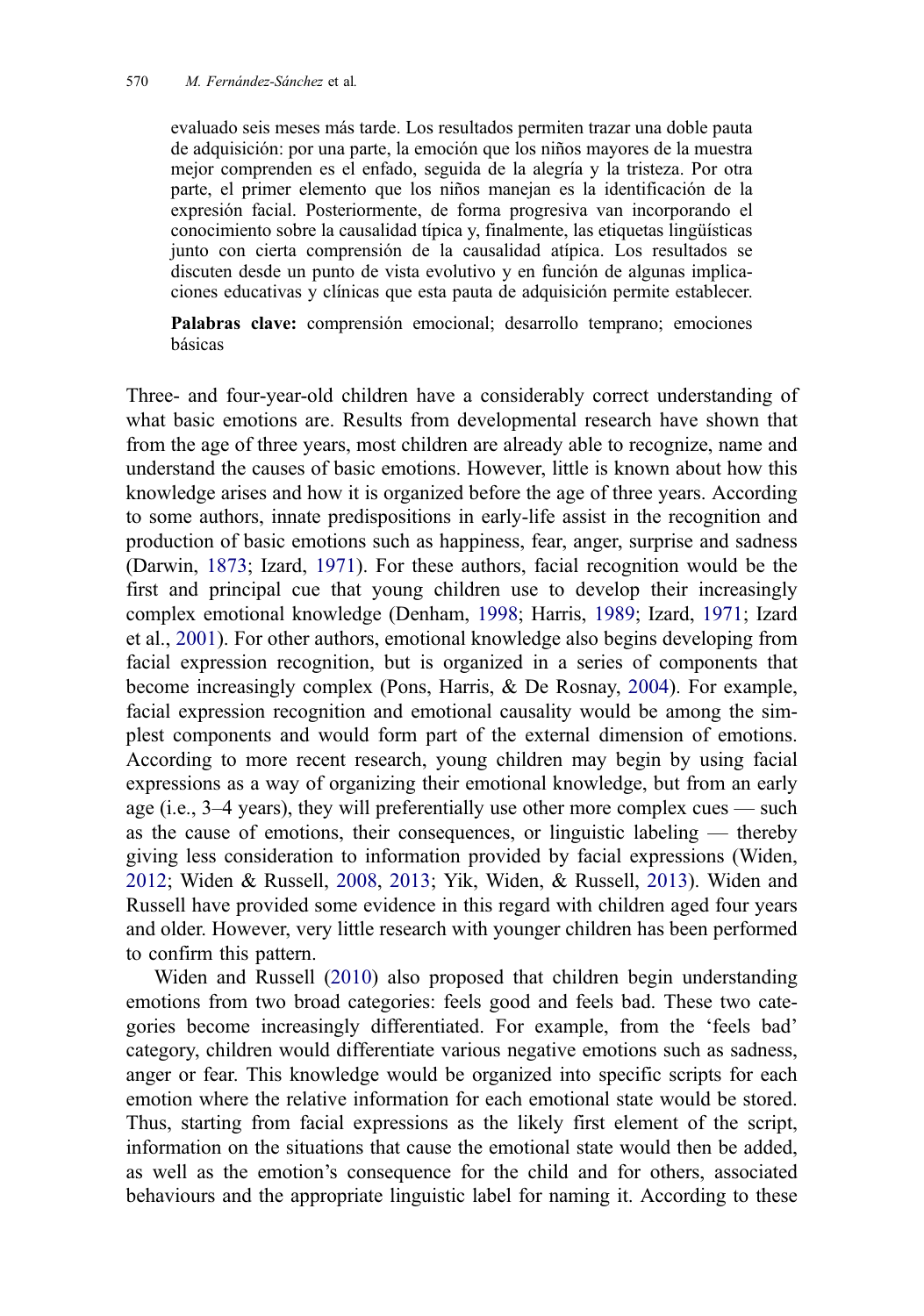authors, young children would construct these basic emotion scripts in a particular order. They first understand happiness, then sadness or anger, and finally, fear and surprise (Widen, [2012](#page-33-0); Widen & Russell, [2003](#page-33-0), [2008](#page-33-0), [2013\)](#page-33-0). Nevertheless, just as these authors affirm, what cues appear initially tied to knowledge of these two broad categories is an 'unanswered empirical question' (Widen, [2012](#page-33-0), p. 4).

Regarding the understanding of causality in three-year-old children, several studies also show that the toddlers understand the causes of positive emotions such as happiness better than the causes of negative emotions (Borke, [1971](#page-30-0); Camras, [1980;](#page-30-0) Deutsch, [1974;](#page-31-0) Farber & Moely, [1979](#page-31-0); Feinman & Feldman, [1982](#page-31-0); Greenspan, Barenboim, & Chandler, [1976;](#page-31-0) Masters & Carlson, [1984;](#page-32-0) Reichenbach & Masters, [1983](#page-32-0); Russell, [1990](#page-32-0)). Nevertheless, other research suggests that the understanding of causality begins with negative emotions and it is not until later that children understand the causality of positive emotions (Surbey, [1979](#page-33-0); Trabasso, Stein, & Johnson, [1981\)](#page-33-0).

Understanding causality of basic emotions before three years of age is a subject that has been relatively unexplored. The majority of researchers place the commencement of this causal attribution around the age of 24–30 months. It is during this time that toddlers begin to understand the relationship between desires and emotions (Stein & Levine, [1989;](#page-32-0) Wellman & Banerjee, [1991](#page-33-0); Wellman & Liu, [2004](#page-33-0)) and when they begin to verbalize some simple expressions concerning emotional causality such as 'it is dark, I am afraid' (Bretherton & Beeghly, [1982\)](#page-30-0). Given the scarcity of studies performed with children younger than three years, the aim of this study is to explore the understanding of basic emotions in two-year-old children. In particular, we will evaluate the identification of facial expressions, the handling of linguistic labeling and the understanding of the typical and atypical causality of four basic emotions (happiness, sadness, anger and fear). With this study we seek to answer two questions that have not yet been answered: first, to establish whether emotional understanding begins through facial expression identification or if toddlers already include other more complex cues in their scripts, such as linguistic labeling and causality. We expect that the first component toddlers of this age know will be the identification of facial expressions. They will later handle information relating to causality (first typical causality and then atypical causality). Finally, the children will incorporate linguistic labels that allow them to name the basic emotions.

The second question that we intend to explore is to find out if there is an order to the acquisition of scripts. In other words, we wish to discover if two-year-old children possess certain scripts that are clearer than others. If this turns out to be the case, we will explore what that order of acquisition is. By scripts we mean the specific knowledge related to each emotion that toddlers increasingly acquire. Similarly, in accordance with previous studies, we predict that the toddlers will understand positive emotions (i.e., happiness) before negative ones (i.e., sadness, anger and fear). More specifically, for the negative emotions it is expected that as the toddlers get older they come to understand these emotions in a certain order. Sadness is first, followed by anger, and lastly, fear.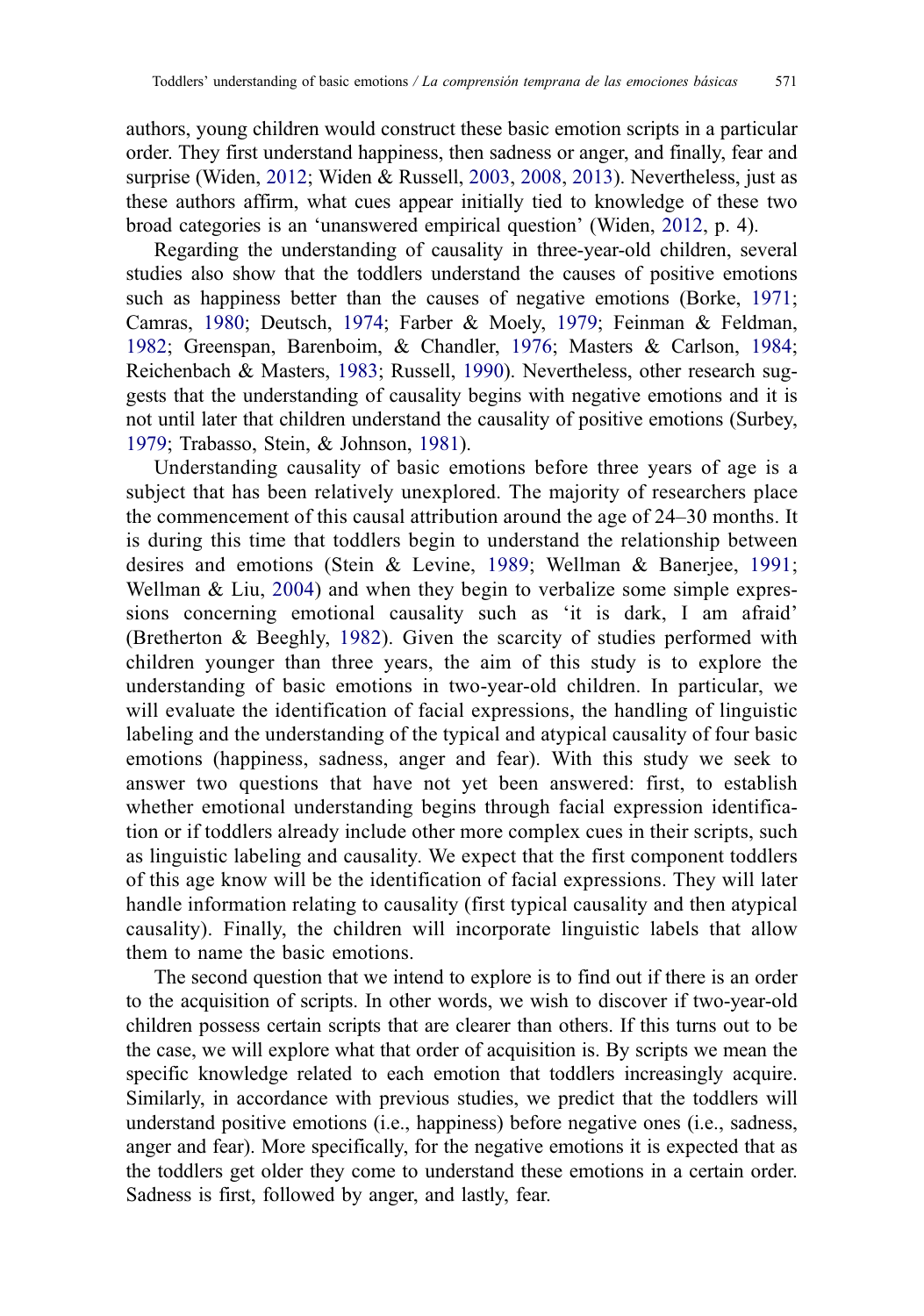In addition to evaluating the understanding of basic emotions, this study includes a small follow-up with a group of 19 children. The aim of the followup is to explore if the previously observed acquisition pattern presents significant changes six months later.

### **Method**

### **Participants**

The sample was made up of 57 toddlers (27 girls and 30 boys) enrolled in a public nursery school in Madrid (Moratalaz district), Spain. The age range fell between 21 and 32 months ( $M = 26.5$  months). The Moratalaz district's population has a medium to low socioeconomic level and includes a high immigrant population rate. The sample included Spanish children (74%), children originating from Latin American countries (21%) and children from Eastern Europe (5%).

For the follow-up performed six months later, a group of 19 children were selected from the total sample (nine girls and 10 boys). Those children's ages were between 30 and 38 months ( $M = 34.9$ ). The data from the study presented here form part of a more extensive study. That study's aim was to implement an intervention program to improve the knowledge of basic emotions in two-year-old children. The subsample of 19 children in the follow-up was formed by the control group that had participated in the study. The remaining children were not involved in the second sample because they had formed the experimental group and had received explicit treatment to improve their knowledge of basic emotions. The study's participating control and experimental groups were randomly assigned to each one of these conditions. The children in the follow-up group were mostly Spanish (74%), with a smaller proportion of children originating from Latin American countries (26%). There were no children of other nationalities in this subgroup.

### **Instruments**

Two types of measurements were used to perform this study. First, a development scale that allowed us to assess the children's overall cognitive development was applied. An emotional understanding test was then used. Both measurements are described below.

The revised Brunet-Lezine (BL-R) (Josse, [1997](#page-32-0)) developmental scale was used in order to evaluate overall cognitive development. This test is one of the most utilized for assessing early development, consisting of scales and adjusting to the participants' ages. There are two versions that can be used depending on the chronological age of the children. The Brunet-Lezine scale evaluates the overall level of development from birth up to the age of 30 months. The Complementary Scales (BL-EC) are used for children from 24–30 months up to six years of age. The main difference between both versions is that the first one makes it possible to obtain an overall developmental quotient along with a developmental level in distinct areas (gross motor control, language, perceptive-manipulative and social),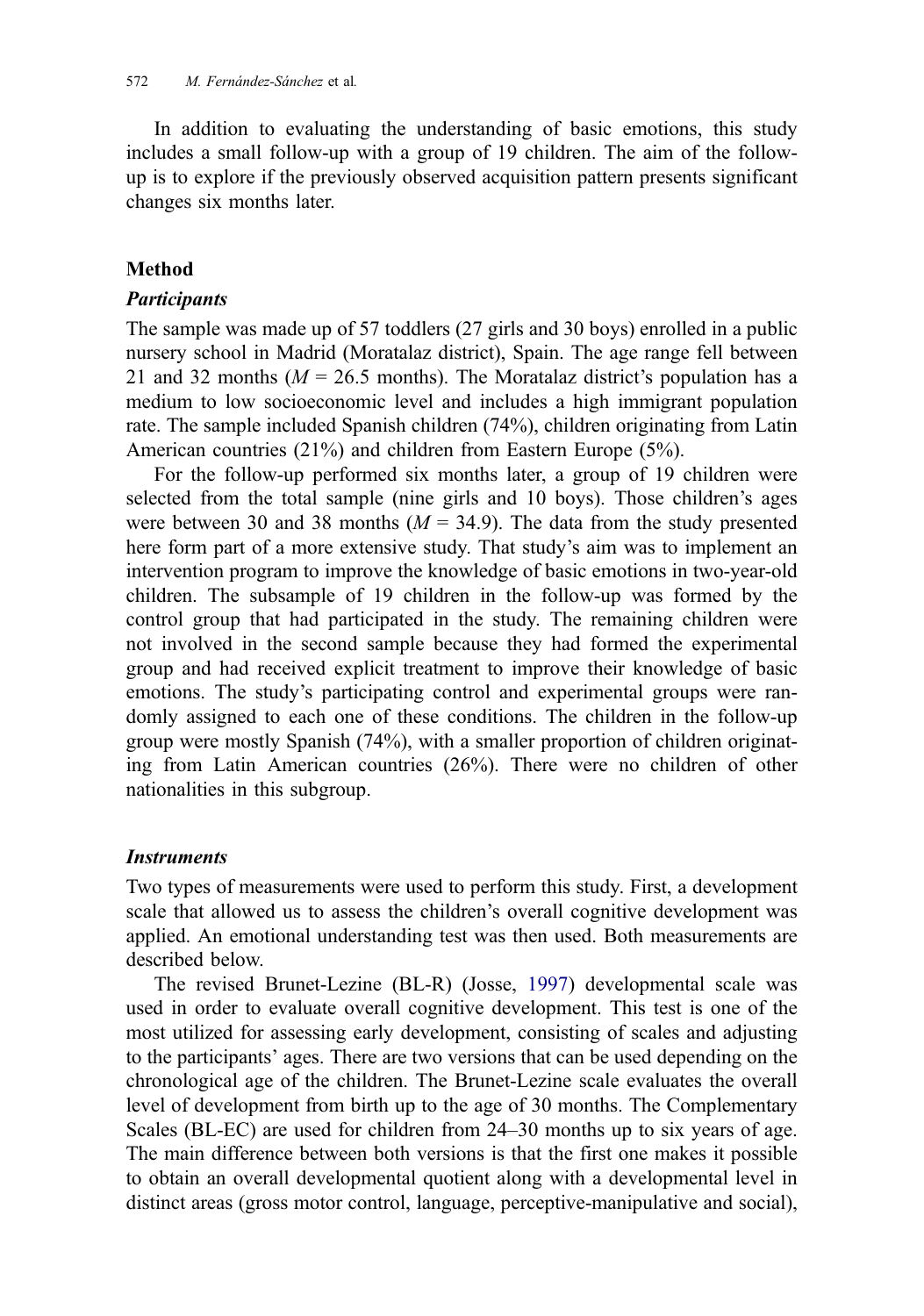whereas the Complementary Scales only offer an overall developmental quotient without differentiated scores in specific areas. As we will discuss further on in this paper, the appropriate version of the test was used according to the ages of the children at the time of the evaluation.

The test's total score provides a developmental quotient (DQ) that corresponds with a developmental age in years and months. The DQ values range between a minimum of 30 and a maximum of 160. The test is performed individually with an application time that varies from 20 to 30 minutes.

In order to evaluate the toddlers' emotional understanding, the Affective Knowledge Test (AKT, Denham, [1986](#page-31-0)) was used. This test is one of the most utilized for evaluating emotional understanding from the age of 30 months (Brown & Dunn, [1996;](#page-30-0) Cutting & Dunn, [1999,](#page-30-0) [2002,](#page-30-0) [2006;](#page-31-0) Denham, [2006;](#page-31-0) Denham & Couchoud, [1990;](#page-31-0) Dunn & Brown, [1994](#page-31-0); Dunn, Brown, Slomkowski, Tesla, & Youngblade, [1991;](#page-31-0) Hughes & Dunn, [1998;](#page-32-0) LaBounty, Wellman, Olson, Lagattuta, & Liu, [2008](#page-32-0); Miller, Gouley, Seifer, Dickstein, & Shields, [2004](#page-32-0); Morgan et al., [2010\)](#page-32-0). Given that the ages of the toddlers in our sample were somewhat younger, it was necessary to adapt the test's application.

The evaluation was performed by using three puppets with facial expressions. The puppets had four additional felt faces representing the four basic emotions. Three types of tasks were proposed to the toddlers: linguistic labeling, identification of emotional expression and emotional causality tasks.

Linguistic labeling tasks. This component is evaluated by using the four felt faces expressing the four basic emotions and by asking the toddlers 'How does he feel?' The toddlers must name each one of the linguistic labels associated with each emotion.

Identification tasks. The same faces are used for this task, but the experimenter is the one who offers the linguistic labels and the toddler must point at the corresponding face. For each basic emotion the experimenter says 'Point at the face that is

Emotional causality tasks. Two types of situations are included in the evaluation of this component: typical situations and atypical situations. In the typical situations, eight everyday situations are proposed to the toddlers and represented with the puppets. The toddlers must use a linguistic label to name the character's emotion or they must point to the corresponding face. An example of a typical situation would be: 'This is Ana. Ana loves ice cream. She is eating an ice cream right now and says "mmm, I am eating an ice cream, it is so good!" How do you think Ana feels as she eats the ice cream?' In contrast, 12 atypical situations are represented in which the puppet reacts in a way that is opposite to how the tested child would act. To carry out this part of the test the toddlers' parents must first fill out a simple questionnaire in which they assess their child's most probable response in the face of these 12 situations. Based on the answers offered by the parents, the puppets represent an emotion that is opposite to what the toddler would manifest in the atypical situations. For example, if a toddler's parents say that their child will show fear if the paediatrician gives them a vaccination, the puppet will represent the same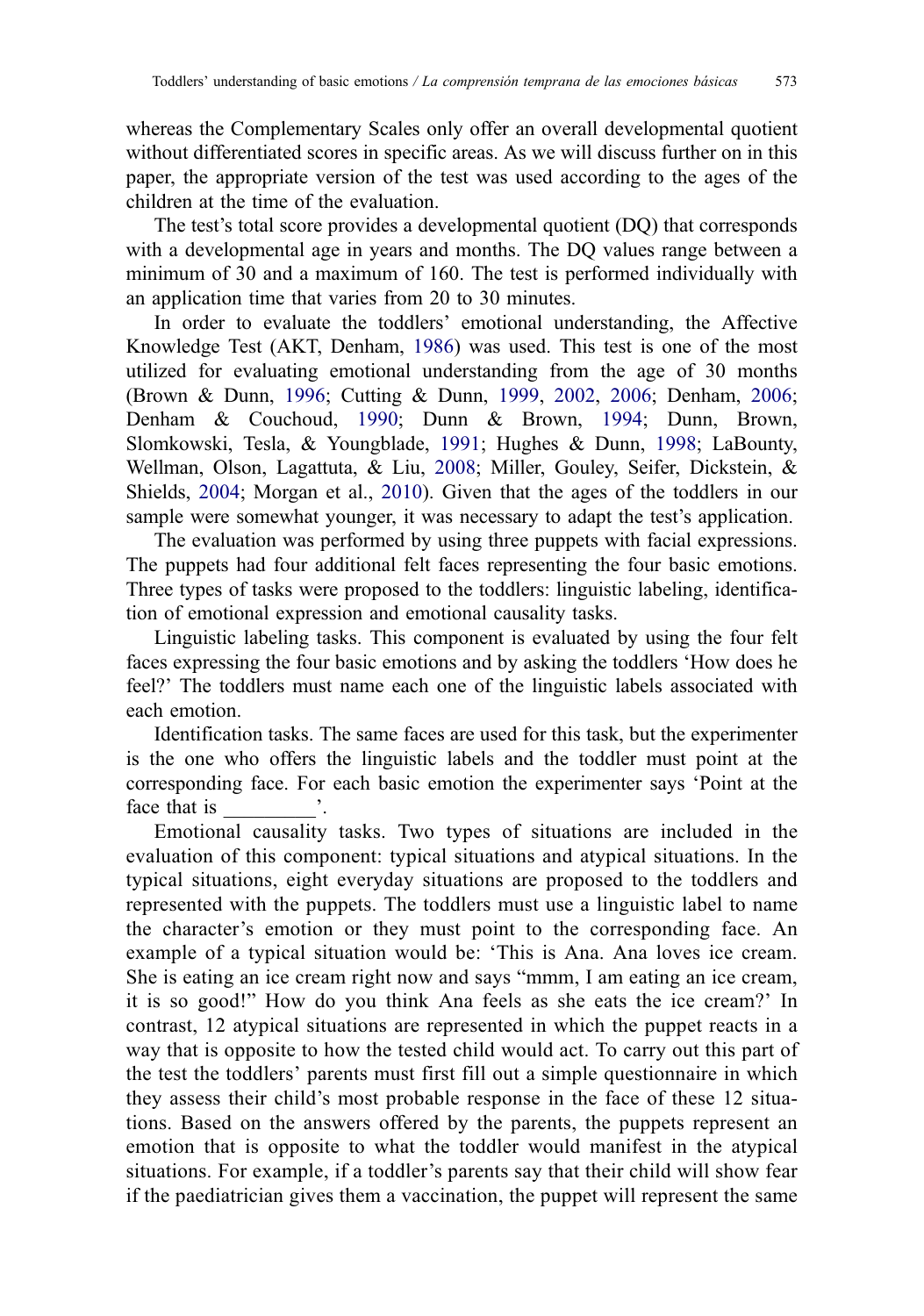situation but will express sadness instead of fear. The toddler will then have to identify the emotion that the character feels.

In accordance with the test's protocol, a small practice session is run before beginning the evaluation. The experimenter explains the physical characteristics of the four basic emotions during this practice session. For example, for happiness the tester smiles and says 'Look, this is a happy face. When we are happy we have a smile, and our lips and eyes are open'. After explaining every emotion the experimenter asks the toddler to make each one of the faces themselves. Once the practice is completed, the experimenter carries out the tasks following the previously described order (first the linguistic labeling, the identification tasks second, then the typical causality tasks, and finally, the atypical causality tasks).

As we have already mentioned, the AKT has been designed to evaluate children from the age of 30 months onward, but studies that have explored the acquisition pattern of younger children have been very scarce. Before conducting the evaluation we consulted with the test's author to determine the desirable length of testing time for younger children. She suggested that we reduce the number of items on the emotional causality tasks down to four (Denham, personal communication, October 2011). Thus, we administered the complete linguistic labeling and identification tasks and reduced the number of items to four on the typical and atypical emotional causality tasks (eight items in total).

To obtain the test's scores each item was valued as correct (1) or incorrect (0). In this way, the test's total range was from 0 to 16 points and each component scored a range of 0 to 4 points.

### Procedure

The tests were administered individually during school hours in the month of November, once the children had adapted to attending school. The experimenters were psycho-pedagogues that assisted at the school, and were therefore personally known by the students. Given the age of the participants it was essential that the students felt confident during the evaluation. Nevertheless, in some cases the classroom teachers were needed to accompany the toddlers. All of the experimenters received previous training in administering the tests.

All the tests were administered in the same order to each child. In the first session the toddlers were evaluated using the Brunet-Lezine test. The duration of this test varied from 20 to 30 minutes. In the second session, after an interval of one week, the AKT test was administered to all the toddlers. The duration of this test varied from 15 to 20 minutes. In May, the same experimenters re-evaluated the subsample that participated in the follow-up. The order and duration of the tests were the same as those from the total sample.

### **Results**

Different analyses were performed in relation to the study's aim and the hypotheses that were made. An ANCOVA was first performed to find out the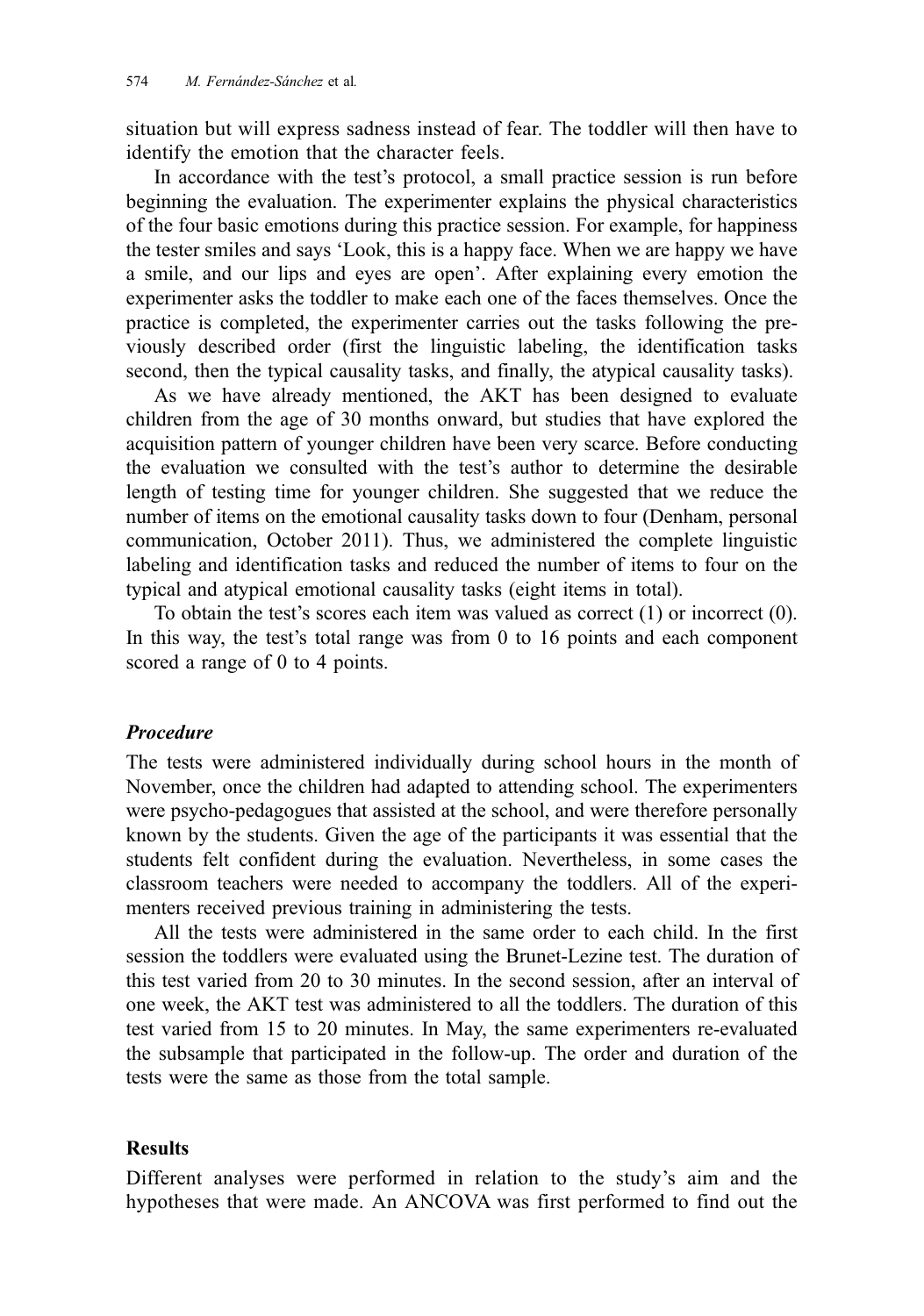effect of age and gender on the scores obtained from the emotional knowledge test. The scores from the Brunet-Lezine developmental scale were used as the covariate in this analysis. Secondly, expecting to find possible differences between the emotional knowledge test components, we performed a MANOVA using age as the intergroup variable and the developmental level as the covariate. Age differences in a component signified that there were changes occurring at this developmental moment (in other words, knowledge was being acquired if the scores were high). An absence of differences meant that either the knowledge had already been acquired (if the scores were high) or, on the contrary, the knowledge had not yet been acquired. Therefore, there were no developmental changes occurring at that time (if the scores were low). Thirdly, a partial correlation analysis was carried out using age as the control variable. This was performed in order to evaluate the correlations between the different components on the emotional knowledge test and the developmental scale. Finally, a binomial test was used to judge whether the proportion of correct responses for each of the emotions was higher than what was expected by chance.

For the second part of the analysis, in which the scores were compared six months later  $(N = 19)$ , a repeated measures ANOVA was performed. Additionally, to evaluate the differences between the mean scores of the components in the two evaluations, two MANOVAs were performed in which the scores from the developmental scale were used as the covariate and the principal factor (continuous variable) was age. Finally, McNemar's test was used to compare the proportion of correct and incorrect responses on all of the four emotions' components. This was performed for the two different evaluation times.

To perform the analyses we divided the total sample  $(N = 57)$  into two groups according to age: the youngest group included the children between the ages of 21 and 26 months ( $N = 28$ ,  $M = 24.2$ ) and the older group was formed with children between the ages of 27 and 32 months ( $N = 29$ ,  $M = 29.3$ ). In descriptive terms, the first group obtained a lower total score on the AKT test  $(M = 4.5; \text{ girls} = 5;$ boys  $= 4.07$ ) than the second group did ( $M = 7.0$ ; girls  $= 7.0$ ; boys  $= 6.98$ ). On the DQ development scale, the younger children obtained a mean score of 93.7 (girls =  $94.6$  and boys =  $92.6$ ), whereas the older children achieved a mean score of 90.0 (girls =  $93.88$  and boys =  $88.7$ ).

In order to assess the effect of age and gender on the total score from the AKT test, an ANCOVA 2 (Gender)  $\times$  2 (Age) was performed using the developmental quotient (DQ) as covariate. The results indicated a significant difference between the groups  $(F(4, 52) = 7.6, p < .001, \eta^2 = .37)$  (see [Table 1](#page-8-0)). The covariate (DQ) was significant. In other words, it was associated with the total score from the AKT test  $(F(1, 52) = 19.74, p < .001, \eta^2 = .27)$ . Contrasts of the principal factors indicated that the differences due to gender were not significant  $(F(1, 52) = 0.12,$  $p > 0.05$ ,  $\eta^2 = 0.002$ ). On the contrary, the differences found between the age groups were significant  $(F(1, 52) = 17.14, p < .001, \eta^2 = .25)$ . There were no interaction effects found  $(F(1, 52) = 0.32; p > .05)$ .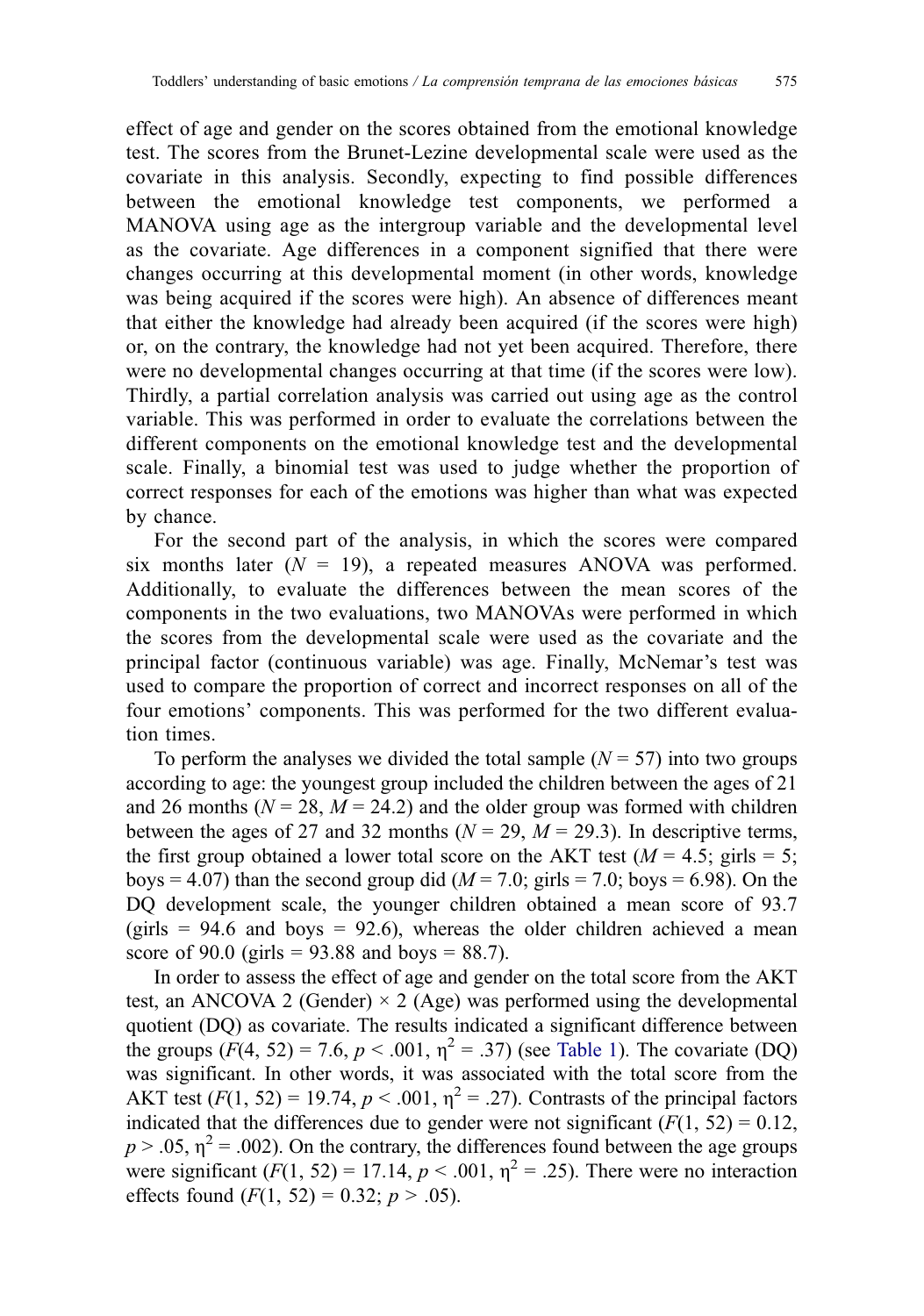| AKT                    |                         |                      |                         |                 | BL-R             |                 |
|------------------------|-------------------------|----------------------|-------------------------|-----------------|------------------|-----------------|
|                        |                         |                      | Total                   |                 |                  | Total           |
| Age                    | Girls                   | <b>Boys</b>          | M and SD                | Girls           | <b>Boys</b>      | M and SD        |
| $21 - 26$<br>$27 - 32$ | 4.8 $(2.8)$<br>7.5(3.0) | 3.9(2.9)<br>6.8(3.9) | 4.3 $(2.8)$<br>7.2(3.6) | 96(5)<br>93 (8) | 93 (8)<br>89 (8) | 94 (7)<br>90(8) |

<span id="page-8-0"></span>Table 1. Mean score (total) obtained on the AKT test and BL-R according to age and gender. Standard deviation shown in parentheses.

Based on this first general result, we believed that analysing the differences according to gender would be irrelevant. Therefore, we focused on the differences in each one of the components according to age. We compared the scores between the two age groups in order to assess the developmental pattern of each emotional component evaluated by the test.

The mean scores obtained showed that the lowest scores in the two groups were found in Labeling and Atypical Causality (see Table 2), whereas higher scores were achieved in Identification and Causality. Similarly, we were able to observe that the older children obtained higher scores than the group of younger children. To analyse the differences between the components' scores and the two age groups, a MANOVA was performed using age as the factor and the DQ as covariate. The multivariate analysis of variance indicated a significant difference between the scores  $(F(4, 51) = 4.89; p < .005, \eta^2 = .277)$ . The DQ covariate also indicated a significant relationship  $(F(4, 51) = 7; p < .001; \eta^2 = .35)$ , as did the age factor  $(F(4, 51) = 5.1;$  $p < .005$ ;  $\hat{n}^2 = .28$ ). The intergroup contrasts for each one of the components, which compared the differences between the mean scores from the two age groups, were significant for these four components: Labeling  $(F(1, 54) = 12.7; p < .005,$  $\eta^2$  = .191), Identification (F(1, 54) = 7.6; p < .01,  $\eta^2$  = .123), Causality  $(F(1, 54) = 4.4; p < .05, \eta^2 = .075)$  and Atypical Causality  $(F(1, 54) = 11.14;$  $p < .05$ ;  $\eta^2 = .171$ ). Moreover, the components in relation to the DQ covariate were significant for Labeling  $(F(1, 52) = 20.5; p < .001, \eta^2 = .27)$ , Identification  $(F(1, 52) = 9.2; p < .005, \eta^2 = .14)$  and Causality  $(F(1, 52) = 14.21; p < .001,$  $\eta^2$  = .208), but not for Atypical Causality ( $F(1, 52) = 0.73$ ;  $p > .05$ ,  $\eta^2 = .01$ ).

The partial correlation analysis between the emotional knowledge test components and the developmental scale using age as the control variable indicated that Identification, Labeling and Causality maintain a significant correlation with the

Table 2. Average scores on each of the components according to age. Standard deviation shown in parentheses.

| Age (months) | Labeling   | Identification | Causality  | <b>Atypical Causality</b> |
|--------------|------------|----------------|------------|---------------------------|
| $21 - 26$    | 0.54(1.04) | 2.04(1.32)     | 1.29(1.05) | 0.57(0.69)                |
| $27 - 32$    | 1.31(1.39) | 2.83(1.36)     | 1.62(1.08) | 1.00(0.98)                |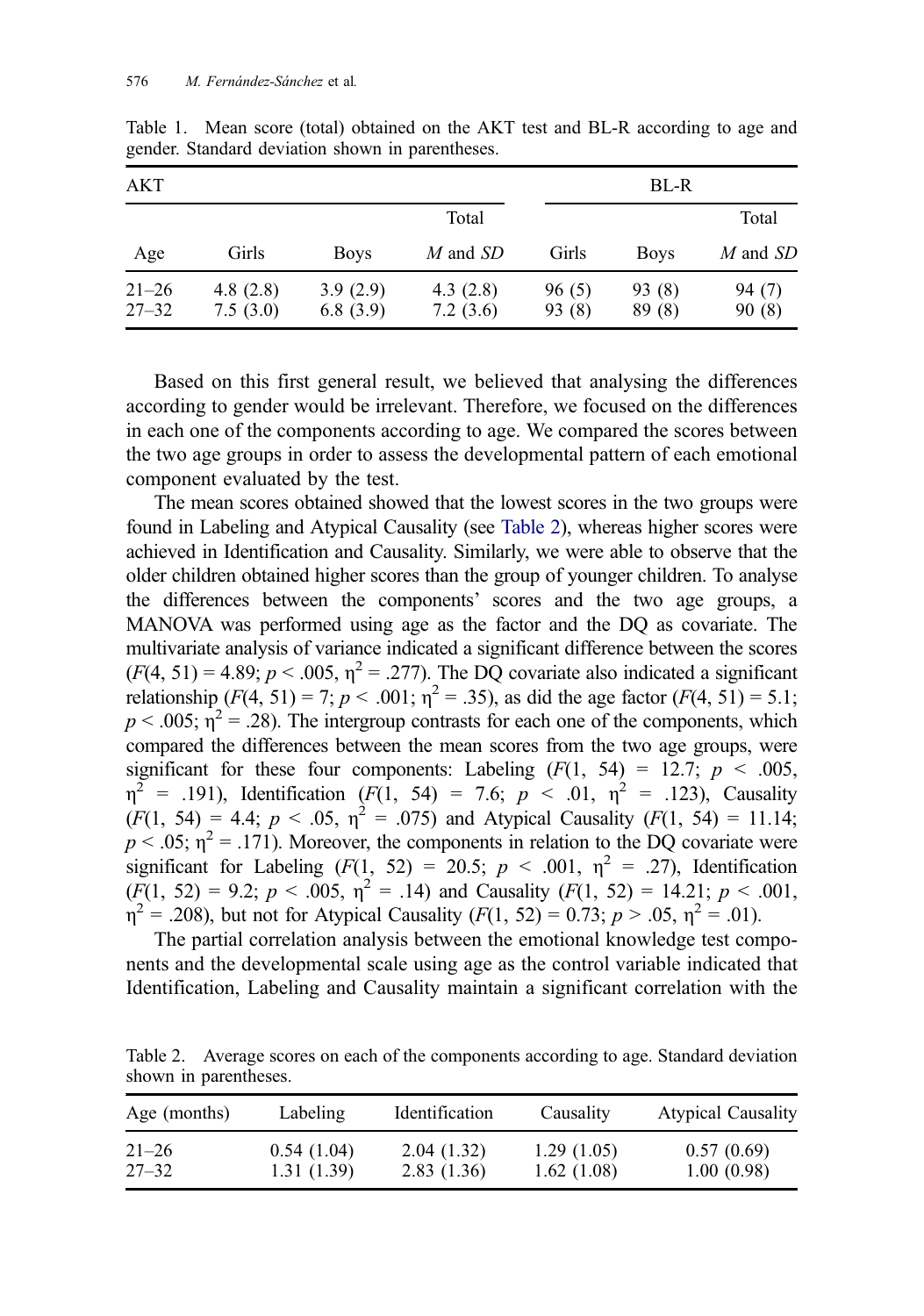|                       |                                   | Labeling           | Identification     | Causality          | Atypical<br>causality |
|-----------------------|-----------------------------------|--------------------|--------------------|--------------------|-----------------------|
| Labeling              |                                   |                    |                    |                    |                       |
| Identification        | Correlation<br>Significance<br>df | .473<br>.000<br>54 |                    |                    |                       |
| Causality             | Correlation<br>Significance<br>df | .409<br>.002<br>54 | .472<br>.000<br>54 |                    |                       |
| Atypical<br>causality | Correlation                       | .191               | .371               | .333               |                       |
|                       | Significance<br>df                | .159<br>54         | .005<br>54         | .012<br>54         |                       |
| DQ                    | Correlation<br>Significance<br>df | .511<br>.000<br>54 | .379<br>.004<br>54 | .442<br>.001<br>54 | .085<br>.533<br>54    |

Table 3. Partial correlations between the components from the AKT test and the DQ developmental scale.

developmental scale ( $p < .05$ ). However, this was not the case for Atypical Causality (see Table 3).

Since one of the objectives of our study was to explore the development of emotional understanding according to emotion type, we have used the binomial test to analyse the correct and incorrect responses for each emotion in each one of the components (see [Table 4](#page-10-0)). As can be observed, in the total sample Labeling attained a proportion of correct responses in three emotions that were lower than expected by chance (happiness = .33, sadness = .16, fear = .07), which indicates that the incorrect responses were higher than would be expected by chance. The answers were random in the case of anger (.37).

The proportions of correct responses for Identification were higher than those for Labeling. For happiness and sadness the proportion of correct responses was significant (.65 and .72, respectively), but the correct response percentages for anger and fear did not exceed what would be expected by chance (.61 and .45. respectively).

In reference to Causality, three emotions did not show significance on the binomial test (happiness  $= .38$ , sadness  $= .44$ , anger  $= .44$ ), indicating that the correct responses were produced by chance. The proportion of incorrect answers was significant in the case of fear since the toddlers' correct responses (.19) were not higher.

Atypical Causality offered very low correct response proportions (between .21 and .31 on the four emotions). This indicates the toddlers' lack of ability to understand that others may feel differently from them.

If we view these results by age groups, we can see that the younger children obtained lower correct response percentages than what would be expected by chance when identifying sadness (.64), happiness (.54) and anger (.50). The rest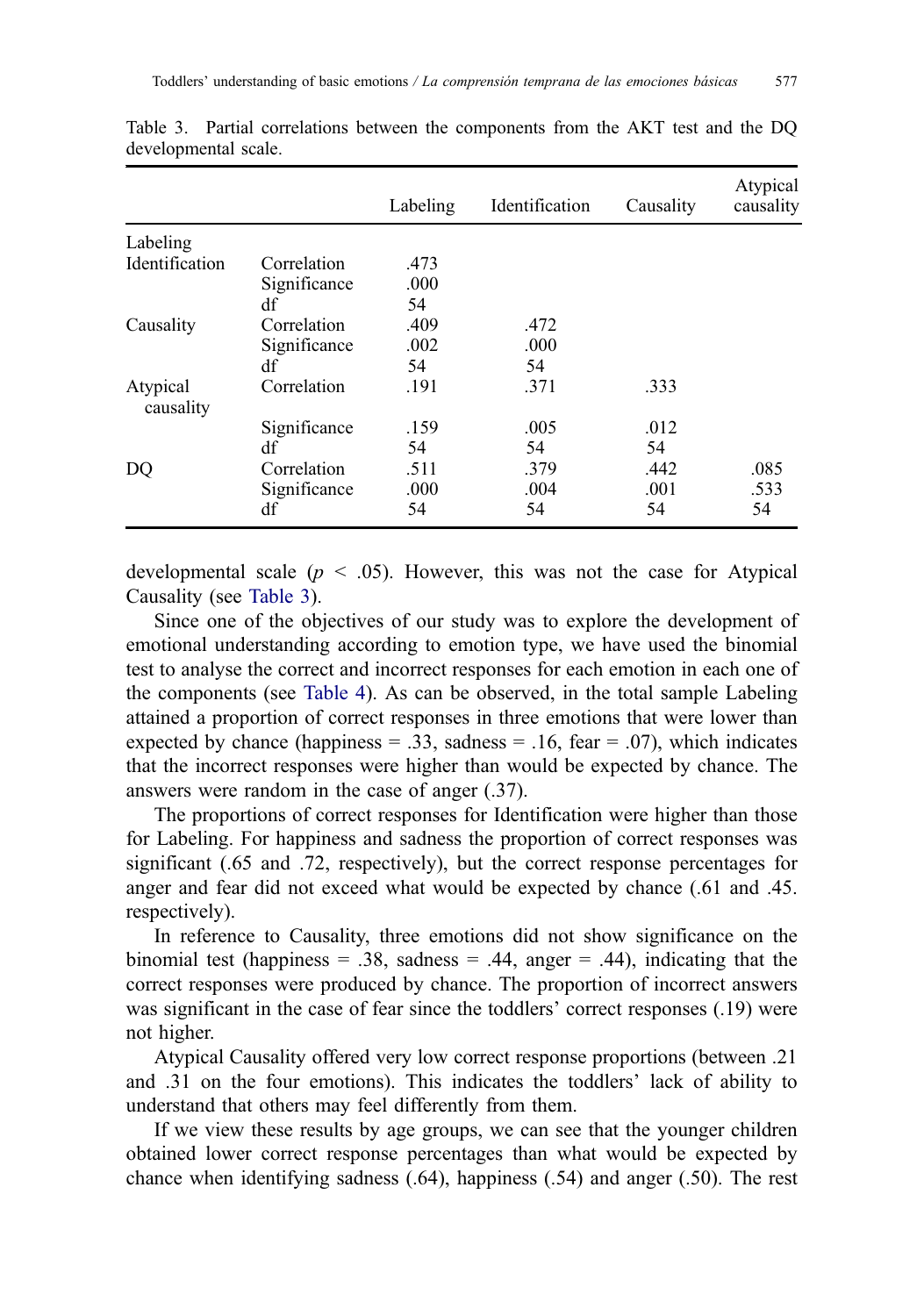|                       |                                              |                          | Age groups                 |                          |                         |                          |                         |
|-----------------------|----------------------------------------------|--------------------------|----------------------------|--------------------------|-------------------------|--------------------------|-------------------------|
| Components            | Emotion                                      | $21 - 26$                | $\boldsymbol{p}$           | $27 - 32$                | $\overline{P}$          | Total                    | $\boldsymbol{p}$        |
| Labeling              | <b>Happiness</b>                             | .18                      | ***                        | .48                      | n.s                     | .33                      | $\star$                 |
|                       | <b>Sadness</b>                               | .07                      | ***                        | .24                      | $* *$                   | .16                      | ***                     |
|                       | Anger                                        | .25                      | $\ast$                     | .48                      | n.s                     | .37                      | n.s                     |
|                       | Fear                                         | .04                      | ***                        | .10                      | ***                     | .07                      | ***                     |
| Identification        | <b>Happiness</b>                             | .54                      | n.s                        | .76                      | $* *$                   | .65                      | $\star$                 |
|                       | Sadness                                      | .64                      | n.s                        | .79                      | $* *$                   | .72                      | **                      |
|                       | Anger                                        | .50                      | n.s                        | .72                      | $\ast$                  | .61                      | n.s                     |
|                       | Fear                                         | .36                      | n.s                        | .55                      | n.s                     | .45                      | n.s                     |
| Causality             | <b>Happiness</b>                             | .32                      | n.s                        | .45                      | n.s                     | .38                      | n.s                     |
|                       | Sadness                                      | .43                      | n.s                        | .45                      | n.s                     | .44                      | n.s                     |
|                       | Anger                                        | .32                      | n.s                        | .55                      | n.s                     | .44                      | n.s                     |
|                       | Fear                                         | .21                      | **                         | .17                      | ***                     | .19                      | ***                     |
| Causality<br>Atypical | <b>Happiness</b><br>Sadness<br>Anger<br>Fear | .07<br>.11<br>.18<br>.21 | ***<br>***<br>***<br>$* *$ | .41<br>.34<br>.45<br>.21 | n.s<br>n.s<br>n.s<br>** | .24<br>.23<br>.31<br>.21 | ***<br>***<br>**<br>*** |

<span id="page-10-0"></span>Table 4. Proportion of correct responses for the four emotions on each component by age group and in the total sample.

Notes:  $p^* = .05$ ,  $p^{**} = .01$ ,  $p^{***} = .001$ .

of the components also consistently attained a very low number of correct responses for all the emotions. The older group of children obtained high scores in identifying sadness (.79), happiness (.76) and anger (.72). Likewise, the correct response percentages approached 50% on Causality and Labeling for these emotions (except for labeling sadness). For Atypical Causality, the older children exceeded the younger children's correct responses on three emotions (older: happiness = .41, sadness = .34 and anger = .45; younger: happiness = .07, sadness  $= .11$  and anger  $= .18$ ). If we take a comprehensive look at the evaluated emotions, the emotion that the older children seem to comprehend the best is anger, followed by happiness and sadness. On the contrary, the lowest scores for both age groups were those relating to fear.

The evaluation carried out six months later  $(N = 19)$  indicated a notable increase in the total test score (before:  $M = 5.8$ ,  $SD = 3.54$ ; after:  $M = 9.63$ ,  $SD = 3.22$ ). Likewise, an increase in the developmental scale's scores (DO) was observed (before:  $M = 90.6$ ,  $SD = 6.27$ ; after: 107.8,  $SD = 9.07$ ). The evolution of the scores from the subgroups' two evaluations on each of the components can be observed in [Figure 1](#page-11-0). A repeated measure ANOVA was performed using the DQ scores from the development scale as the control variable (for both the previous measures and the later measures). Age was used as the continuous variable. The results indicated significant differences among the before and after emotional understanding scores when they are associated with the DQ variable measured in the first evaluation  $(F(1, 15) = 7.20 p < .01, \eta^2 = .32)$ , as well as for the later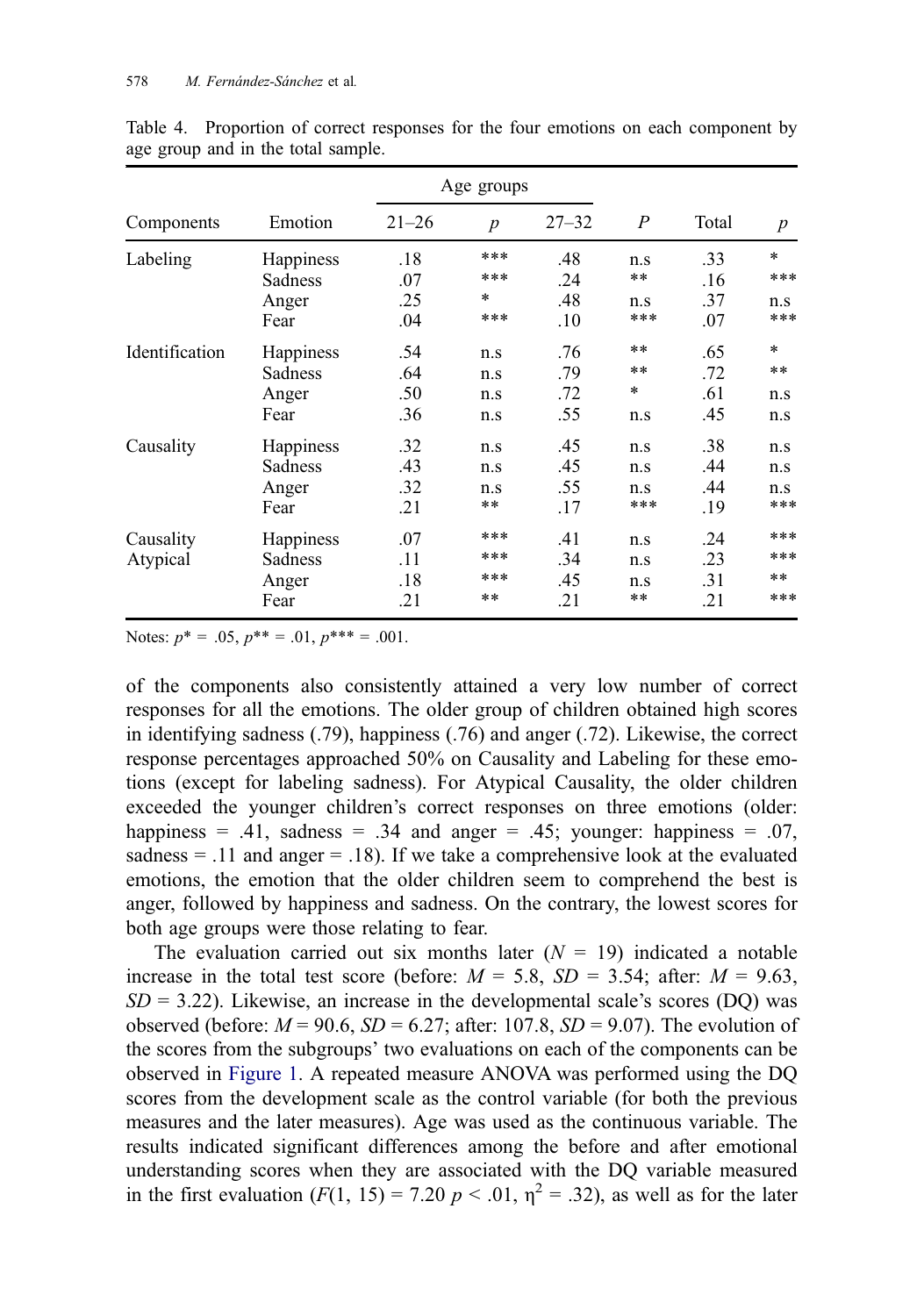<span id="page-11-0"></span>

Figure 1. Mean scores for each component in the first and second evaluation.

DQ scores  $(F(1, 15) = 11.2 p \le 0.005$ ,  $\eta^2 = .43$ ). However, the before and after mean scores for emotional understanding were not significant when they were only associated with age  $(F(1, 15) = 3.37 p > .05, \eta^2 = .184)$ .

To verify if there were significant differences between the scores from the different components in the first evaluation and the one performed six months later, two MANOVAs were realized. Both analyses used the DQ scores as the covariate and age (continuous variable) as the principal factor. The multivariate analyses of variance for the first evaluation between components (see Figure 1) showed that the difference between the scores was significant  $(F(4, 8) = 6.25)$ ;  $p < .05$ ,  $\eta^2 = .8$ ). The effect was significant when the components were associated with the DQ covariate  $(F(4, 8) = 7.3; p < .05, \eta^2 = .83)$ , but there were no differences in relation to age ( $F(4, 8) = 0.63$ ;  $p > .05$ ,  $p^2 = .44$ ). The intergroup contrasts, which analysed the relationship of each component with the DQ covariate, indicated a significant relationship with Labeling  $(F(1, 9) = 8.8;$  $p < .05$ ,  $\eta^2 = .5$ ), Causality ( $F(1, 9) = 8.7$ ;  $p < .05$ ,  $\eta^2 = .5$ ) and Atypical Causality  $(F(1, 9) = 11.44$ ;  $p < .05$ ,  $n^2 = .56$ ), but not with Identification  $(F(1, 9) = 3.8; p > .05, \eta^2 = .08)$ . The chronological age only shows significant differences in Labeling  $(F(8, 9) = 3.4; p > .05, \eta^2 = .75)$ , but not in the rest of the components (Identification:  $F(8, 9) = 1.3$ ;  $p > .05$ ,  $\eta^2 = .52$ ; Causality:  $F(8, 9) = 1.2$ ;  $p > .05$ ,  $n^2 = .14$ ; Atypical Causality:  $F(8, 9) = 1.7$ ;  $p > .05$ ,  $n^2 = .6$ ).

For the evaluation that took place six months later, the multivariate analysis of variance indicated differences between the components when they were controlled with the post DQ score as the covariate  $(F(4, 6) = 10.0; p < .05; \eta^2 = .87)$ . However, significant differences were not found when they were controlled for age  $(F(4, 6) = 1.3; p > .05; \eta^2 = .87)$ . The intergroup contrast indicated a significant association between the DQ covariate and Causality  $(F(1, 8) = 5.4;$  $p < .05$ ;  $\eta^2 = .37$ ) and Atypical Causality ( $F(1, 8) = 38.14$ ;  $p < .05$ ;  $\eta^2 = .80$ ). The association of the DQ score with Labeling approached significance  $(F(1, 8) = 4.7;$  $p = .058$ ;  $\eta^2 = .34$ ), but was not significant for Identification ( $F(1, 8) = 0.4$ ;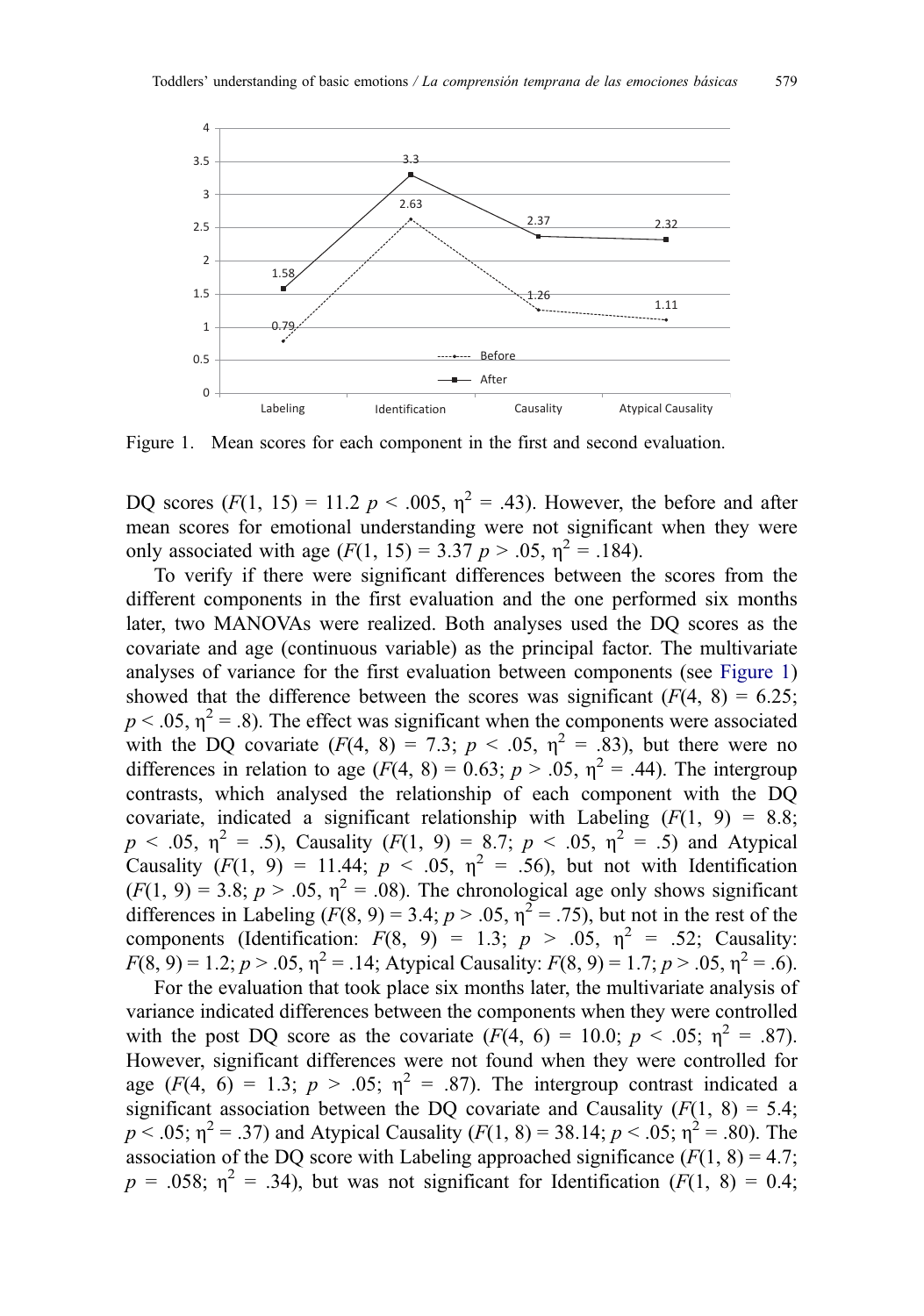|                                       | Labeling                    |                                 |                              | Identification                 |                             | Causality                      |                              | Atypical<br>Causality               |  |
|---------------------------------------|-----------------------------|---------------------------------|------------------------------|--------------------------------|-----------------------------|--------------------------------|------------------------------|-------------------------------------|--|
|                                       | Pre                         | Post                            | Pre                          | Post                           | Pre                         | Post                           | Pre                          | Post                                |  |
| Happiness<br>Sadness<br>Anger<br>Fear | 26.3<br>10.5<br>36.8<br>5.3 | 57.9*<br>$42.1*$<br>52.6<br>5.3 | 73.7<br>78.9<br>63.2<br>47.4 | 89.5<br>78.9<br>$100*$<br>68.4 | 21.1<br>47.4<br>52.6<br>5.3 | 68.4*<br>47.4<br>94.7*<br>26.3 | 21.1<br>26.3<br>36.8<br>26.3 | 57.9*<br>$68.4*$<br>$73.7*$<br>31.6 |  |

Table 5. Percentages of correct responses for components and emotions in the first and second evaluation.

Note: \*McNemar's Test,  $p < .05$ .

 $p > .05$ ;  $\eta^2 = .04$ ). Age was not significant for Labeling ( $F(8, 9) = 1.2, p > .05$ ,  $n^2 = .4$ ), Identification ( $F(8, 9) = 0.9$ ,  $p > .05$ ,  $n^2 = .5$ ) or Causality ( $F(8, 9) = 1$ ,  $p > .05$ ,  $p^2 = .4$ ). However, it was significant for Atypical Causality ( $F(8, 9) = 5.8$ )  $p < .05$ ,  $\eta^2 = .008$ ).

Complementarily, important changes were observed in the understanding of components according to emotion. The percentages of correct responses for the first and second evaluation are summarized in Table 5. McNemar's test indicated significant changes for happiness in Labeling (from 26.3 to 58%), Causality (from 21 to 68%) and Atypical Causality (from 21 to 58%) ( $p < .05$ ), but not for Identification. Sadness presented significant changes in correct response percentages for Labeling (from 10.5 to 42%) and Atypical Causality (from 26.3 to 68.4%), but not in Identification or Causality. Significant changes were also observed for anger in Identification (from 63.2 a 100%), Causality (from 52 to 94.7%) and Atypical Causality (from 36 a 73.7%). However, Labeling did not show any significant changes. Finally, no significant changes were observed for fear.

### **Discussion**

The aim of this study was to explore the understanding and acquisition pattern of four basic emotions (happiness, sadness, anger and fear) in toddlers between the ages of 21 and 32 months. In particular, we wanted to see if these toddlers could already identify the facial expressions associated with these emotions, label the emotions and understand their typical and atypical causes.

The results showed that until 26 months of age toddlers cannot handle the basic elements of simple emotions. Nevertheless, from 27 months onward, great advances are made in understanding these emotions. These changes between the age groups are related more to the developmental levels evaluated by Brunet-Lezine than to chronological age. The partial correlation results also suggested that understanding in three of the components is related to the developmental level. As the results of the follow-up point out, children around the age of three years are already able to identify facial expressions, begin to understand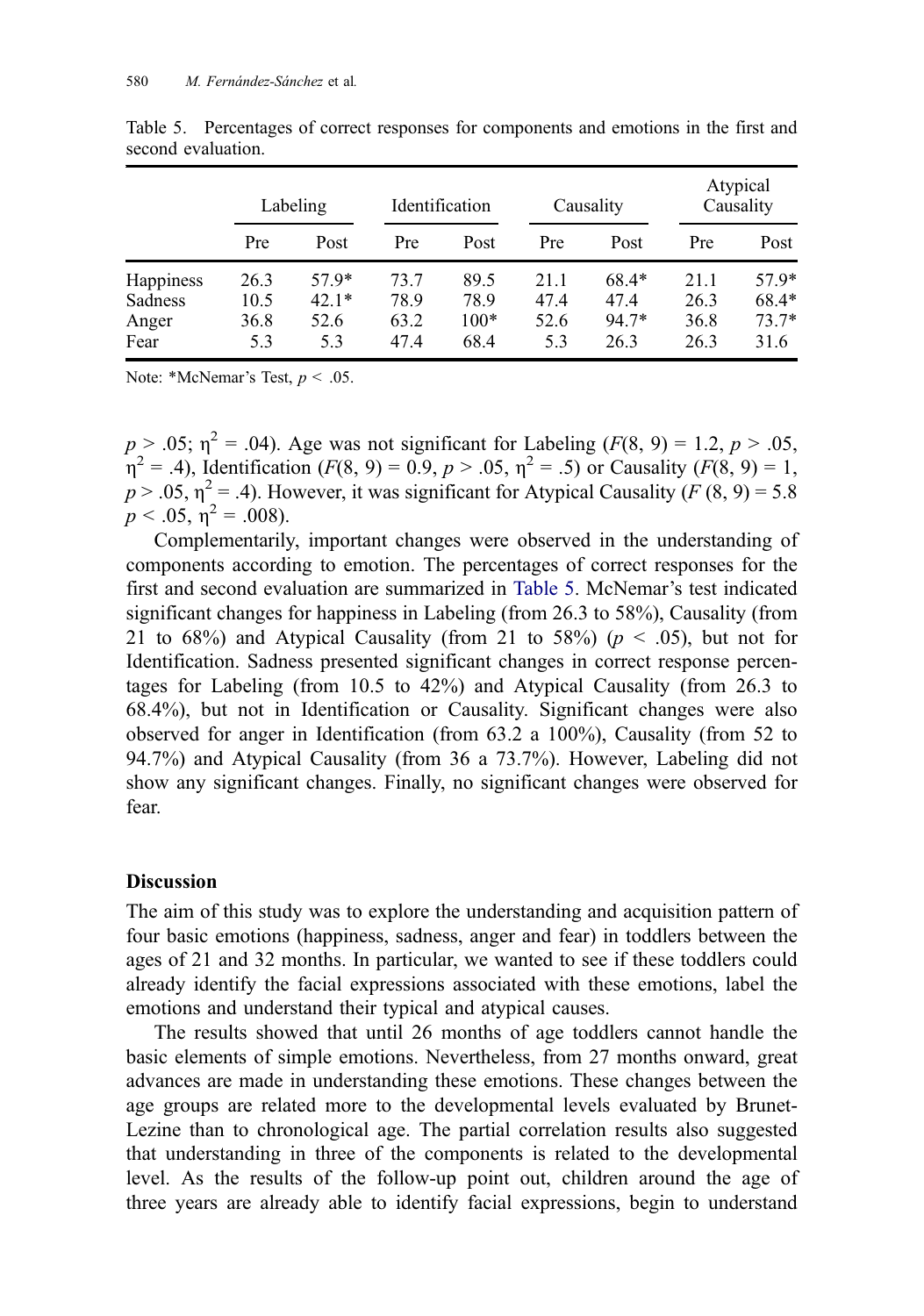the causes behind emotions, and in smaller measure, start to handle linguistic labels. Finally, fear is the emotion that these children delay the longest in understanding, whereas the best understood emotions are anger and happiness.

The results of this examination expand the previous knowledge of the acquisition pattern in somewhat older children and allow us to better understand it from an evolutionary point of view (Denham & Couchoud, [1990](#page-31-0); Russell, [1990](#page-32-0); Widen & Russell, [2003](#page-33-0), [2008,](#page-33-0) [2010\)](#page-33-0). Bearing in mind the first hypothesis that we presented over the acquisition order of the components, our results confirm the predicted pattern. Thus, the first element of emotional understanding that toddlers manage is the identification of facial expressions. The management of this component begins between the ages of 21 and 26 months and reaches high levels of comprehension between 27 and 32 months for happiness, sadness and anger. The results of the analyses support this assertion showing higher scores than in the rest of the components and a significant association with the toddlers' developmental level. The longitudinal follow-up data precisely showed high correct response percentages and an absence of significance related to the developmental age. Secondly, the toddlers integrate knowledge regarding typical causality. This component reaches relatively advanced levels around three months of age. Linguistic labeling and atypical causality are the last components that toddlers incorporate. They also seem to acquire them at the same time. Yet their levels of understanding are relatively low even for the group of older children. These two components are also found to be associated with the developmental level and clearly emerge after identification and causality.

The small longitudinal follow-up confirms this same component acquisition pattern. The follow-up also confirms the previously observed association between emotional understanding and developmental level. In addition, the analysis of the total scores indicates that age is not an explanatory variable. Let us recall that the association between components and developmental level is significant in the two different evaluations performed, except in the case of identification. Furthermore, age appears as an explanatory factor at times and for different components. In the first evaluation age is explanatory for labeling, whereas it explains atypical causality in the second evaluation. These results can be interpreted in accordance with traditional linguistic and sociocognitive developmental milestones. On the one hand, the relevant linguistic changes produced around two years of age most likely have an impact on the acquisition of emotional labels (Cutting & Dunn, [1999;](#page-30-0) Dunn, Brown, & Beardsall, [1991;](#page-31-0) Wellman, Harris, Banerjee, & Sinclair, [1995](#page-33-0)). On the other hand, the changes in the comprehension of desires and sociocognitive skills that emerge around three years of age may be related to the beginning of emotional understanding from other perspectives (Wellman & Banerjee, [1991;](#page-33-0) Wellman & Liu, [2004\)](#page-33-0).

A few conclusions can be drawn in relation to the second hypothesis we posed at the beginning of this paper, even though the results of some aspects are less clear. Recall that our hypothesis predicted a better understanding of happiness and a subsequent ordered understanding of negative emotions (sadness, anger and fear). Perhaps the clearest result is that fear is the last of the basic emotions that toddlers identify, name and attribute causality to. This result is consistent with our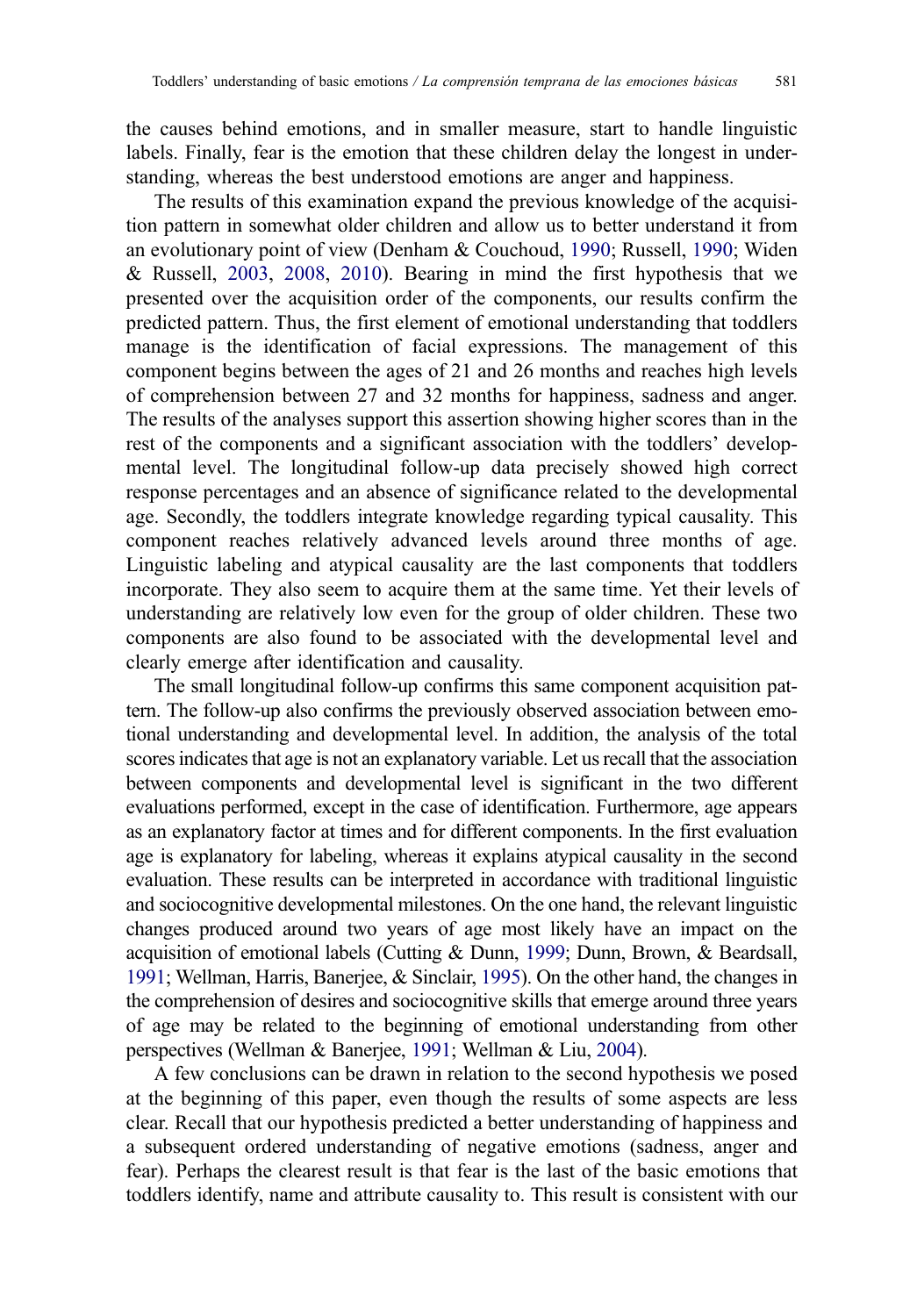hypothesis and with numerous results from previous research with older children (Barden, Zelko, Duncan, & Masters, [1980;](#page-30-0) Borke, [1971;](#page-30-0) Brown & Dunn, [1996;](#page-30-0) Denham & Couchoud, [1990](#page-31-0); Fabes, Eisenberg, McCormick, & Wilson, [1988;](#page-31-0) Harris, [2000](#page-32-0); Pons, Doudin, Harris, & De Rosnay, [2005](#page-32-0); Pons et al., [2004;](#page-32-0) Russell, [1990](#page-32-0); Warren, Denham, & Basset, [2008;](#page-33-0) Widen & Russell, [2008](#page-33-0), [2010](#page-33-0)). However, the first evaluation does not allow us to clearly differentiate the acquisition order for the happiness, sadness and anger scripts. Our results point to happiness and anger as the two emotions that experience important changes. Remember that McNemar's test indicated significant changes in the proportion of the before and after correct responses on the three components of happiness and anger. Upon examining the second evaluation's data it seems that, contrary to what we had hypothesized, anger is the basic emotion best understood by the toddlers. It is possible that adult anger may be the most significant or most informative emotional state for toddlers. Nonetheless, the toddlers' understanding of anger and happiness is found on similar levels and may be forged simultaneously. These two emotions may be the basis of the two broader categories (feels good and feels bad) from which the other scripts become differentiated afterward. However, we find that toddlers can already correctly identify anger and sadness from the age of 27 months. This early distinction in facial expression identification may indicate that the 'feels bad' category begins to separate into more specific scripts earlier than previously believed. More data would be needed in order to explain how this distinction is realized.

To sum up, the integration of our study's results allows us to conclude that a toddler's understanding of the basic emotions progresses simultaneously by components and scripts. Toddlers first use the cues that facial expressions afford for first identifying anger, then sadness, and later, fear. At this early stage happiness and anger may be the basis of the two broader categories that quickly become differentiated. Later, the toddlers would begin to integrate information related to causality into every emotion's script, and finally, would incorporate their linguistic labels as well as elements related to atypical causality.

According to the data from Widen [\(2012](#page-33-0)) and Widen and Russell ([2008,](#page-33-0) [2010](#page-33-0), [2013](#page-33-0)), causality and labeling will also gain importance with age when understanding the emotions of others and making correct predictions begins, whereas the relevance of facial expressions will diminish. It is possible that this may be the subsequent developmental pattern, but let us recall the unanswered empirical question mentioned at the beginning of this paper. The answer to the question of what initial cues are tied to this early understanding now seems clear: toddlers use facial expressions as the first emotional understanding cue.

Widen and Russell's theory on the relevance of the components in early childhood is, as they themselves affirm, counter intuitive (Widen, [2012](#page-33-0)). It would be necessary to perform additional studies using other tests and methodologies in order to arrive at the same conclusions. It is possible that the reverse pattern these authors observed may be an effect of the methodology used by the free labeling test, since the response requires the use of more causality components than identifying facial expressions does. This test uses a short story and asks the child to give an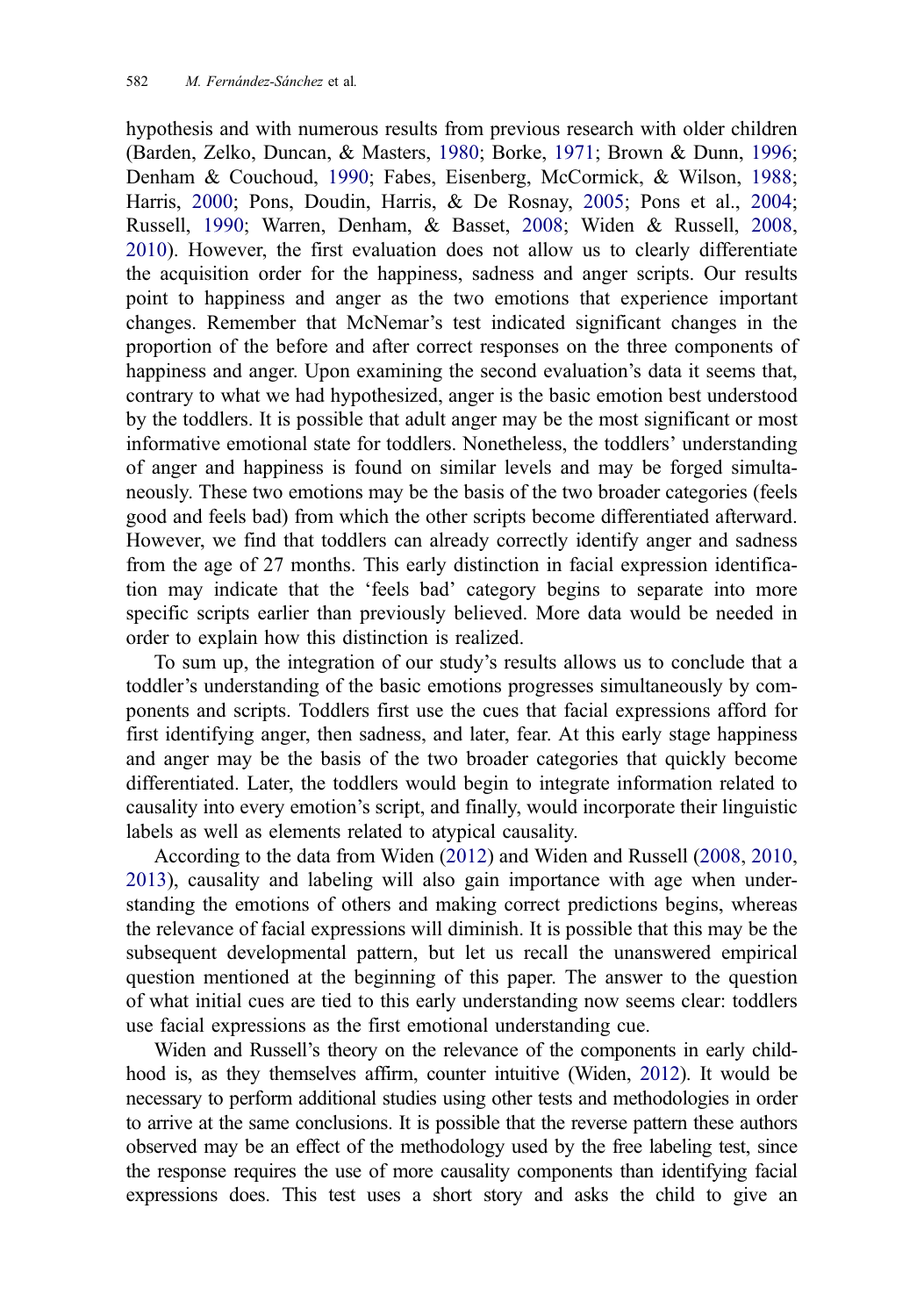explanation of what is occurring in the described situation. This situation probably requires the child to refer to elements that are related more to causality than to facial expression. However, this does not mean that facial expressions remain as the first element that a child considers in understanding and explaining a situation. It would be beneficial to delve deeper into these questions as a future line of research. This could be performed through different tests that evaluate the components in distinct developmental periods. In any case, our study presents certain limitations that merit further research. In the first place, our results do not help to clarify the order in which the scripts emerge or their progressive differentiation. It would be necessary to more precisely evaluate the order in which the happiness, anger and sadness scripts appear. Specifically, it would be interesting to determine how and when the toddlers succeed in differentiating these two negative emotions. In the second place, our conclusions are limited due to the sample size used in the longitudinal follow-up. It would therefore be necessary to gather data from larger samples so that more definitive conclusions could be drawn over the acquisition pattern. In the third place, there are increasingly more studies showing a close relationship between linguistic development and emotional understanding in children between the ages of three and 11 years (Cutting & Dunn, [1999](#page-30-0); De Rosnay, Pons, Harris, & Morrell, [2004](#page-31-0); Dunn et al., [1991a](#page-31-0); Farina et al., [2008](#page-31-0); Harris, [1995](#page-31-0); Lecce, Caputi, & Pagnin, [2009;](#page-32-0) Pons, Lawson, Harris, & De Rosnay, [2003\)](#page-32-0). Our results show a close relationship between developmental level and emotional understanding. It would therefore be interesting to more specifically evaluate certain linguistic elements in these early ages to see if those elements also show relationships with emotional understanding.

To conclude, we cannot fail to mention a few practical implications that we find relevant. Just like other authors that work in this field, we understand that knowledge of emotional understanding in children has important implications for parents, teachers and other professionals that work with children because 'children's understanding of emotions is related to their cognitive and linguistic development (Blair, [2002\)](#page-30-0), to their later school readiness (Garner & Waajid, [2008](#page-31-0)), and to their likelihood of showing psychopathology (Southam-Gerow & Kendall, [2002](#page-32-0))' (Widen, [2012,](#page-33-0) p. 1). It would therefore be beneficial if, within the educational field, children would begin at the age of 27 months to participate in 'emotional' conversations that focused on the causality and linguistic labels of basic emotions. In this way children could begin to construct a coherent, structured and relatively complex narrative framework that will later lead them towards emotional competence. Finally, from a more clinical point of view, the detailed early acquisition pattern of emotional understanding through scripts and components may help detect certain disorders or delays in development, as well as unfavourable environments for children's emotional development (Perlman, Kalish, & Pollak, [2008](#page-32-0); Trickett, [1998](#page-33-0)). Looking forward, it would be ideal if parents and professionals could detect delays at very early ages so that intervention and prevention programs could be initiated.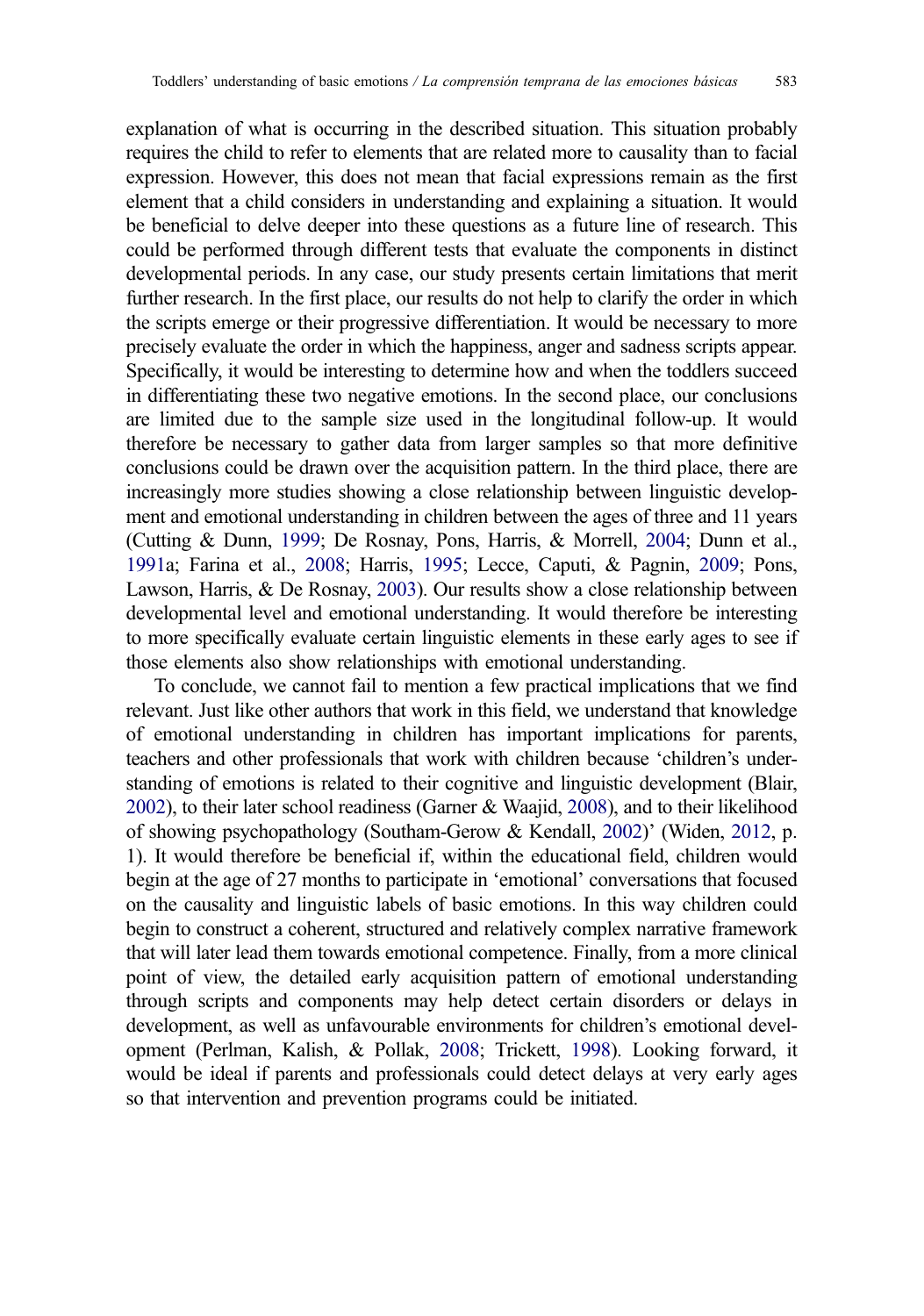### La comprensión temprana de las emociones básicas: identificación, etiquetado y causalidad

Los niños de tres y cuatro años poseen una comprensión bastante acertada de lo que son las emociones básicas. Los resultados de la investigación evolutiva han puesto de manifiesto que a partir de los tres años, la mayor parte de los niños ya son capaces de reconocerlas, nombrarlas y entender sus causas. Sin embargo, se sabe poco sobre cómo aparece y se organiza este conocimiento antes de los tres años. Según algunos autores, las predisposiciones innatas ayudan desde los inicios de la vida al reconocimiento y la producción de emociones básicas como la alegría, el miedo, la ira, la sorpresa y la tristeza (Darwin, [1873](#page-31-0); Izard, [1971\)](#page-32-0). Para estos autores, el reconocimiento facial sería la primera y principal clave que los niños pequeños utilizan para elaborar su, cada vez más complejo, conocimiento emocional (Denham, [1998;](#page-31-0) Harris, [1989](#page-31-0); Izard, [1971;](#page-32-0) Izard, Fine, Shultz, Mostow, Ackerman, y Youngstorm, [2001\)](#page-32-0). Para otros autores, el conocimiento emocional parte también del reconocimiento de la expresión facial, pero se organiza en una serie de componentes que van aumentando en complejidad (Pons, Harris, y de Rosnay, [2004\)](#page-32-0). Así, por ejemplo, el reconocimiento de la expresión facial y la causalidad de las emociones estarían entre los más sencillos y formarían parte de la dimensión externa de las emociones. Según otros trabajos más recientes, los niños pequeños podrían partir de la expresión facial para organizar su conocimiento emocional, pero desde temprano (i.e. 3–4 años) utilizarían de forma preferente otras claves más complejas —como la causa de las emociones, sus consecuencias o las etiquetas lingüísticas— y tendrían menos en cuenta la información que proporciona la expresión facial (Widen, [2012](#page-33-0); Widen y Russell, [2008,](#page-33-0) [2010,](#page-33-0) [2013;](#page-33-0) Yik, Widen y Russell, [2013\)](#page-33-0). Widen y Russell han proporcionado alguna evidencia en este sentido con niños a partir de los cuatro años, pero son muy escasos los estudios con niños más pequeños que confirmen esta pauta.

Sobre la comprensión de las emociones, también Widen y Russell ([2010](#page-33-0)) proponen que los niños parten de dos categorías amplias —sentirse bien y sentirse mal— que se van diferenciando progresivamente. Por ejemplo, a partir de la categoría 'sentirse mal' los niños irían diferenciando diversas emociones negativas como la tristeza, el enfado o el miedo. Este conocimiento se organizaría en scripts o guiones específicos para cada emoción donde se almacenaría la información relativa a cada estado emocional. Partiendo, pues, de la expresión facial como probable primer elemento del guión, después se añadiría información sobre las situaciones que causan el estado emocional, su consecuencia en uno mismo y en los demás, las conductas asociadas o la etiqueta lingüística apropiada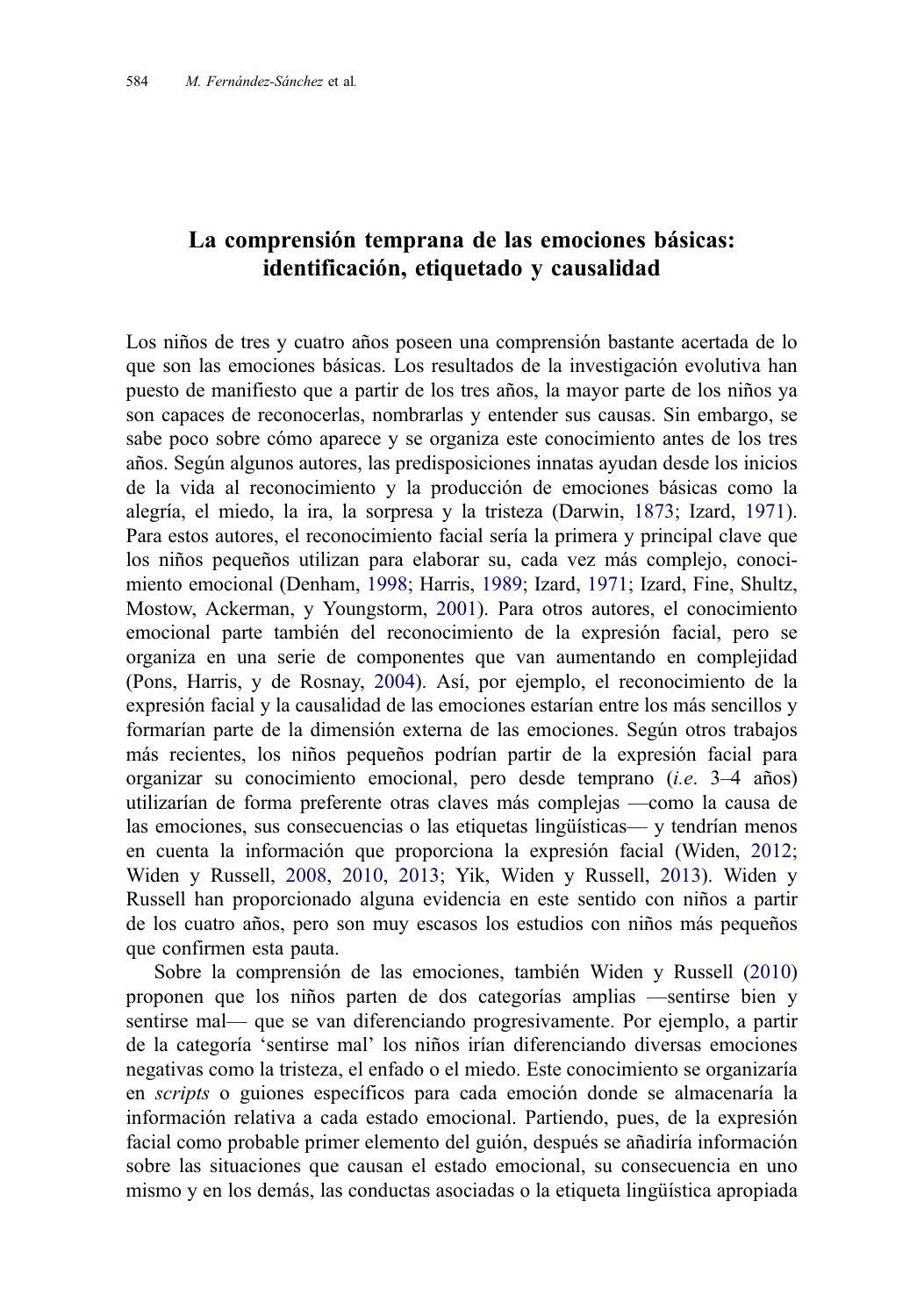para designarlo. Según estos autores, los niños pequeños irían construyendo los guiones de las emociones básicas en orden. En primer lugar comprenden la alegría; en segundo lugar, la tristeza o el enfado y, por último, el miedo y la sorpresa (Widen, [2012;](#page-33-0) Widen y Russell, [2003](#page-33-0), [2008,](#page-33-0) [2013](#page-33-0)). No obstante, tal y como afirman estos autores, las claves que aparecen inicialmente ligadas al conocimiento de estas dos amplias categorías es una 'cuestión empírica sin respuesta' (Widen, [2012](#page-33-0), p. 4).

Cuando se evalúa la comprensión de la causalidad en niños de tres años, diversos estudios muestran también que conocen mejor las causas de las emociones positivas, como la alegría, que las de las emociones negativas (Borke, [1971](#page-30-0); Camras, [1980;](#page-30-0) Deutsch, [1974](#page-31-0); Farber y Moely, [1979;](#page-31-0) Feinman y Feldman, [1982](#page-31-0); Greenspan, Barenboim, y Chandler, [1976](#page-31-0); Masters y Carlson, [1984](#page-32-0); Reichenbach y Masters, [1983](#page-32-0); Russell, [1990](#page-32-0)). No obstante, otros trabajos sugieren que la comprensión de la causalidad comienza con las emociones negativas y no es hasta más tarde cuando los niños comprenden la causalidad de las emociones positivas (Surbey, [1979](#page-33-0); Trabasso, Stein, y Johnson, [1981\)](#page-33-0).

La comprensión de la causalidad de las emociones básicas antes de los tres años es un tema muy poco explorado. La mayor parte de los investigadores suponen que el inicio de esta atribución causal debe situarse alrededor de los 24–30 meses. Es en este momento cuando los niños comienzan a entender la relación entre deseos y emociones (Stein y Levine, [1989;](#page-32-0) Wellman y Banerjee, [1991](#page-33-0); Wellman y Liu, [2004](#page-33-0)) y cuando comienzan a verbalizar algunas expresiones sencillas sobre causalidad emocional como 'está oscuro, estoy asustado' (Bretherton y Beeghly, [1982\)](#page-30-0). Dada la escasez de estudios antes de los tres años, el objetivo de este trabajo es explorar la comprensión de las emociones básicas en niños de dos años. De forma más concreta, evaluamos la identificación de la expresión facial, el manejo de la etiqueta lingüística y la comprensión de la causalidad típica y atípica de cuatro emociones básicas (alegría, tristeza, enfado y miedo). Con esta exploración pretendemos contestar a dos preguntas que no están aún resueltas: por una parte, establecer si la comprensión emocional comienza a través de la identificación de la expresión facial o si los niños pequeños ya incluyen en sus guiones otras claves más complejas, como la etiqueta lingüística y la causalidad. Sobre esta cuestión, esperamos que el primer componente que los niños de estas edades conozcan sea la identificación de la expresión facial. Posteriormente, manejarán información relativa a la causalidad (la causalidad típica en primer lugar y la atípica más tarde). Por último, los niños incorporarían las etiquetas lingüísticas que permitan nombrar las emociones básicas.

La segunda cuestión que pretendemos explorar es si existe un orden de adquisición de los guiones, es decir, establecer si a los dos años existen guiones más claros que otros y, si fuera el caso, cuál es el orden de adquisición. Entendemos por guiones el conocimiento específico referido a cada emoción que los niños van adquiriendo. Igualmente, de acuerdo a investigaciones previas, podemos prever que los niños conocerán antes las emociones positivas (i.e. la alegría) que las negativas (i.e. tristeza, enfado y miedo). De forma más específica,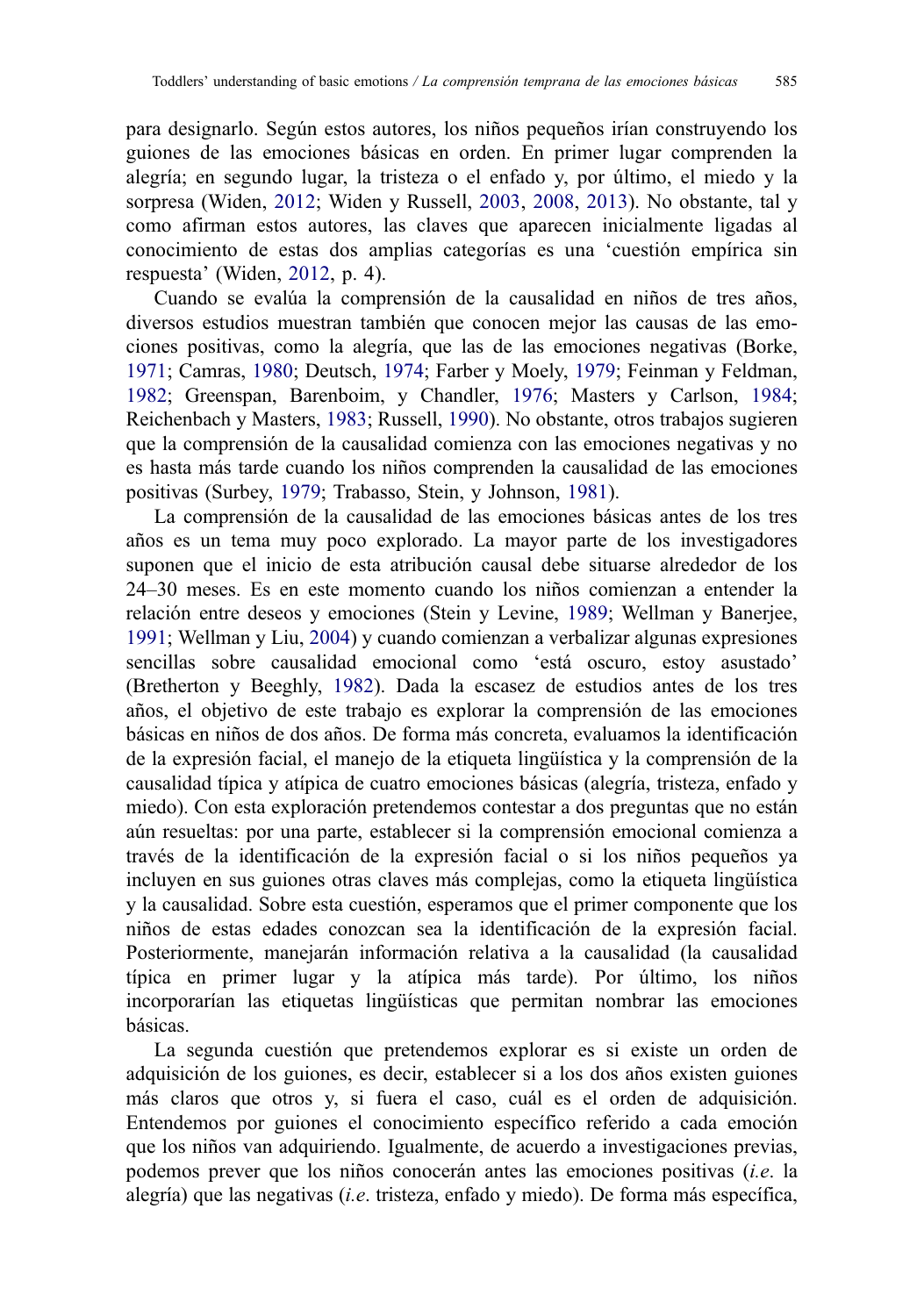sobre las emociones negativas se espera que con la edad se vayan conociendo de forma ordenada la tristeza, el enfado y, por último, el miedo.

Además de evaluar la comprensión de las emociones básicas, el estudio incluye un pequeño seguimiento con un subgrupo de 19 niños. El objetivo de este seguimiento era explorar si la pauta de adquisición previamente observada presenta cambios significativos 6 meses más tarde.

### Método

### **Participantes**

La muestra está formada por 57 niños (27 niñas y 30 niños), escolarizados en una escuela infantil pública de la ciudad de Madrid (distrito Moratalaz). El rango de edad se encuentra comprendido entre los 21 y los 32 meses ( $M = 26,5$  meses). La población de este distrito tiene un nivel socioeconómico medio-bajo e incluye un elevado índice de población inmigrante. La muestra incluyó niños españoles  $(74%)$ , niños procedentes de países latinoamericanos  $(21%)$  y niños procedentes de Europa del Este (5%).

Para el seguimiento realizado seis meses más tarde se seleccionó un grupo de 19 niños a partir de la muestra total (9 niñas y 10 niños) de edades comprendidas entre 30 y 38 meses ( $M = 34,9$ ). Los datos del estudio que aquí se presenta forman parte de un estudio más amplio cuyo objetivo fue implementar un programa de intervención para mejorar el conocimiento de las emociones básicas en niños de dos años. La submuestra de 19 niños que se utilizó para realizar este seguimiento estaba formada por el grupo control que participó en el estudio. El resto de los niños no formaron parte de esta segunda muestra porque constituyeron el grupo experimental y recibieron un tratamiento explícito para mejorar el conocimiento de las emociones básicas. Los grupos control y experimental que participaron en el estudio fueron asignados a cada una de las condiciones de forma aleatoria. Los niños que formaron parte de este grupo de seguimiento fueron en su mayoría españoles (74%) y en menor proporción procedentes de países latinoamericanos (26%). Dentro de este subgrupo no hubo niños de otras nacionalidades.

### **Instrumentos**

Para llevar a cabo la evaluación se utilizaron dos tipos de medidas. En primer lugar, se aplicó una escala de desarrollo que permite valorar el desarrollo cognitivo global de los niños. En segundo lugar, se utilizó una prueba de comprensión emocional. A continuación de describen ambas brevemente.

Para evaluar el desarrollo cognitivo global se utilizó la escala de desarrollo Brunet-Lezine Revisada (BL-R) (Josse, [1997](#page-32-0)). Esta prueba es una de las más utilizadas para evaluar el desarrollo en edades tempranas, dispone de baremos y se ajusta a las edades de los participantes. La prueba incluye dos versiones en función de la edad cronológica de los niños. La escala Brunet-Lezine evalúa el nivel de desarrollo global desde el nacimiento hasta los 30 meses. Las Escalas Complementarias (BL-EC) se utilizan para niños a partir de los 24–30 meses y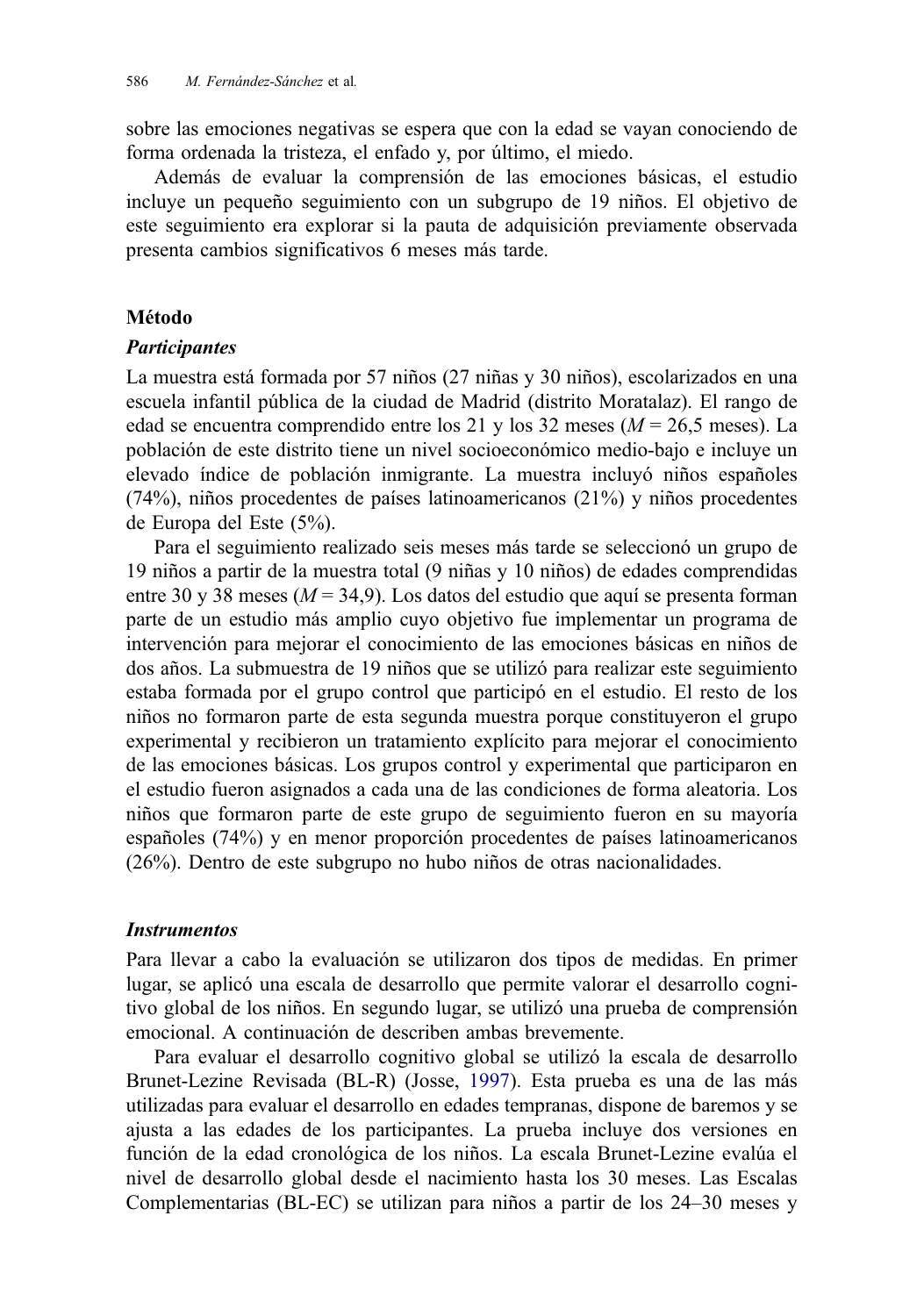hasta los seis años. La principal diferencia entre ambas versiones es que la primera permite obtener un cociente de desarrollo global junto con un nivel de desarrollo en distintas áreas (motricidad gruesa, lenguaje, perceptivo-manipulativa y social), mientras que las Escalas Complementarias sólo ofrecen un cociente de desarrollo global sin puntuaciones diferenciadas en áreas específicas. Como se detalla más adelante, en función de las edades de los niños en el momento de la evaluación se empleó la versión adecuada de la prueba.

La puntuación total de la prueba permite obtener un cociente de desarrollo (QD) que se corresponde con una edad de desarrollo en años y meses. Los valores de los QD oscilan entre un mínimo de 30 y un máximo de 160. La evaluación se realiza de forma individual y el tiempo de aplicación varía entre los 20 y los 30 minutos.

Para evaluar la comprensión emocional de los niños se utilizó el Affective Knowledge Test (AKT, Denham, [1986](#page-31-0)). Esta prueba es una de las más utilizadas en la evaluación de la comprensión emocional a partir de los 30 meses (Brown y Dunn, [1996;](#page-30-0) Cutting y Dunn, [1999](#page-30-0), [2002,](#page-30-0) [2006;](#page-31-0) Denham, [2006;](#page-31-0) Denham y Couchoud, [1990;](#page-31-0) Dunn y Brown, [1994;](#page-31-0) Dunn, Brown, Slomkowski, Tesla, y Youngblade, [1991](#page-31-0); Hughes y Dunn, [1998;](#page-32-0) LaBounty, Wellman, Olson, Lagattuta, y Liu, [2008](#page-32-0); Miller, Gouley, Seifert, Dickstein, y Shields, [2004;](#page-32-0) Morgan, Izard, y King, [2010](#page-32-0)). Dado que las edades de nuestra muestra son algo menores fue necesario adaptar la aplicación de la prueba.

La evaluación se realizó a través de tres marionetas con expresiones faciales y cuatro caras de fieltro adicionales que expresaban las cuatro emociones básicas. Las tareas que se proponen al niño son de tres tipos: tareas de etiquetado lingüístico, tareas de identificación de la expresión emocional y tareas de causalidad emocional.

Tareas de etiquetado lingüístico. Para evaluar este componente se utilizan las cuatro caras de fieltro que expresan las cuatro emociones básicas y se pregunta a los niños '¿Cómo se siente?' Los niños deben nombrar cada una de las etiquetas lingüísticas asociadas a cada emoción.

Tareas de identificación. Para esta tarea se utilizan las mismas caras, pero es el experimentador quien ofrece las etiquetas lingüísticas y el niño debe señalar la cara correspondiente. La consigna del experimentador para cada emoción básica es 'Señala la cara que está \_\_\_\_\_'.

Tareas de causalidad emocional. Para evaluar este componente se incluyen situaciones de dos tipos: situaciones típicas y situaciones atípicas. En las situaciones típicas se propone a los niños ocho situaciones cotidianas que se representan con las marionetas. Los niños deben nombrar la emoción del personaje mediante la etiqueta lingüística o señalando la cara correspondiente. Un ejemplo de situación típica sería: 'Esta es Ana. A Ana le encanta el helado. Ahora se está comiendo un helado y dice "mmh, me estoy comiendo un helado, ¡qué bueno!" ¿Cómo crees que se siente Ana cuando se come el helado?' En las situaciones atípicas, al contrario, se representan 12 situaciones en las que la marioneta reacciona de forma contraria a como lo haría el niño evaluado. Para poder llevar a cabo esta parte de la prueba es necesario aplicar previamente un sencillo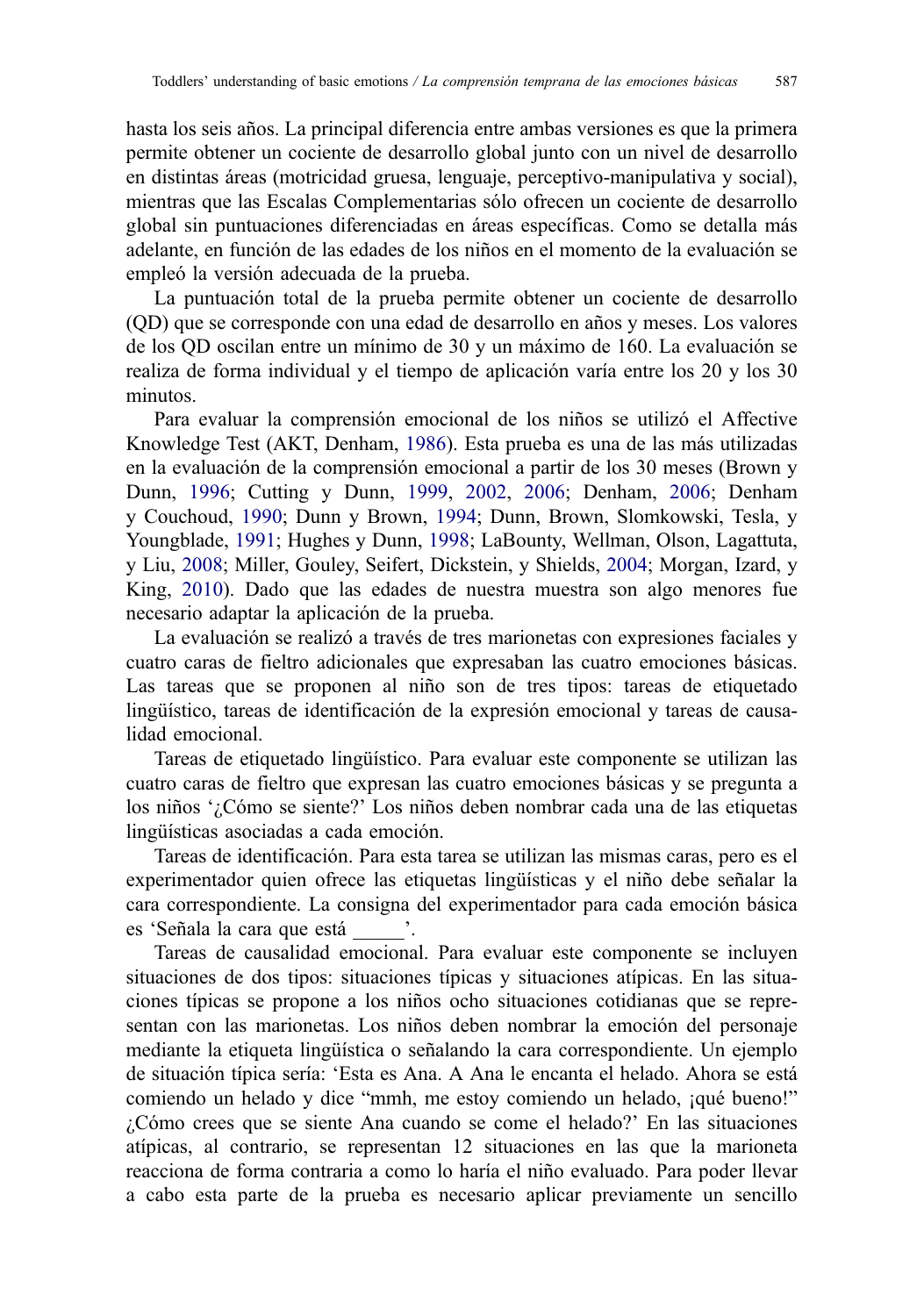cuestionario para padres donde valoran la respuesta emocional más probable de sus hijos ante esas 12 situaciones. De acuerdo con las respuestas ofrecidas por los padres, en las situaciones atípicas las marionetas representan una emoción contraria a la que manifestaría el niño. Por ejemplo, si los padres de un niño dicen que su hijo tendría miedo si el pediatra le pone una vacuna, la marioneta representará la misma situación pero expresará, por ejemplo, tristeza y el niño tendrá que identificar la emoción que siente el personaje.

De acuerdo con el protocolo de la prueba, antes de comenzar la evaluación se realiza un pequeño entrenamiento donde el experimentador explica las características físicas básicas de las cuatro emociones básicas. Por ejemplo, en el caso de la alegría dice sonriendo 'mira, esta es una cara de contento. Cuando estamos contentos tenemos una sonrisa, los labios y los ojos están abiertos'. Después de explicar cada emoción, el experimentador pide al niño que ponga cada una de las caras. Una vez realizado el entrenamiento, el experimentador lleva a cabo las tareas siguiendo el orden anteriormente descrito (en primer lugar las tareas de etiquetado lingüístico, en segundo lugar las tareas de identificación, en tercer lugar las tareas de causalidad típica y, por último, las tareas de causalidad atípica).

Como ya hemos mencionado, el AKT ha sido diseñado para evaluar a niños a partir de los 30 meses, pero las investigaciones que han explorado la pauta de adquisición a edades más tempranas han sido muy escasas. Antes de llevar a cabo la evaluación consultamos con la autora de la prueba la duración deseable para niños más pequeños y nos sugirió reducir a cuatro el número de ítems en las tareas de causalidad emocional (Denham, comunicación personal, octubre, 2011). Así, aplicamos las tareas de etiquetado lingüístico e identificación completas y redujimos a cuatro los ítems sobre la causalidad típica y atípica (total ocho ítems).

Para obtener las puntuaciones de la prueba cada ítem fue valorado como acierto (1) o error (0). De esta forma, el rango total de la prueba iba de 0 a 16 puntos y cada componente puntuaba en un rango de 0 a 4 puntos.

### Procedimiento

Las pruebas fueron aplicadas en horario escolar y de forma individual durante el mes de noviembre, una vez transcurrido el período de adaptación de los niños. Los entrevistadores fueron psicopedagogos que atendían la escuela y, por tanto, personal conocido por los niños. Dada la edad de los participantes fue esencial que los niños se sintieran confiados durante la evaluación. No obstante, en algunos casos se necesitó la colaboración de las maestras del aula como figura de acompañamiento. Todos los experimentadores recibieron formación previa para aplicar las pruebas.

Todos los niños siguieron el mismo orden de aplicación de las pruebas. En una primera sesión se les evaluó mediante el Brunet-Lezine. El tiempo de aplicación de esta prueba osciló entre los 20 y los 30 minutos. En una segunda sesión, tras una semana de intervalo, todos los niños fueron evaluados con el AKT. La duración de la aplicación de la prueba osciló entre los 15 y los 20 minutos. En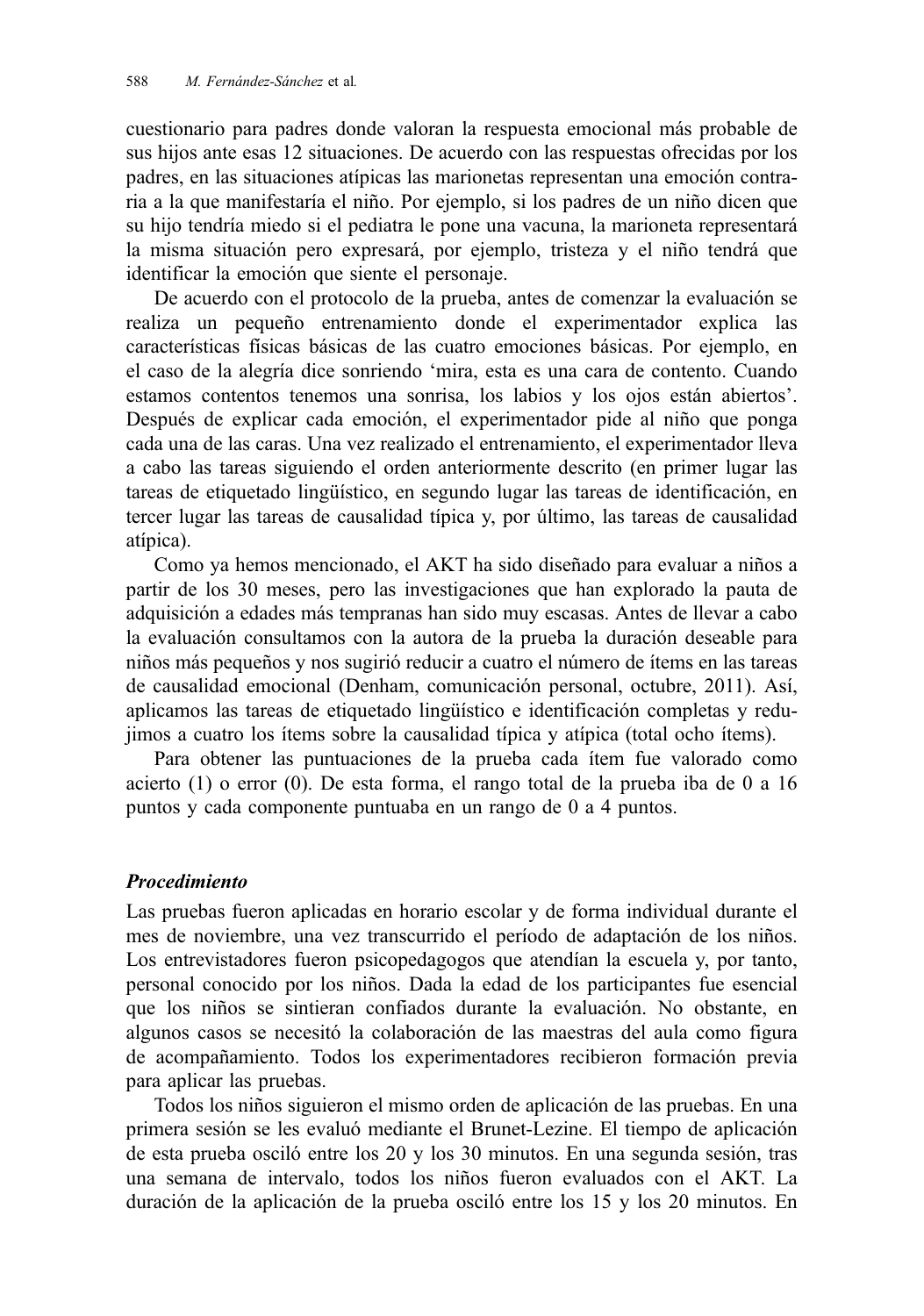el mes de mayo los mismos experimentadores volvieron a evaluar a la submuestra que participó en el seguimiento. El orden y la duración de la aplicación de las pruebas fueron los mismos que los de la muestra total.

### Resultados

En función del objetivo del estudio y de las hipótesis planteadas se realizaron distintos análisis. En primer lugar, para conocer el efecto de la edad y el sexo en las puntuaciones obtenidas en la prueba de conocimiento emocional se realizó un ANCOVA. En este análisis se utilizó como covariable las puntuaciones de la escala de desarrollo. En segundo lugar, con la idea de apreciar posibles diferencias entre los componentes de la prueba de conocimiento emocional, se realizó un MANOVA utilizando la edad como variable inter-grupo y el nivel de desarrollo como covariable. Cuando existen diferencias de edad en un componente, significa que en ese momento evolutivo se producen cambios en ese componente (es decir, se adquiere conocimiento si las puntuaciones son altas). Cuando no existen diferencias se infiere que o bien el conocimiento ya se tiene (si las puntuaciones son altas) o, por el contrario, todavía no se ha adquirido y no se producen cambios en ese momento del desarrollo (si las puntuaciones son bajas). En tercer lugar, para valorar las correlaciones entre los distintos componentes de la prueba de conocimiento emocional y la escala de desarrollo se realizó un análisis de correlación parcial en el que se utilizó la edad como variable control. Por último, para valorar si la proporción de aciertos para cada una de las emociones era superada por lo que sería esperado por azar se utilizó una prueba binomial.

En la segunda parte del análisis, donde se comparan las puntuaciones seis meses después ( $N = 19$ ), se realizó un ANOVA de medidas repetidas. Asimismo, para valorar las diferencias entre las puntuaciones medias de los componentes en los dos momentos de la evaluación, se realizaron dos MANOVAs donde se utilizaron las puntuaciones en la escala de desarrollo como covariable y la edad como factor principal (variable continua). Por último, para comparar la proporción de aciertos y errores en los dos momentos de la evaluación en todos los componentes de las cuatro emociones, se utilizó la prueba de McNemar.

Para realizar los análisis dividimos la muestra total  $(N = 57)$  en dos grupos en función de la edad: el grupo de los más pequeños formado por los niños entre 21 y 26 meses ( $N = 28$ ,  $M = 24.2$ ) y el grupo de los mayores formado por los niños entre 27 y 32 meses ( $N = 29$ ,  $M = 29,3$ ). En términos descriptivos, el primer grupo obtuvo una puntuación total en la prueba AKT más baja ( $M = 4.5$ ; niñas = 5; niños = 4,07) que el segundo grupo ( $M = 7.0$ ; niñas = 7,0; niños = 6,98). En la escala de desarrollo QD, los niños pequeños obtuvieron una puntuación media de 93,7 (niñas = 94,6 y niños = 92,6), mientras que los mayores alcanzaron una media de 90,9 (niñas = 93,88 y niños = 88,7).

Para valorar el efecto de la edad y el sexo en la puntuación total de la prueba AKT, se realizó un ANCOVA 2 (Sexo) × 2 (Edad) utilizando el nivel de desarrollo (QD) como covariable. Los resultados indicaron una diferencia significativa entre los grupos ( $F(4, 52) = 7,6, p < 0,001, \eta^2 = 0,37$ ) (véase [Tabla 1\)](#page-22-0). La variable de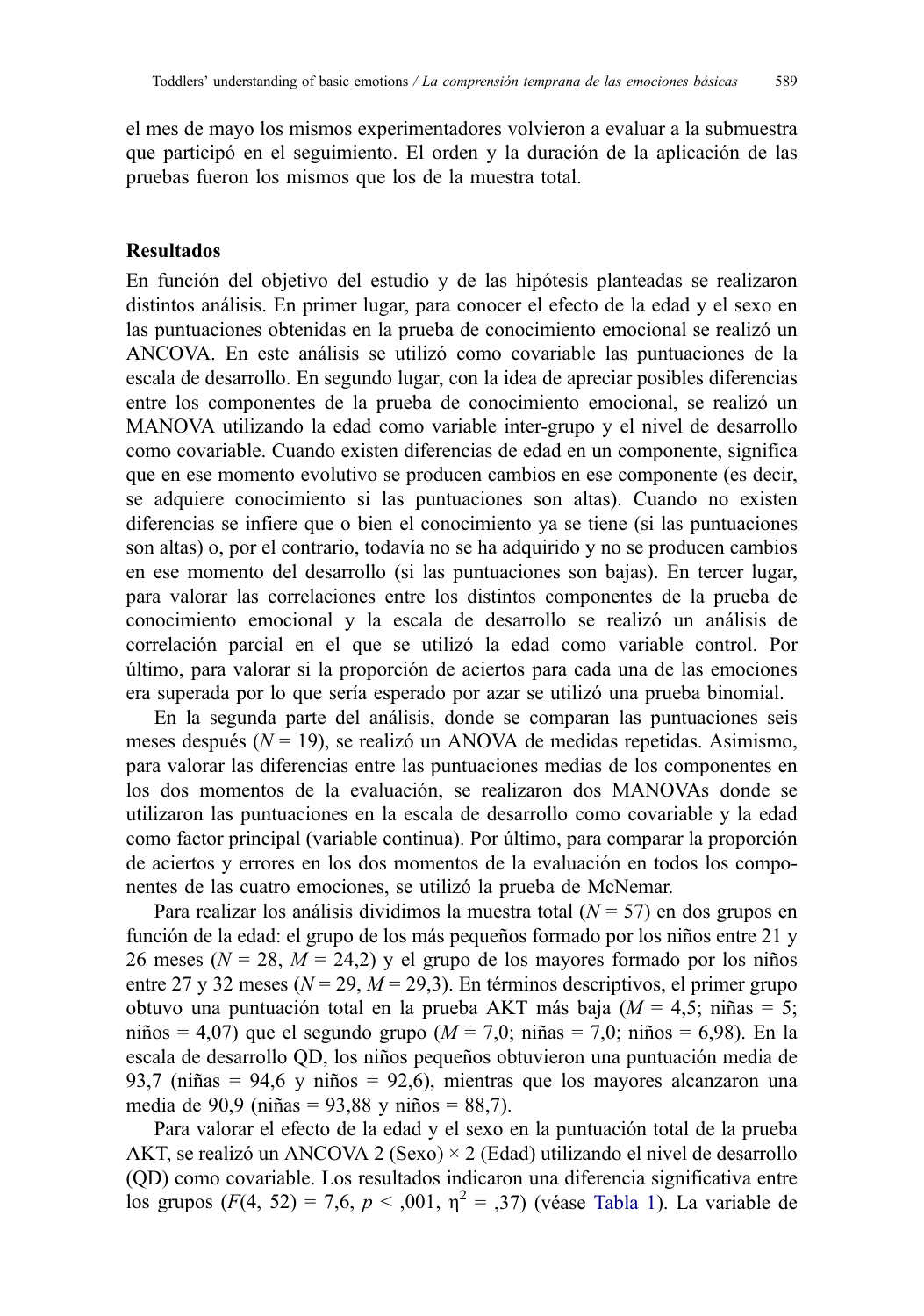| AKT                    |                      |                      |                      |                 |                  |                 |
|------------------------|----------------------|----------------------|----------------------|-----------------|------------------|-----------------|
|                        |                      |                      | Total                |                 |                  | Total           |
| Edad                   | Niñas                | Niños                | M y D T              | Niñas           | Niños            | $M \vee DT$     |
| $21 - 26$<br>$27 - 32$ | 4,8(2,8)<br>7,5(3,0) | 3,9(2,9)<br>6,8(3,9) | 4,3(2,8)<br>7,2(3,6) | 96(5)<br>93 (8) | 93 (8)<br>89 (8) | 94 (7)<br>90(8) |

<span id="page-22-0"></span>Tabla 1. Puntuación media (total) obtenida en la prueba AKT y BL-R por edad y sexo. Desviación típica entre paréntesis.

covariación (QD) resultó significativa, es decir, estuvo asociada a la puntuación total de la prueba AKT  $(F(1, 52) = 19,74, p < 0.001, \eta^2 = 0.27)$ . Los contrastes para los factores principales indicaron que las diferencias debidas al sexo no eran significativas  $(F(1, 52) = 0.12, p > 0.05, n^2 = 0.002)$ . Al contrario, las diferencias obtenidas entre los grupos de edad sí resultaron significativas  $(F(1, 52) = 17, 14,$  $p \leq 0.001$ ,  $\eta^2 = 0.25$ ). No se encontraron efectos de interacción (F(1,  $52$ ) = 0,32;  $p > 0.05$ ).

Con este primer resultado general consideramos irrelevante analizar las diferencias en función del sexo y nos centramos en las diferencias en cada uno de los componentes en función de la edad. Con el objetivo de valorar la pauta de desarrollo de cada componente emocional evaluado por la prueba, comparamos las puntuaciones entre los dos grupos de edad.

Las puntuaciones medias obtenidas indican que en los dos grupos las puntuaciones más bajas se alcanzan en Etiquetado y Causalidad Atípica, (véase Tabla 2) mientras que son más altas en Identificación y Causalidad. Así mismo podemos apreciar que los niños mayores obtienen puntuaciones más altas que el grupo de niños pequeños. Para valorar las diferencias entre las puntuaciones de los componentes y los dos grupos de edad se realizó un MANOVA utilizando como factor la edad y usando la escala de desarrollo QD como covariable. El análisis del contraste multivariado indicó que existe una diferencia significativa entre las puntuaciones ( $F(4, 51) = 4,89$ ;  $p < 0.005$ ,  $p<sup>2</sup> = 0.277$ ). La covariable QD también indicó un relación significativa  $(F(4, 51) = 7; p < 0.001; \eta^2 = 0.35)$ , así como el factor edad  $(F(4, 51) = 5.1; p < 0.005; \eta^2 = 0.28)$ . Los contrastes inter grupo para cada uno de los componentes, que comparan las diferencias entre las puntuaciones medias entre los dos grupos de edad, fueron significativos para los cuatro

Tabla 2. Puntuaciones medias en cada uno de los componentes en función de la edad. Desviación típica entre paréntesis.

| Edad (meses) | Etiquetado | Identificación | Causalidad | C. Atípica |
|--------------|------------|----------------|------------|------------|
| $21 - 26$    | 0.54(1.04) | 2,04(1,32)     | 1,29(1,05) | 0,57(0,69) |
| $27 - 32$    | 1,31(1,39) | 2,83(1,36)     | 1,62(1,08) | 1,00(0,98) |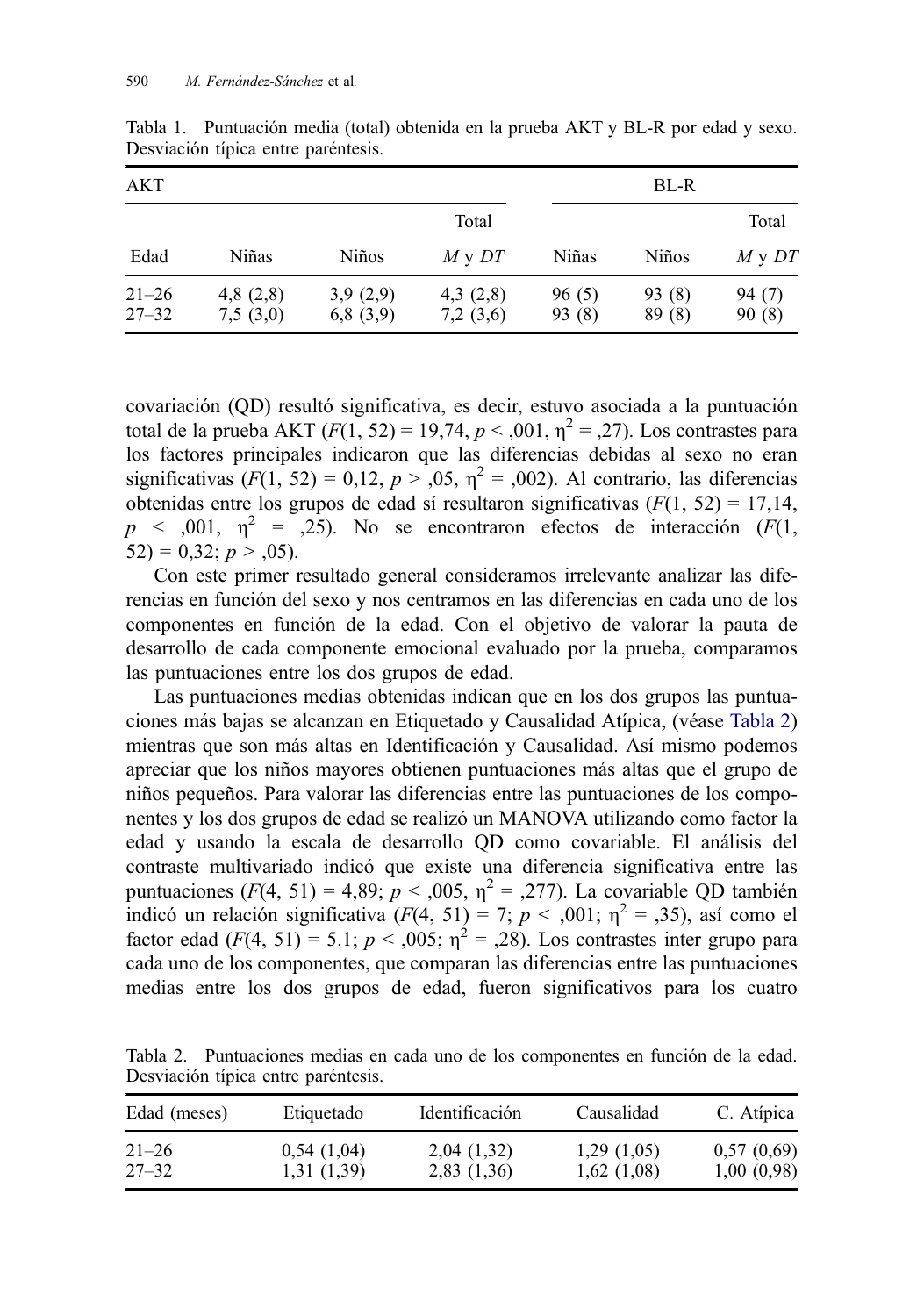componentes: Etiquetado ( $F(1, 54) = 12.7$ ;  $p < .005$ ,  $n^2 = .191$ ), Identificación  $(F(1, 54) = 7, 6; p < 0.01, \eta^2 = 123)$ , Causalidad  $(F(1, 54) = 4, 4; p < 0.05, \eta^2 = 0.075)$ y Causalidad Atípica  $(F(1, 54) = 11, 14; p < 0.05; \eta^2 = 0.171)$ . Por otra parte, los componentes en relación con la covariable QD fueron significativos para los componentes de Etiquetado ( $F(1, 52) = 20.5$ ;  $p < .001$ ,  $p^2 = .27$ ), Identificación  $(F(1, 52) = 9,2; p < 0.005, \eta^2 = 0.14)$  y Causalidad  $(F(1, 52) = 14,21; p < 0.001,$  $n^2 = 0.208$ , pero no para la Causalidad Atípica (F (1, 52) = 0.73; p > 0.05,  $n^2 = 0.01$ ).

El análisis de correlación parcial entre los componentes de la prueba de conocimiento emocional y la escala de desarrollo utilizando la edad como variable de control, indicó que los componentes de Identificación, Etiquetado y Causalidad mantienen una correlación significativa con la escala de desarrollo ( $p < 0.05$ ). Sin embargo, esto no ocurre para el componente de Causalidad Atípica (véase Tabla 3).

Considerando que uno de los objetivos del estudio era explorar el desarrollo de la comprensión emocional en función del tipo de emoción, hemos analizado a través de la prueba binomial los aciertos y errores para cada emoción en cada uno de los componentes (véase [Tabla 4](#page-24-0)). Como podemos observar, en la muestra total el componente de Etiquetado alcanza una proporción de aciertos en tres emociones inferior a lo esperado por azar (alegría = ,33, tristeza = ,16, miedo = ,07), lo que indica que los errores superan lo esperado por azar. En el caso del enfado (,37), las respuestas son aleatorias.

Las proporciones de acierto en el componente Identificación son más altas que en el componente Etiquetado. Para la alegría y la tristeza la proporción de aciertos es significativa (,65 y,72 respectivamente), pero los porcentajes de acierto para el enfado y el miedo no superan lo esperado por azar (,61 y,45, respectivamente).

Respecto a la Causalidad, tres emociones no alcanzan significación en la prueba binomial (alegría = ,38, tristeza = ,44, enfado = ,44), indicando que los aciertos son producto del azar. En el caso del miedo, la proporción de fallos

|                |                                    | Etiquetado         | Identificación     | Causalidad         | C. Atípica         |
|----------------|------------------------------------|--------------------|--------------------|--------------------|--------------------|
| Etiquetado     |                                    |                    |                    |                    |                    |
| Identificación | Correlación<br>Significación<br>gl | ,473<br>,000<br>54 |                    |                    |                    |
| Causalidad     | Correlación<br>Significación<br>gl | ,409<br>,002<br>54 | ,472<br>,000<br>54 |                    |                    |
| C. Atípica     | Correlación<br>Significación<br>gl | ,191<br>,159<br>54 | ,371<br>,005<br>54 | ,333<br>,012<br>54 |                    |
| <b>OD</b>      | Correlación<br>Significación<br>gl | ,511<br>,000<br>54 | ,379<br>,004<br>54 | ,442<br>,001<br>54 | ,085<br>,533<br>54 |

Tabla 3. Correlaciones parciales entre los componentes de la prueba AKT y la escala de desarrollo QD.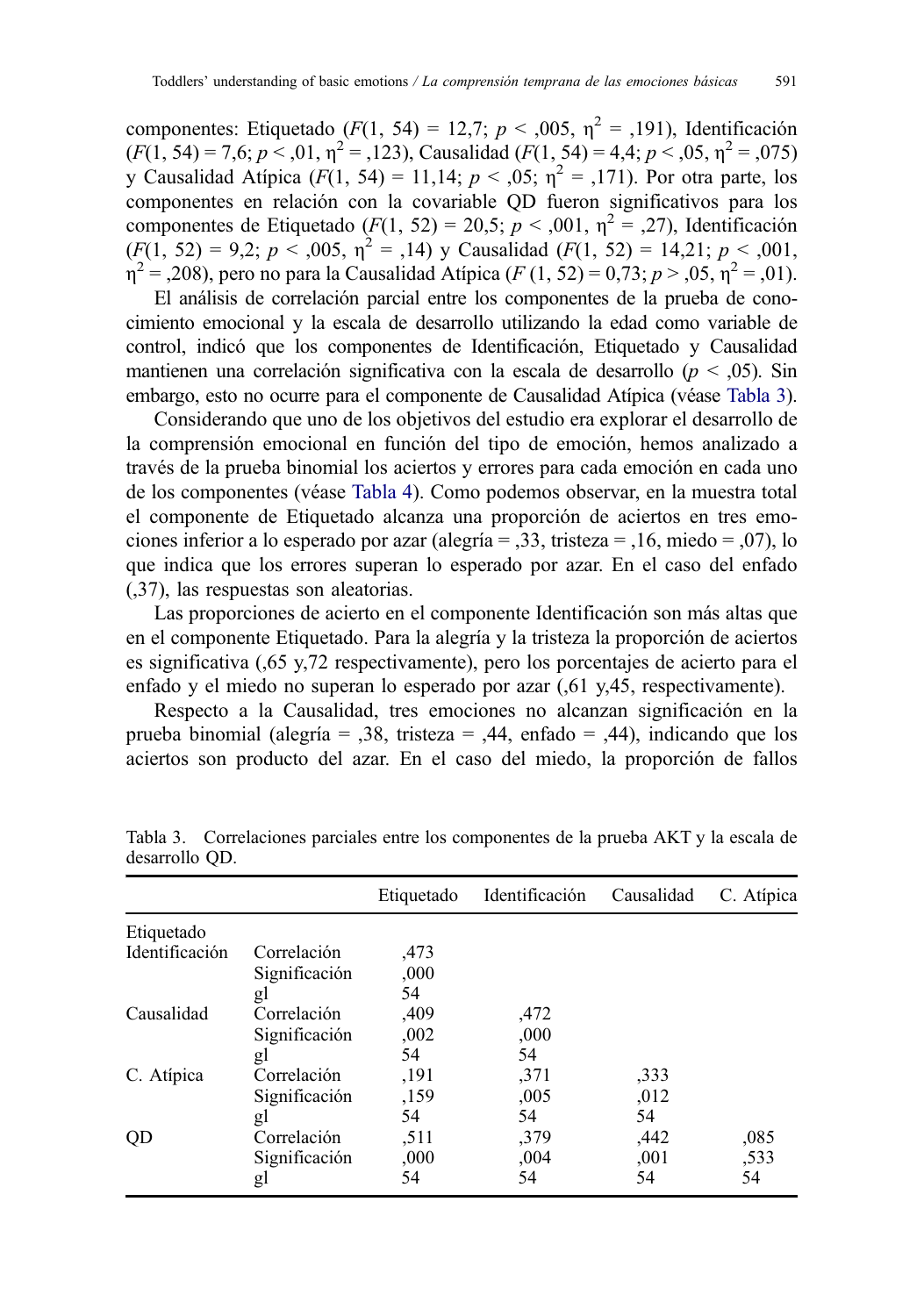|                    |          |           | Grupos de edad   |           |                  |       |                  |
|--------------------|----------|-----------|------------------|-----------|------------------|-------|------------------|
| Componentes        | Emoción  | $21 - 26$ | $\boldsymbol{p}$ | $27 - 32$ | $\boldsymbol{P}$ | Total | $\boldsymbol{p}$ |
| Etiquetado         | Alegría  | ,18       | ***              | ,48       | n.s              | , 33  | $\star$          |
|                    | Tristeza | ,07       | ***              | ,24       | $***$            | ,16   | ***              |
|                    | Enfado   | ,25       | $\ast$           | ,48       | n.s              | ,37   | n.s              |
|                    | Miedo    | .04       | ***              | ,10       | ***              | ,07   | ***              |
| Identificación     | Alegría  | .54       | n.s              | ,76       | **               | ,65   | $\star$          |
|                    | Tristeza | ,64       | n.s              | ,79       | $***$            | ,72   | $***$            |
|                    | Enfado   | ,50       | n.s              | ,72       | $\ast$           | ,61   | n.s              |
|                    | Miedo    | ,36       | n.s              | ,55       | n.s              | ,45   | n.s              |
| Causalidad         | Alegría  | ,32       | n.s              | ,45       | n.s              | 38,   | n.s              |
|                    | Tristeza | ,43       | n.s              | ,45       | n.s              | ,44   | n.s              |
|                    | Enfado   | ,32       | n.s              | ,55       | n.s              | ,44   | n.s              |
|                    | Miedo    | ,21       | **               | ,17       | ***              | ,19   | ***              |
| Causalidad Atípica | Alegría  | ,07       | ***              | ,41       | n.s              | ,24   | ***              |
|                    | Tristeza | ,11       | ***              | ,34       | n.s              | ,23   | ***              |
|                    | Enfado   | ,18       | ***              | ,45       | n.s              | ,31   | $***$            |
|                    | Miedo    | ,21       | $* *$            | ,21       | **               | ,21   | ***              |

<span id="page-24-0"></span>Tabla 4. Proporción de aciertos de las cuatro emociones en cada componente por grupo de edad y en la muestra total.

Notas:  $p^* = 0.05$ ,  $p^{**} = 0.01$ ,  $p^{***} = 0.001$ .

resultó significativa, por lo que la proporción de aciertos (,19) indica que no es superada por los niños.

La Causalidad Atípica ofrece proporciones de acierto muy bajas (entre el ,21 y el ,31 en las cuatro emociones) que indican una carencia en la habilidad para comprender que otro puede sentir de modo distinto al propio.

Si consideramos estos resultados por grupos de edad, se observa que los niños pequeños obtienen proporciones de acierto inferiores a lo que sería esperado por azar al identificar la tristeza (,64), la alegría (,54) y el enfado (,50). Coherentemente, el resto de los componentes alcanzan también proporciones de acierto muy bajas para todas las emociones. Los niños mayores obtienen puntuaciones altas en la identificación de la tristeza (,79), la alegría (,76) y el enfado (,72). Asimismo, los porcentajes de acierto se acercan al 50% en los componentes de Causalidad y Etiquetado de estas emociones (excepto la etiqueta de la tristeza). En Causalidad Atípica, los niños mayores superan en tres emociones a los pequeños en las proporciones de acierto (mayores: alegría = ,41; tristeza = ,34 y enfado = ,45; pequeños: alegría = ,07; tristeza = ,11 y enfado = ,18). Si consideramos de forma global las emociones evaluadas, la emoción que mejor parecen comprender los niños mayores es el enfado, seguida de la alegría y la tristeza. Al contrario, las puntuaciones más bajas para los dos grupos de edad son las referidas al miedo.

La evaluación llevada a cabo seis meses más tarde  $(N = 19)$  indica un notable incremento en la puntuación total de la prueba (antes:  $M = 5,8, DT = 3,54$ ; después: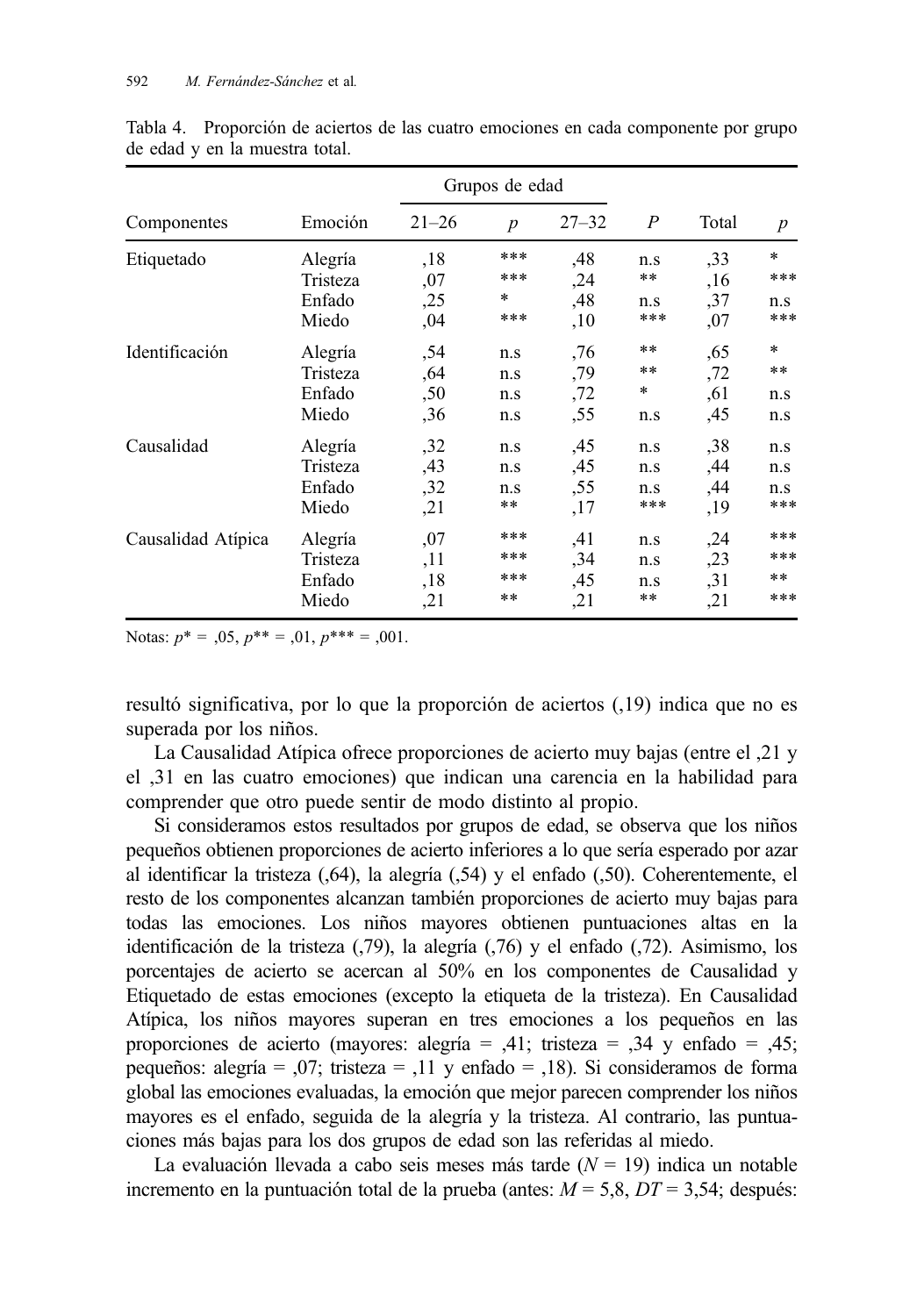

Figura 1. Puntuaciones medias por cada componente obtenidas en la primera y la segunda evaluación.

 $M = 9,63, DT = 3,22$ ). Igualmente, se observa un incremento en las puntuaciones de la escala de desarrollo (antes:  $M = 90,6, DT = 6,27,$  después: 107,8,  $DT = 9,07$ ). En la Figura 1 se puede observar la evolución de las puntuaciones en los dos momentos de evaluación de este subgrupo en cada uno de los componentes. Se realizó un ANOVA de medidas repetidas utilizando como variable control las puntuaciones QD de la escala de desarrollo (tanto para las medidas previas como las posteriores) y la edad como variable continua. Los resultados obtenidos indicaron diferencias significativas entre las puntuaciones de la comprensión emocional antes y después cuando están asociadas con la variable del desarrollo QD medida en la primera evaluación  $(F(1,$ 15) = 7,20  $p < 0.01$ ,  $\eta^2 = 0.32$ , así como para las puntuaciones QD posteriores ( $F(1, 0)$  $15$ ) = 11,2  $p < 0.005$ ,  $\eta^2 = 0.43$ ). Sin embargo, las puntuaciones medias de comprensión emocional antes y después no resultaron significativas cuando están sólo asociadas con la variable edad  $(F(1, 15) = 3,37 \, p > 0,05, \, \eta^2 = 0.184)$ .

Para comprobar si había diferencias significativas entre las puntuaciones de los diferentes componentes tanto en las medidas antes como seis meses después, se realizaron dos MANOVAs utilizando en ambos análisis las puntuaciones de QD como covariable y la edad (variable continua) como factor principal. Los contrastes multivariados para la primera evaluación entre componentes (ver Figura 1) mostraron que la diferencia entre las puntuaciones resultó significativa  $(F(4,$ 8) = 6,25;  $p < 0.05$ ,  $\eta^2 = 0.8$ ). El efecto resultó significativo cuando los componentes están asociados con la covariable QD ( $F(4, 8) = 7,3; p < 0,05, \eta^2 = 0,83$ ), pero no hubo diferencias con respecto a la variable edad  $(F(4, 8) = 0.63; p > 0.05, \eta^2 = 0.44)$ . Los contrastes inter sujeto, que analizan la relación de cada componente con la covariable QD, indicaron que existía una relación significativa con los componentes de Etiquetado ( $F(1, 9) = 8,8; p < 0.05, \eta^2 = 0.5$ ), Causalidad ( $F(1, 9) = 8,7;$  $p < 0.05$ ,  $\eta^2 = 0.5$ ) y Causalidad Atípica ( $F(1, 9) = 11,44$ ;  $p < 0.05$ ,  $\eta^2 = 0.56$ ), pero no con el componente Identificación  $(F(1, 9) = 3.8; p > 0.05, \eta^2 = 0.08)$ . La edad cronológica sólo mostró diferencias significativas con el componente de Etiquetado ( $F(8, 9) = 3.4$ ;  $p > 0.05$ ,  $p^2 = 0.75$ ), pero no con el resto de componentes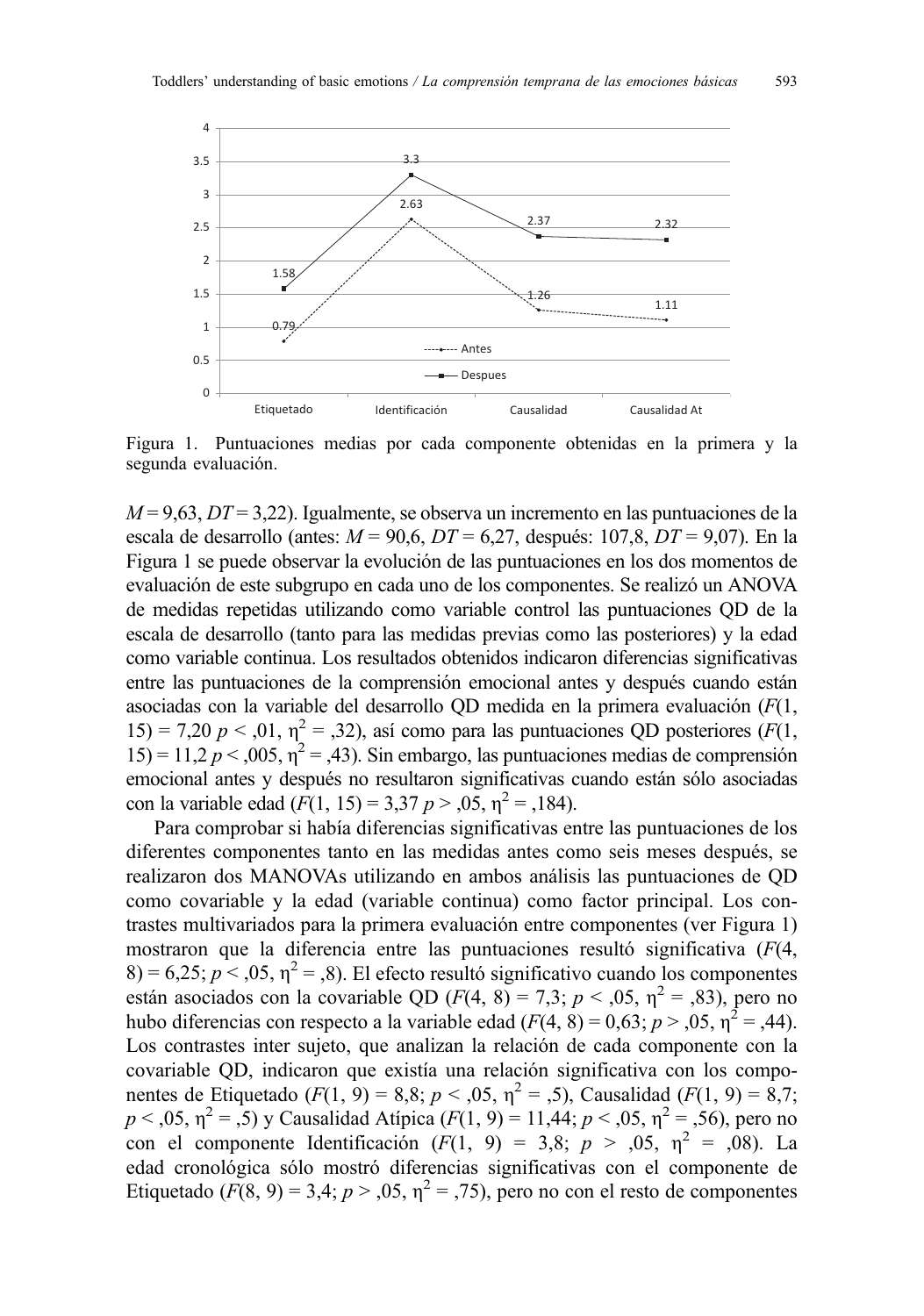|          |      | Etiquetado |      | Identificación |      | Causalidad |      | Causalidad<br>Atípica |  |
|----------|------|------------|------|----------------|------|------------|------|-----------------------|--|
|          | Pre  | Post       | Pre  | Post           | Pre  | Post       | Pre  | Post                  |  |
| Alegría  | 26,3 | $57.9*$    | 73.7 | 89.5           | 21,1 | 68.4*      | 21,1 | 57,9*                 |  |
| Tristeza | 10,5 | $42,1*$    | 78.9 | 78.9           | 47,4 | 47.4       | 26,3 | 68,4*                 |  |
| Enfado   | 36,8 | 52,6       | 63,2 | $100*$         | 52,6 | 94.7*      | 36,8 | $73,7*$               |  |
| Miedo    | 5.3  | 5.3        | 47,4 | 68,4           | 5,3  | 26,3       | 26,3 | 31,6                  |  |

Tabla 5. Porcentajes de acierto por componentes y emociones en la primera y la segunda evaluación.

Notas: \* Prueba de McNemar,  $p < 0.05$ .

(Identificación:  $F(8, 9) = 1,3; p > 0,05, \eta^2 = 0.52;$  Causalidad:  $F(8, 9) = 1,2; p > 0.05,$  $\eta^2 = 14$ ; Causalidad Atípica:  $F(8, 9) = 1.7$ ;  $p > 0.05$ ,  $\eta^2 = 0.6$ ).

Para la evaluación seis meses después, el contraste multivariado indicó diferencias entre los componentes cuando estaban controladas con la puntuación post QD como covariable ( $F(4, 6) = 10.0$ ;  $p < 0.05$ ;  $\eta^2 = 0.87$ ). Sin embargo, no se hallaron diferencias significativas cuando estaban controladas por la edad ( $F(4, 6) = 1,3$ ;  $p > 0.05$ ;  $\eta^2 = 0.87$ ). El contraste inter sujeto indicó una asociación significativa entre la covariable QD y los componentes de Causalidad ( $F(1, 8) = 5.4$ ;  $p < .05$ ;  $p^2 = .37$ ) y Causalidad Atípica  $(F(1, 8) = 38,14; p < 0.05; \eta^2 = 0.80)$ . La asociación de la puntuación OD con el Etiquetado está cercana a la significación ( $F(1, 8) = 4.7$ ;  $p = 0.058$ ;  $\eta^2 = 0.34$ ) y no resultó significativa para la Identificación ( $F(1, 8) = 0.4$ ;  $p > 0.05$ ;  $\eta^2 = 0.04$ ). La edad no resultó significativa para los componentes de Etiquetado ( $F(8, 9) = 1,2, p > 0.05, \eta^2 = 0.4$ ), Identificación ( $F(8, 9) = 0.9, p > 0.05,$  $\eta^2 = 0.5$ ) y Causalidad ( $F(8, 9) = 1$ ,  $p > 0.05$ ,  $\eta^2 = 0.4$ ), pero sí fue significativa para la Causalidad Atípica  $(F(8, 9) = 5.8 \, p < 0.05, \, \eta^2 = 0.008)$ .

De forma complementaria, se observaron importantes cambios en la comprensión de los componentes en función de la emoción. Los porcentajes de acierto antes y después aparecen resumidos en la Tabla 5. La prueba de McNemar indicó cambios significativos para la alegría en los componentes de Etiquetado (26,3 a 58%), Causalidad (de 21 a 68%) y Causalidad Atípica (de 21 a 58%)  $(p < 0.05)$ , pero no para el componente Identificación. La tristeza presentó cambios significativos en sus porcentajes de acierto en Etiquetado (de 10,5 a 42%) y Causalidad Atípica (de 26,3 a 68,4%), pero no en Identificación y Causalidad. En el enfado se observaron cambios significativos en los componentes de Identificación (de 63,2 a 100%), Causalidad (de 52 a 94,7%) y Causalidad Atípica (de 36 a 73,7%) pero no en Etiquetado. Por último, ninguno de los cambios observados en los componentes del miedo resultaron significativos.

### Discusión

El objetivo de este trabajo era explorar la comprensión y la pauta de adquisición de cuatro emociones básicas (alegría, tristeza, enfado y miedo) en niños de entre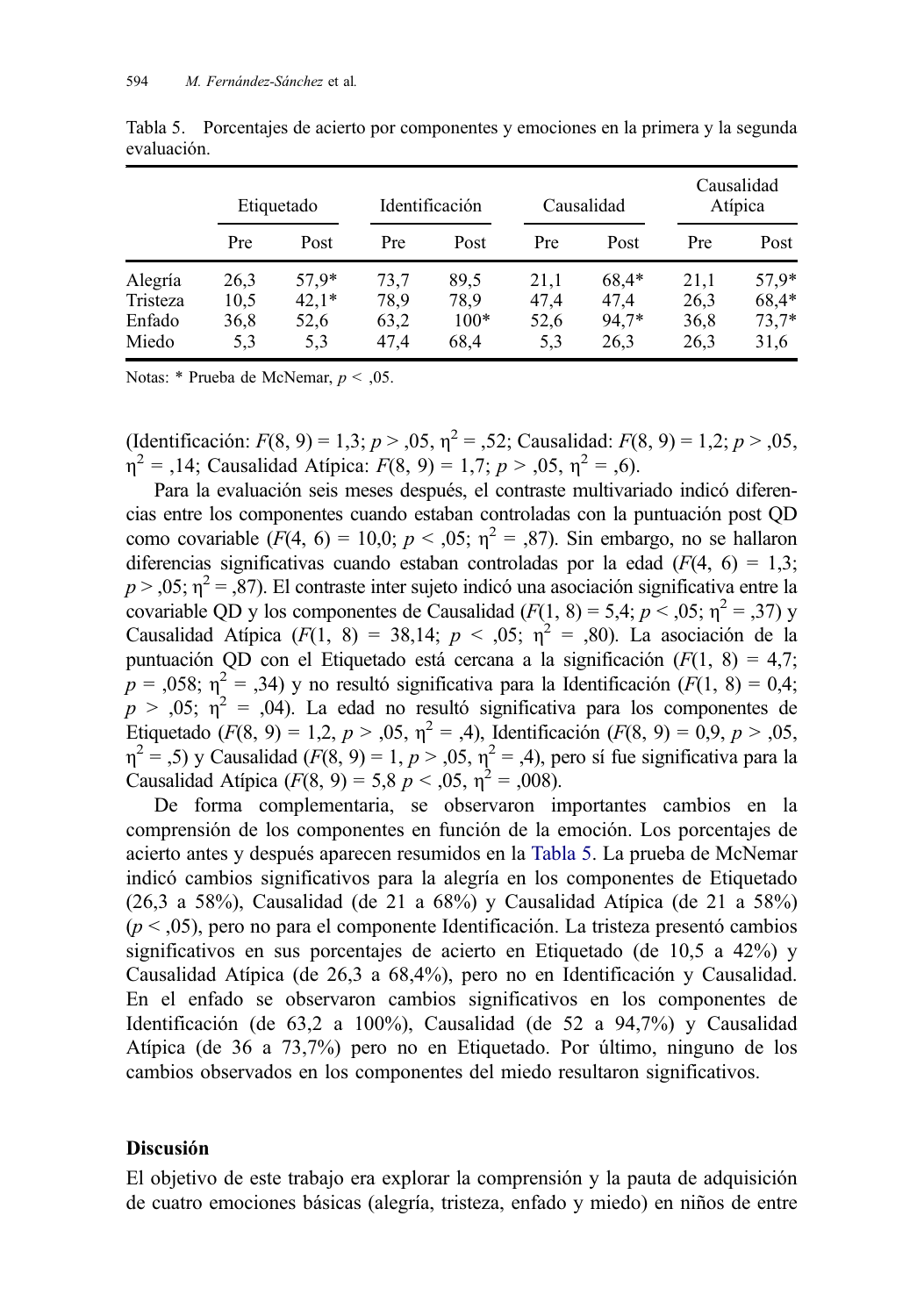21 y 32 meses. En concreto, pretendíamos evaluar si los niños de estas edades ya pueden identificar las expresiones faciales asociadas a estas emociones, etiquetarlas y comprender sus causas típicas y atípicas.

Los resultados muestran que hasta los 26 meses los niños no manejan los elementos básicos de las emociones simples. No obstante, a partir de los 27 meses se producen grandes avances en la comprensión de estas emociones. Estos cambios entre los grupos de edad están relacionados con los niveles de desarrollo evaluados por el Brunet-Lezine más que con la edad cronológica. Los resultados de las correlaciones parciales sugieren también que la comprensión en tres de los componentes está relacionada con el nivel de desarrollo. Como apuntan los resultados del seguimiento, hacia los tres años los niños ya son capaces de identificar las expresiones faciales, empiezan a comprender las causas de las emociones y, en menor medida, comienzan a manejar las etiquetas lingüísticas. Por último, la emoción que los niños de estas edades más tardan en comprender es el miedo mientras que las que mejor entienden son el enfado y la alegría.

Los resultados de esta exploración amplían el conocimiento previo sobre la pauta de adquisición en niños algo mayores y permiten entenderla mejor desde un punto de vista evolutivo (Denham y Couchoud, [1990](#page-31-0); Russell, [1990;](#page-32-0) Widen y Russell, [2003](#page-33-0), [2008,](#page-33-0) [2010\)](#page-33-0). Considerando la primera hipótesis que planteamos sobre el orden de adquisición de los componentes, nuestros resultados confirman la pauta predicha. Así, el primer elemento que los niños manejan en el conocimiento emocional es la identificación de la expresión facial. Este componente comienza a manejarse entre los 21 y los 26 meses y alcanza altos niveles de comprensión entre los 27 y los 32 meses para la alegría, la tristeza y el enfado. Los resultados de los análisis apoyan esta afirmación mostrando puntuaciones más altas que en el resto de los componentes y una asociación significativa con el nivel de desarrollo de los niños. Los datos del seguimiento longitudinal muestran, precisamente, altos porcentajes de acierto y una ausencia de significatividad con la edad de desarrollo. En segundo lugar, los niños integran el conocimiento referido a la causalidad típica. Este elemento alcanza hacia los tres años niveles relativamente avanzados. El componente lingüístico y la causalidad atípica son los últimos componentes que los niños incorporan y parecen adquirirse a la vez. Incluso para el grupo de niños mayores los niveles de comprensión son relativamente bajos. Estos dos componentes también se encuentran asociados al nivel de desarrollo y emergen claramente después que la identificación y la causalidad.

El pequeño seguimiento longitudinal confirma esta misma pauta de adquisición por componentes. Este seguimiento confirma la asociación previamente observada entre comprensión emocional y nivel de desarrollo. Además, los análisis de las puntuaciones totales indican que la edad no es una variable explicativa. Recordemos que la asociación entre componentes y nivel de desarrollo es significativa en los dos momentos de la evaluación excepto para la identificación. Además, la edad aparece como factor explicativo en momentos y para componentes distintos. Así, en la primera evaluación la edad resulta explicativa para el componente Etiquetado y en el segundo momento de la evaluación explica la Causalidad Atípica. Estos resultados se pueden interpretar de acuerdo a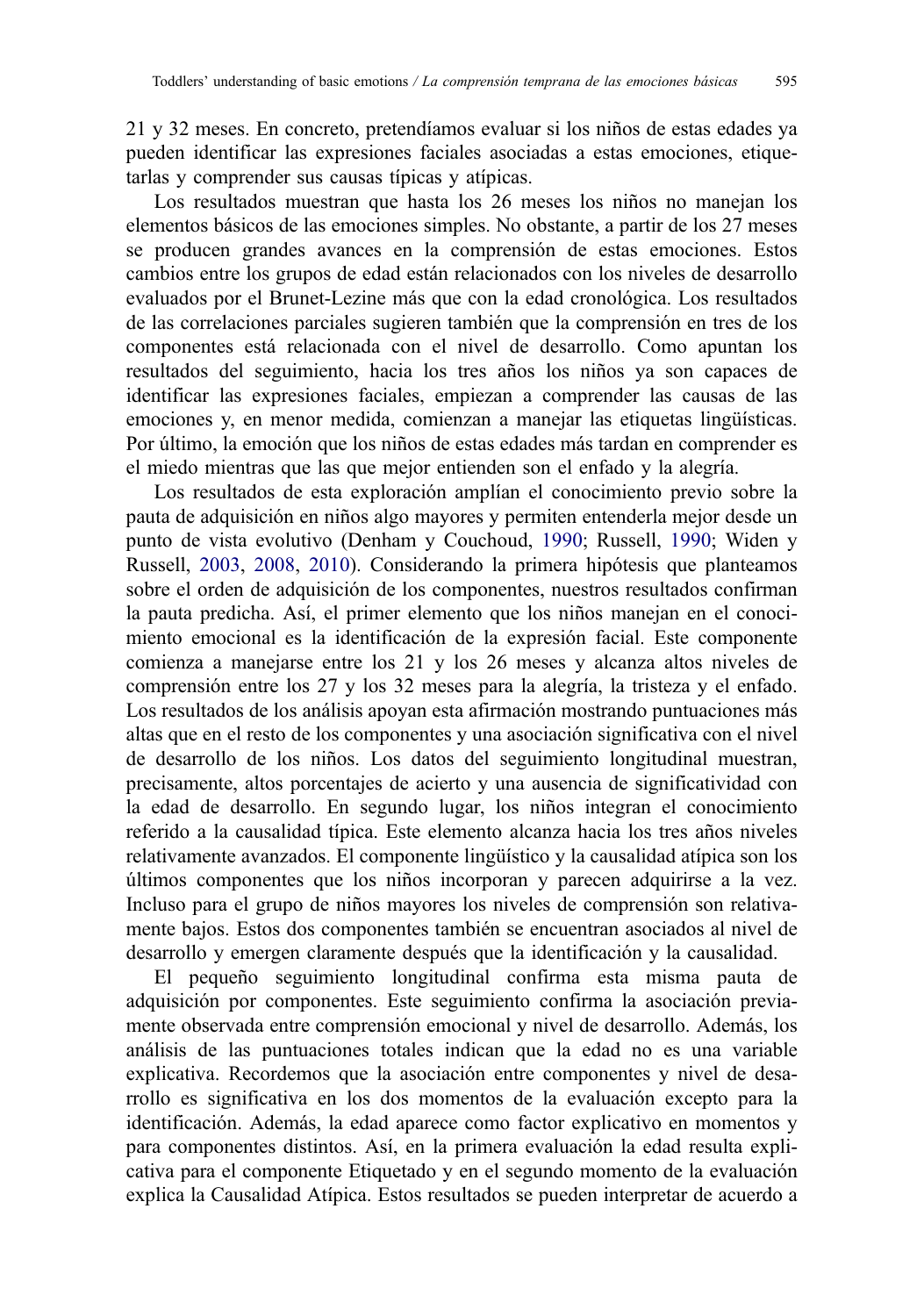los hitos lingüísticos y sociocognitivos del desarrollo típico. Por una parte, los relevantes cambios lingüísticos que se producen alrededor de los dos años probablemente repercuten en la adquisición de las etiquetas emocionales (Cutting y Dunn, [1999;](#page-30-0) Dunn, Brown, y Beardsall, [1991;](#page-31-0) Wellman, Harris, Banerjee, y Sinclair, [1995](#page-33-0)). Por otra, los cambios en la comprensión de los deseos y las habilidades sociocognitivas que emergen hacia los tres años podrían estar relacionadas con un inicio de la comprensión de las emociones desde otras perspectivas (Wellman y Banerjee, [1991](#page-33-0); Wellman y Liu, [2004\)](#page-33-0).

En relación a la segunda hipótesis que planteábamos al inicio, se pueden sacar algunas conclusiones aunque en algunos aspectos los resultados son menos claros. Recordemos que nuestra hipótesis predecía una mejor comprensión de la alegría y una posterior comprensión de las emociones negativas de forma ordenada (tristeza, enfado y miedo). Quizás el resultado más claro es que el miedo es la emoción básica que los niños más tardan en identificar, nombrar y atribuir causalidad. Este resultado es coherente con nuestra hipótesis y con numerosos resultados de trabajos previos con niños mayores (Barden, Zelko, Duncan, y Masters, [1980;](#page-30-0) Borke, [1971](#page-30-0); Brown y Dunn, [1996](#page-30-0); Denham y Couchoud, [1990;](#page-31-0) Fabes, Eisenberg, McCormick, y Wilson, [1988](#page-31-0); Harris, [2000](#page-32-0); Pons, Doudin, Harris, y de Rosnay, [2005,](#page-32-0) [2004;](#page-32-0) Russell, [1990](#page-32-0); Warren, Denham, y Basset, [2008](#page-33-0); Widen y Russell, [2008](#page-33-0), [2010\)](#page-33-0). Sobre el orden de adquisición de los guiones de la alegría, la tristeza y el enfado, sin embargo, esta primera exploración no permite diferenciar con claridad. Nuestros resultados apuntan que la alegría y el enfado son las dos emociones que experimentan cambios importantes. Recordemos que la prueba McNemar indicaba cambios significativos en la proporción de aciertos antes y después en tres componentes de la alegría y el enfado. Al examinar los datos de la segunda evaluación parece que, al contrario de lo que habíamos hipotetizado, el enfado es la emoción básica que los niños mejor comprenden. Es posible que el enfado del adulto sea el estado emocional más significativo o más informativo para el niño pequeño. No obstante, el conocimiento que los niños muestran del enfado y la alegría se encuentra en niveles similares y podrían construirse de forma simultánea. Estas dos emociones podrían ser la base de esas dos amplias categorías (sentirse bien y sentirse mal) a partir de las cuales se van diferenciando después otros guiones. Sin embargo, a partir de los 27 meses encontramos que los niños ya identifican de forma correcta el enfado y la tristeza. Esta distinción temprana en la identificación de la expresión facial podría indicar que la categoría 'sentirse mal' empieza a separarse en guiones más específicos antes de lo que se había supuesto. Sería necesario recoger más datos que permitan esclarecer cómo se produce esta distinción.

En resumen, integrando los resultados obtenidos este trabajo permite concluir que el inicio del conocimiento de las emociones básicas progresa de forma simultánea por componentes y guiones. En un primer momento los niños utilizan las claves que la expresión facial proporciona para identificar, por orden, el enfado, la alegría, la tristeza y, más tarde, el miedo. En este primer momento la alegría y el enfado podrían ser las bases de dos amplias categorías que rápidamente se van diferenciando. Posteriormente, los niños empezarían a integrar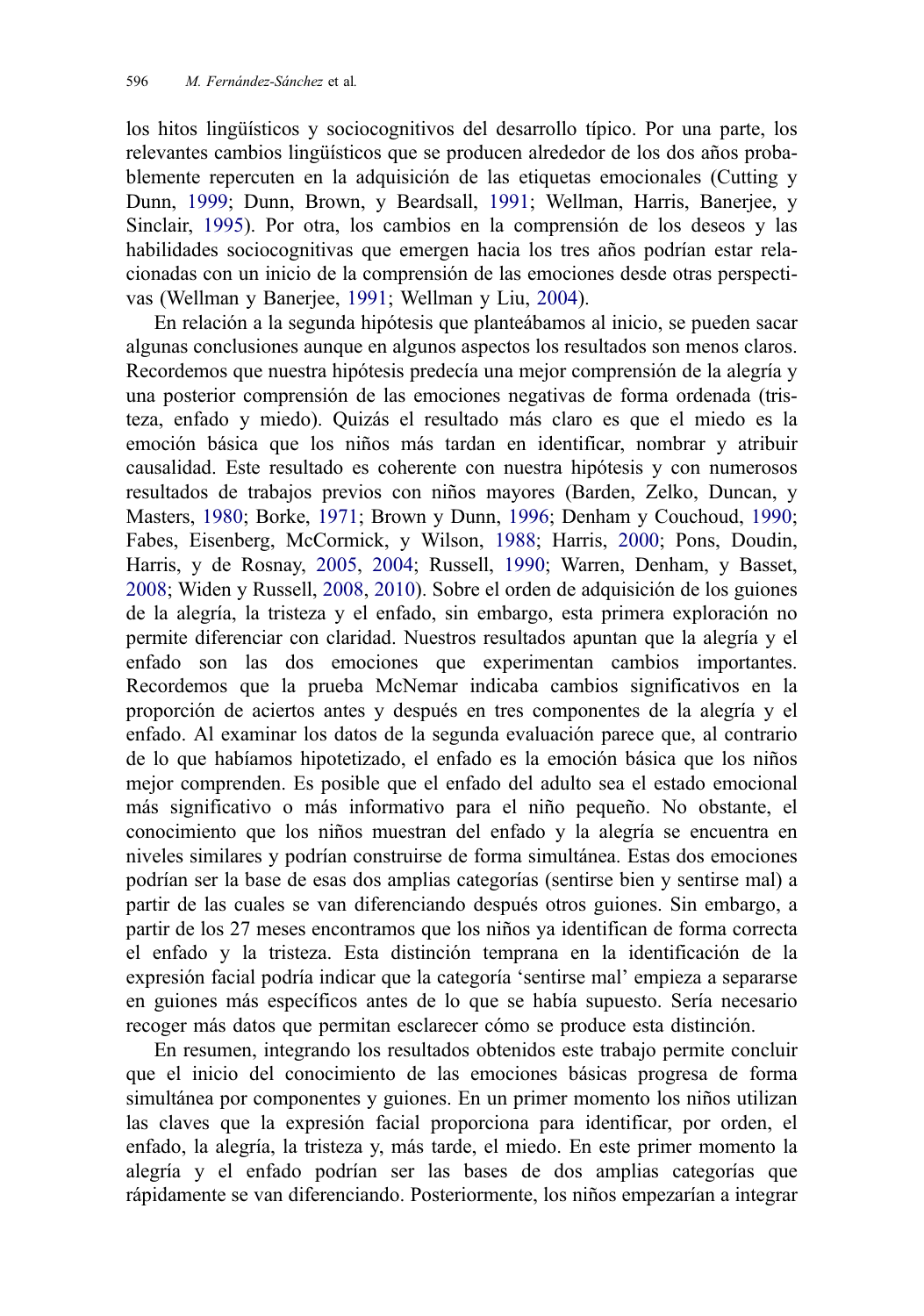en el guión de cada emoción información relacionada con la causalidad y, por último, incorporarían sus etiquetas lingüísticas así como elementos relacionados con la causalidad atípica.

De acuerdo con los datos de Widen ([2012\)](#page-33-0) y Widen y Russell ([2008](#page-33-0), [2010](#page-33-0), [2013](#page-33-0)), la causalidad y las etiquetas irán cobrando importancia con la edad a la hora de comprender las emociones de los demás y hacer predicciones correctas, mientras que la relevancia de la expresión facial irá disminuyendo. Es posible que esta sea la pauta evolutiva posterior, pero, tal y como planteábamos al inicio, la cuestión sin respuesta relativa a las claves iniciales que sustentan esta primera comprensión parece clara: los niños utilizan la expresión facial como primera clave del conocimiento emocional.

La teoría de Widen y Russell sobre la relevancia de los componentes en la infancia es, como ellos mismos afirman, contra intuitiva (Widen, [2012\)](#page-33-0). Sería necesario realizar más estudios que, utilizando otras pruebas y otras metodologías, permitan llegar a las mismas conclusiones. Es posible que la inversión de la pauta que estos autores observan sea un efecto de la metodología empleada a través de la prueba de etiquetado libre, ya que la demanda que implica su resolución exige más componentes causales que de identificación de la expresión facial. Esta prueba utiliza un pequeño relato y pide al niño una explicación sobre lo que ocurre en la situación descrita. Esta situación probablemente demanda referirse a elementos más relacionados con la causalidad que con la expresión facial. No obstante, eso no implica que la expresión facial siga siendo el primer elemento que el niño considera para comprender y explicar la situación. Como línea futura de trabajo sería deseable profundizar en estas cuestiones a través de diferentes pruebas que evalúen los componentes en distintos momentos del desarrollo. Por otra parte, nuestro trabajo presenta algunas limitaciones que merecen más investigación. En primer lugar, nuestros resultados no permiten esclarecer el orden de aparición de los guiones ni su progresiva diferenciación. Sería necesario evaluar de forma más precisa el orden de aparición de los guiones de la alegría, el enfado y la tristeza. Concretamente, sería interesante determinar cómo y cuándo los niños consiguen diferenciar estas dos emociones negativas. En segundo lugar, nuestras conclusiones son limitadas debido al tamaño de la muestra utilizada en el seguimiento longitudinal. Sería, por tanto, necesario recoger datos con muestras mayores que permitan sacar conclusiones más definitivas sobre la pauta de adquisición. En tercer lugar, cada vez hay más estudios que indican una estrecha relación entre desarrollo lingüístico y comprensión emocional en niños entre tres y 11 años (Cutting y Dunn, [1999;](#page-30-0) de Rosnay, Pons, Harris, y Morrell, [2004](#page-31-0); Dunn et al., [1991a](#page-31-0); Farina, Albanese, y Pons, [2008](#page-31-0); Harris, [1995](#page-31-0); Lecce, Caputi, y Pagnin, [2009](#page-32-0); Pons, Lawson, Harris, y de Rosnay, [2003](#page-32-0)). A pesar de que nuestros resultados indican una estrecha relación entre nivel de desarrollo y comprensión emocional, sería interesante evaluar de forma más específica ciertos elementos lingüísticos en estas primeras edades y ver si existen también relaciones con la comprensión emocional.

Para terminar, no podemos dejar de señalar algunas implicaciones prácticas que nos parecen relevantes. Al igual que otros autores que trabajan en este campo,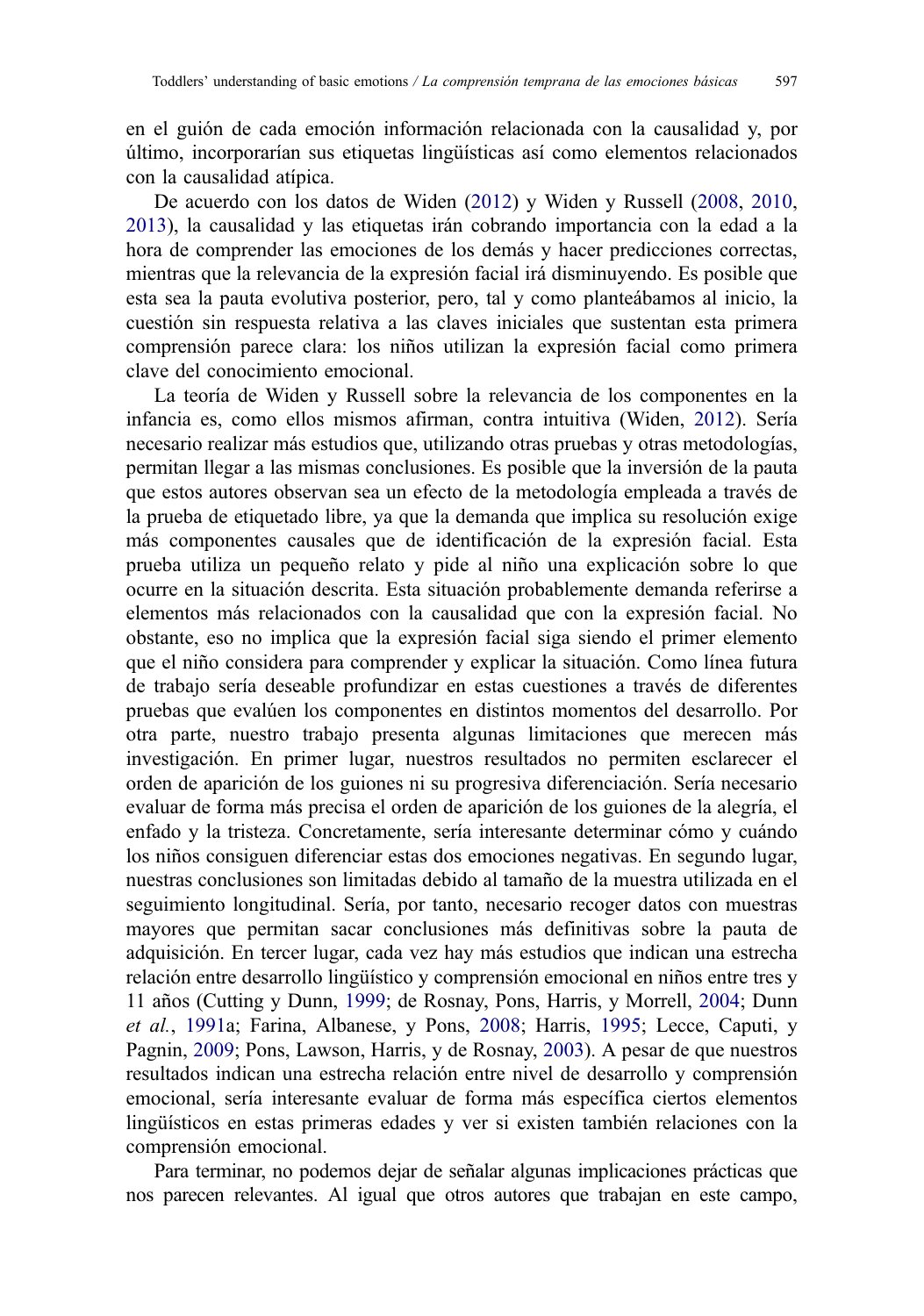<span id="page-30-0"></span>entendemos que el conocimiento sobre la comprensión de las emociones en los niños tiene importantes implicaciones para los padres, los profesores y otros profesionales que trabajan con niños porque 'la comprensión infantil de las emociones se relaciona con su desarrollo cognitivo y lingüístico (Blair, 2002), con su posterior disposición hacia la escuela (Garner y Waajid, [2008\)](#page-31-0), y con su probabilidad de presentar psicopatología (Southam-Gerow y Kendall, [2002\)](#page-32-0)' (Widen, [2012](#page-33-0), p. 1). Así, dentro del ámbito educativo sería deseable que a partir de los 27 meses los niños empiecen a participar en conversaciones 'emocionales' centradas en la causalidad y las etiquetas lingüísticas de las emociones básicas. De esta manera los niños podrían empezar a construir un marco narrativo coherente, estructurado y relativamente complejo que más adelante les llevará hacia la competencia emocional. Por último, desde un punto de vista más clínico, la pauta detallada de adquisición temprana del conocimiento emocional por guiones y componentes puede ayudar a detectar ciertas alteraciones o retrasos en el desarrollo así como ambientes poco favorables para el desarrollo emocional del niño (Perlman, Kalish, y Pollak, [2008](#page-32-0); Trickett, [1998](#page-33-0)). De cara al futuro sería deseable que padres y profesionales pudieran detectar retrasos desde edades muy tempranas que permitieran poner en marcha programas de intervención y prevención.

#### Acknowledgements / Agradecimientos

This research has been supported by the Ministerio de Ciencia e Innovación through the EDU2013-45181-R project, led by Marta Giménez-Dasí. / Este trabajo ha contado con el apoyo del Ministerio de Ciencia e Innovación a través del proyecto EDU2013-45181-R dirigido por Marta Giménez-Dasí.

### References / Referencias

- Barden, R. C., Zelko, F. A., Duncan, S. W., & Masters, J. C. (1980). Children's consensual knowledge about the experiential determinants of emotion. Journal of Personality and Social Psychology, 39, 968–976. doi[:10.1037/0022-3514.39.5.968](http://dx.doi.org/10.1037/0022-3514.39.5.968)
- Blair, C. (2002). School readiness: Integrating cognition and emotion in a neurobiological conceptualization of children's functioning at school entry. American Psychologist, 57, 111–127. doi[:10.1037/0003-066X.57.2.111](http://dx.doi.org/10.1037/0003-066X.57.2.111)
- Borke, H. (1971). Interpersonal perception of young children: Egocentrism or empathy? Developmental Psychology, 5, 263–269. doi[:10.1037/h0031267](http://dx.doi.org/10.1037/h0031267)
- Bretherton, I., & Beeghly, M. (1982). Talking about internal states: The acquisition of an explicit theory of mind. Developmental Psychology, 18, 906–921. doi:[10.1037/0012-](http://dx.doi.org/10.1037/0012-1649.18.6.906) [1649.18.6.906](http://dx.doi.org/10.1037/0012-1649.18.6.906)
- Brown, J., & Dunn, J. (1996). Continuities in emotion understanding from three to six years. Child Development, 67, 789–802. doi:[10.2307/1131861](http://dx.doi.org/10.2307/1131861)
- Camras, L. A. (1980). Children's understanding of facial expressions used during conflict encounters. Child Development, 51, 879–885. doi[:10.2307/1129477](http://dx.doi.org/10.2307/1129477)
- Cutting, A., & Dunn, J. (1999). Theory of mind, emotion understanding, language and family background: Individual differences and inter-relations. Child Development, 70, 853–865. doi[:10.1111/1467-8624.00061](http://dx.doi.org/10.1111/1467-8624.00061)
- Cutting, A., & Dunn, J. (2002). The cost of understanding other people: Social cognition predicts young children's sensitivity to criticism. Journal of Child Psychology and Psychiatry, 43, 849–860. doi[:10.1111/1469-7610.t01-1-00047](http://dx.doi.org/10.1111/1469-7610.t01-1-00047)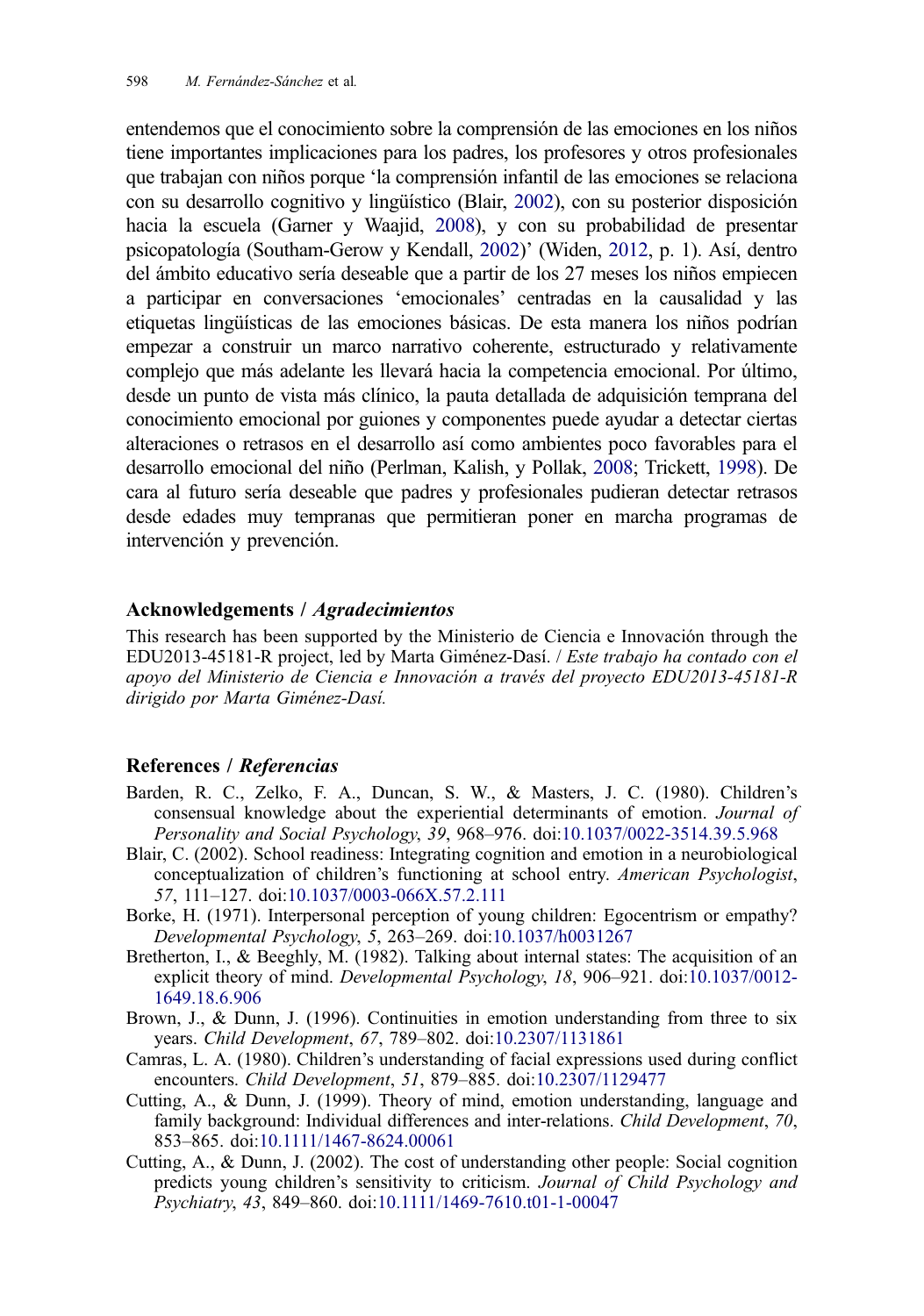- <span id="page-31-0"></span>Cutting, A. L., & Dunn, J. (2006). Conversations with siblings and with friends: Links between relationship quality and social understanding. British Journal of Developmental Psychology, 24, 73–87. doi[:10.1348/026151005X70337](http://dx.doi.org/10.1348/026151005X70337)
- Darwin, C. (1873). The expression of emotions in man and animals ((Spanish trans. by T. R. Fernández, La expresión de las emociones en los animales y en el hombre. Madrid: Alianza, 1984)). New York: Oxford University Press.
- De Rosnay, M., Pons, F., Harris, P. L., & Morrell, J. (2004). A lag between understanding false belief and emotion attribution in young children: Relationships with linguistic ability and mothers' mental state language. British Journal of Developmental Psychology, 22, 197–218. doi:[10.1348/026151004323044573](http://dx.doi.org/10.1348/026151004323044573)
- Denham, S. (1998). Emotional development in young children. New York: Guilford Press.
- Denham, S. A. (1986). Social cognition, prosocial behavior, and emotion in preschoolers: Contextual validation. Child Development, 57, 194–201. doi[:10.2307/1130651](http://dx.doi.org/10.2307/1130651)
- Denham, S. A. (2006). Social-emotional competence as support for school readiness: What is it and how do we assess it? Early Education and Development, Special Issue: Measurement of School Readiness, 17, 57–89. doi[:10.1207/s15566935eed1701\\_4](http://dx.doi.org/10.1207/s15566935eed1701%5F4)
- Denham, S. A., & Couchoud, E. A. (1990). Young preschoolers' ability to identify emotions in equivocal situations. Child Study Journal, 20, 153–169.
- Deutsch, F. (1974). Female preschoolers' perceptions of affective responses and interpersonal behavior in videotaped episodes. Developmental Psychology, 10, 733–740. doi:[10.1037/h0037018](http://dx.doi.org/10.1037/h0037018)
- Dunn, J., & Brown, J. (1994). Affect expression in the family, children's understanding of emotions and their interactions with others. *Merrill-Palmer Quarterly*, 40, 120–137.
- Dunn, J., Brown, J., & Beardsall, L. (1991). Family talk about feeling states and children's later understanding of others' emotions. Developmental Psychology, 27, 448-455. doi:[10.1037/0012-1649.27.3.448](http://dx.doi.org/10.1037/0012-1649.27.3.448)
- Dunn, J., Brown, J., Slomkowski, C., Tesla, C., & Youngblade, L. (1991). Young children's understanding of other people's feelings and beliefs: Individual differences and their antecedents. Child Development, 62, 1352–1366. doi[:10.2307/1130811](http://dx.doi.org/10.2307/1130811)
- Fabes, R. A., Eisenberg, N., McCormick, S. E., & Wilson, M. S. (1988). Preschoolers' attributions of the situational determinants of others naturally occurring emotions. Developmental Psychology, 24, 376–385. doi[:10.1037/0012-1649.24.3.376](http://dx.doi.org/10.1037/0012-1649.24.3.376)
- Farber, E. A., & Moely, B. F. (1979). Inferring other's affective states: The use of interpersonal, vocal and facial cue by children of three age levels. Paper presented at the biennial meetings of the Society of Research in Child Development, San Francisco, CA, USA.
- Farina, E., Albanese, O., & Pons, F. (2008). Making inferences and individual differences in emotion understanding. Psychology of Language and Communication, 11(2), 3–19.
- Feinman, J. A., & Feldman, R. S. (1982). Decoding children's expressions of affect. Child Development, 53, 710–716. doi[:10.2307/1129384](http://dx.doi.org/10.2307/1129384)
- Garner, P. W., & Waajid, B. (2008). The associations of emotion knowledge and teacher-child relationships to preschool children's school-related developmental competence. Journal of Applied Developmental Psychology, 29, 89–100. doi[:10.1016/j.appdev.2007.12.001](http://dx.doi.org/10.1016/j.appdev.2007.12.001)
- Greenspan, S., Barenboim, C., & Chandler, M. J. (1976). Empathy and pseudo-empathy: The affective judgments of first- and third-graders. The Journal of Genetic Psychology, 129, 77–88. doi:[10.1080/00221325.1976.10534012](http://dx.doi.org/10.1080/00221325.1976.10534012)
- Harris, P. L. (1989). Children and emotion: The development of psychological understanding ((Spanish trans. by T. R. Fernández, La expresión de las emociones en los animales y en el hombre. Madrid: Alianza, 1984)). Oxford: Blackwell.
- Harris, P. L. (1995). Children's awareness and lack of awareness of emotion. In D. Cicchetti, & S. L. Toth (Eds.), Rochester symposium on developmental psychopathology. Volume VI: Emotion, cognition, representation (pp. 35–57). Rochester, NY: University of Rochester Press.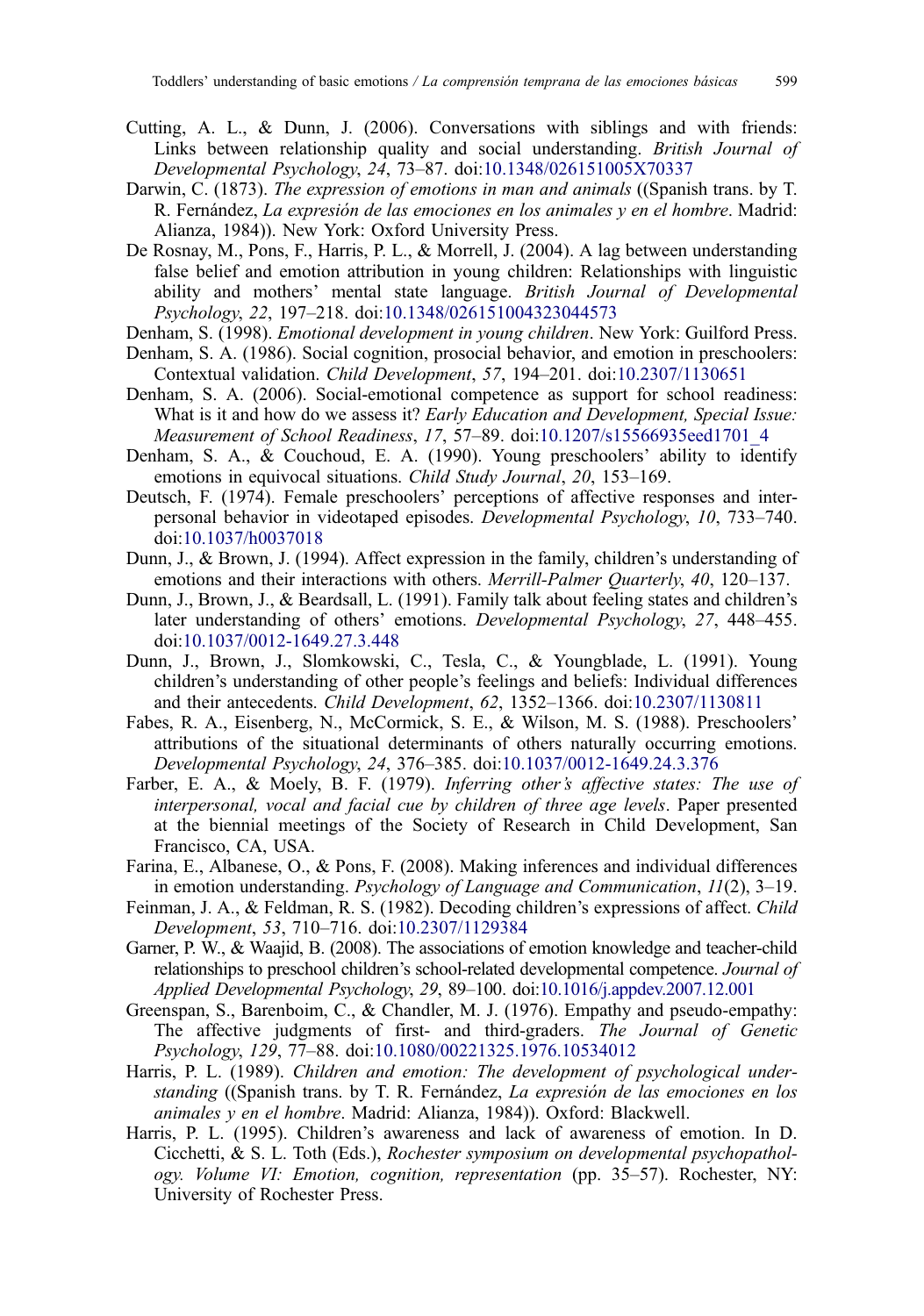- <span id="page-32-0"></span>Harris, P. L. (2000). Understanding emotion. In M. Lewis, & J. Haviland-Jones (Eds.), Handbook of emotions (2nd ed., pp. 281–292). New York: Guildford Press.
- Hughes, C., & Dunn, J. (1998). Understanding mind and emotion: Longitudinal associations with mental-state talk between young friends. Developmental Psychology, 34, 1026–1037. doi[:10.1037/0012-1649.34.5.1026](http://dx.doi.org/10.1037/0012-1649.34.5.1026)
- Izard, C. E. (1971). The face of emotion. New York: Appleton-Century-Crofts.
- Izard, C. E., Fine, S. E., Schultz, D., Mostow, A. J., Ackerman, B. P., & Youngstrom, E. A. (2001). Emotion knowledge as a predictor of social behavior and academic competence in children at risk. Psychological Science, 12, 18–23. doi:[10.1111/1467-](http://dx.doi.org/10.1111/1467-9280.00304) [9280.00304](http://dx.doi.org/10.1111/1467-9280.00304)
- Josse, D. (1997). Escala de desarrollo psicomotor de la primera infancia Brunet Lezine Revisada (Edición española). BL-R. Madrid: Psymtec.
- LaBounty, J., Wellman, H. M., Olson, S., Lagattuta, K. H., & Liu, D. (2008). Mothers'and fathers' use of internal state talk with their young children. Social Development, 17, 757–775. doi[:10.1111/j.1467-9507.2007.00450.x](http://dx.doi.org/10.1111/j.1467-9507.2007.00450.x)
- Lecce, S., Caputi, M., & Pagnin, A. (2009). ''I know what you mean'': A study of individual differences in children's internal state talk in relation to school competence. Journal of Applied Psycholinguistics, 9(3), 83–98.
- Masters, J. C., & Carlson, C. R. (1984). Children's and adults understanding of the causes and consequences of emotional states. In C. E. Izard, J. Kagan, & R. B. Zajonc (Eds.), Emotions, cognition and behavior (pp. 437–463). Cambridge, UK: Cambridge University Press.
- Miller, A. L., Gouley, K. K., Seifer, R., Dickstein, S., & Shields, A. (2004). Emotions and behaviors in the head start classroom: Associations among observed dysregulation, social competence, and preschool adjustment. Early Education and Development, 15, 147–166. doi[:10.1207/s15566935eed1502\\_2](http://dx.doi.org/10.1207/s15566935eed1502%5F2)
- Morgan, J. K., Izard, C. E., & King, K. A. (2010). Construct validity of the emotion matching task: Preliminary evidence for convergent and criterion validity of a new emotion knowledge measure for young children. Social Development, 19, 52-70. doi:[10.1111/j.1467-9507.2008.00529.x](http://dx.doi.org/10.1111/j.1467-9507.2008.00529.x)
- Perlman, S. B., Kalish, C. W., & Pollak, S. D. (2008). The role of maltreatment experience in children's understanding of the antecedents of emotion. Cognition and Emotion, 22, 651–670. doi[:10.1080/02699930701461154](http://dx.doi.org/10.1080/02699930701461154)
- Pons, F., Doudin, P. A., Harris, P. L., & De Rosnay, M. (2005). Helping children to improve their emotion comprehension. In F. Pons, D. Hancock, L. Lafortune, & P. A. Doudin (Eds.), *Emotions in learning* (pp. 15–39). Aalborg: Aalborg University Press.
- Pons, F., Harris, P. L., & De Rosnay, M. (2004). Emotion comprehension between 3 and 11 years: Developmental periods and hierarchical organization. European Journal of Developmental Psychology, 1, 127–152. doi[:10.1080/17405620344000022](http://dx.doi.org/10.1080/17405620344000022)
- Pons, F., Lawson, J., Harris, P. L., & De Rosnay, M. (2003). Individual differences in children's emotion understanding: Effects of age and language. Scandinavian Journal of Psychology, 44, 347–353. doi:[10.1111/1467-9450.00354](http://dx.doi.org/10.1111/1467-9450.00354)
- Reichenbach, L., & Masters, J. C. (1983). Children's use of expressive and contextual cues in judgments of emotion. Child Development, 54, 993–1004. doi:[10.2307/](http://dx.doi.org/10.2307/1129903) [1129903](http://dx.doi.org/10.2307/1129903)
- Russell, J. A. (1990). The preschoolers' understanding of the causes and consequences of emotion. Child Development, 61, 1872–1881. doi:[10.2307/1130843](http://dx.doi.org/10.2307/1130843)
- Southam-Gerow, M. A., & Kendall, P. C. (2002). Emotion regulation and understanding: Implications for child psychopathology and therapy. Clinical Psychology Review, 22, 189–222. doi[:10.1016/S0272-7358\(01\)00087-3](http://dx.doi.org/10.1016/S0272-7358(01)00087-3)
- Stein, N. L., & Levine, L. J. (1989). The causal organization of emotional knowledge: A developmental study. Cognition and Emotion, 3, 343-378. doi:[10.1080/02699](http://dx.doi.org/10.1080/02699938908412712) [938908412712](http://dx.doi.org/10.1080/02699938908412712)